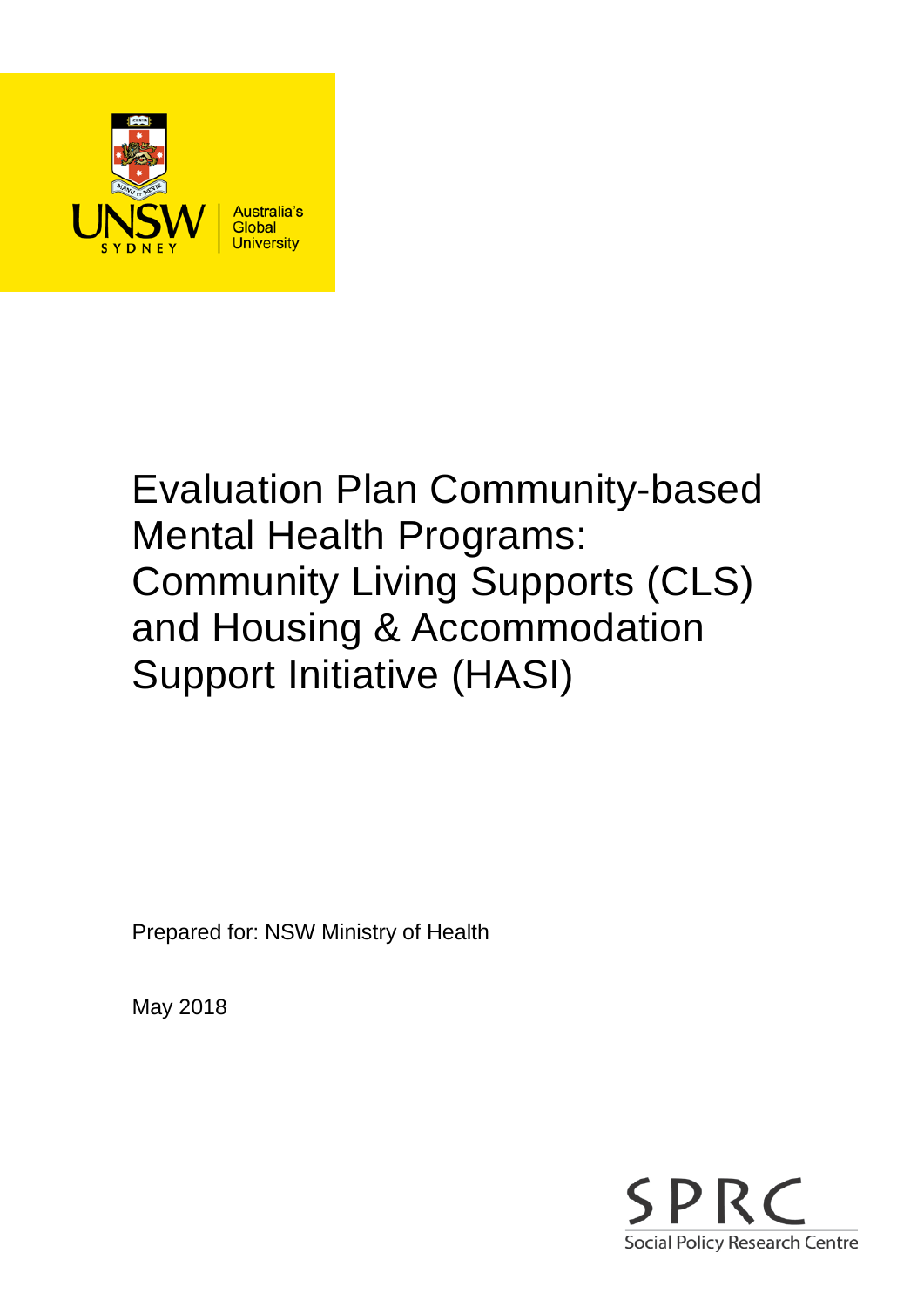#### **Research Team**

Karen R Fisher (Chief Investigator), Christiane Purcal, Trish Hill, Gianfranco Giuntoli, Fredrick Zmudzki, Peri O'Shea, Philip Mitchell, Melinda Walker, Kim Beadman, Leanne Dowse

For further information: Professor Karen R Fisher, karen.fisher@unsw.edu.au, +61 2 9385 7800

#### **Social Policy Research Centre**

UNSW Sydney NSW 2052 Australia T +61 2 9385 7800 F +61 2 9385 7838 E [sprc@unsw.edu.au](mailto:sprc@unsw.edu.au) W [www.sprc.unsw.edu.au](http://www.sprc.unsw.edu.au/)

© UNSW Australia 2018

The Social Policy Research Centre is based in the Faculty of Arts & Social Sciences at UNSW Sydney. This report is an output of the Evaluation of Community-based Mental Health Programs: Community Living Supports (CLS) and Housing & Accommodation Support Initiative (HASI) research project, funded by NSW Health.

Suggested citation:

Giuntoli, G., Hill, T., Zmudzki, F, Fisher, KR., Purcal, C., O'Shea, P. (2018), Evaluation Plan Community-based Mental Health Programs: Community Living Supports (CLS) and Housing & Accommodation Support Initiative (HASI), *SPRC Report 3/18*. Sydney: Social Policy Research Centre, UNSW Sydney. http://doi.org/10.26190/5b5fab7abe94a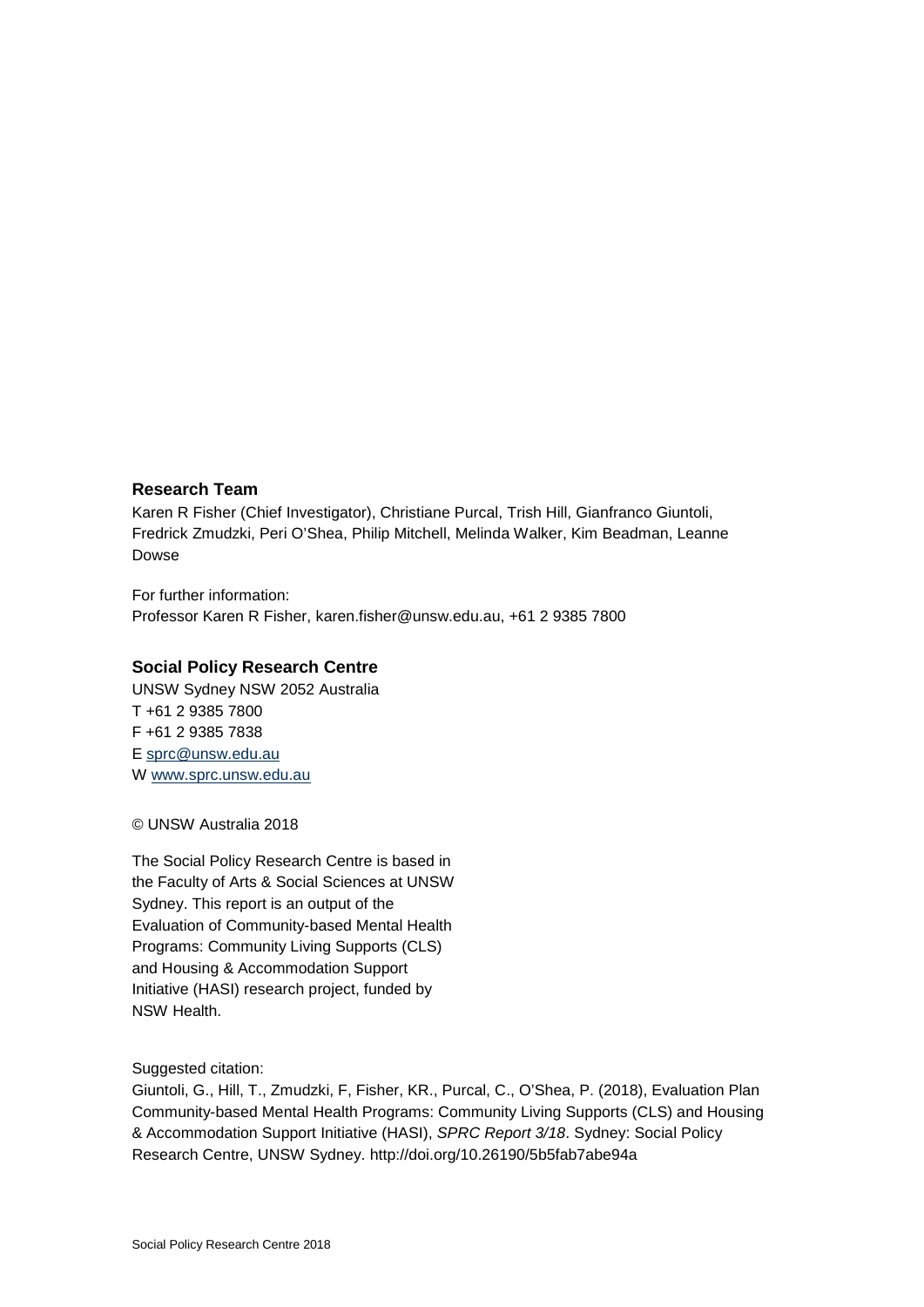## **Contents**

| 1.1 Mental health recovery: Importance of housing and psychosocial<br>support |  |
|-------------------------------------------------------------------------------|--|
|                                                                               |  |
|                                                                               |  |
|                                                                               |  |
|                                                                               |  |
|                                                                               |  |
|                                                                               |  |
|                                                                               |  |
|                                                                               |  |
|                                                                               |  |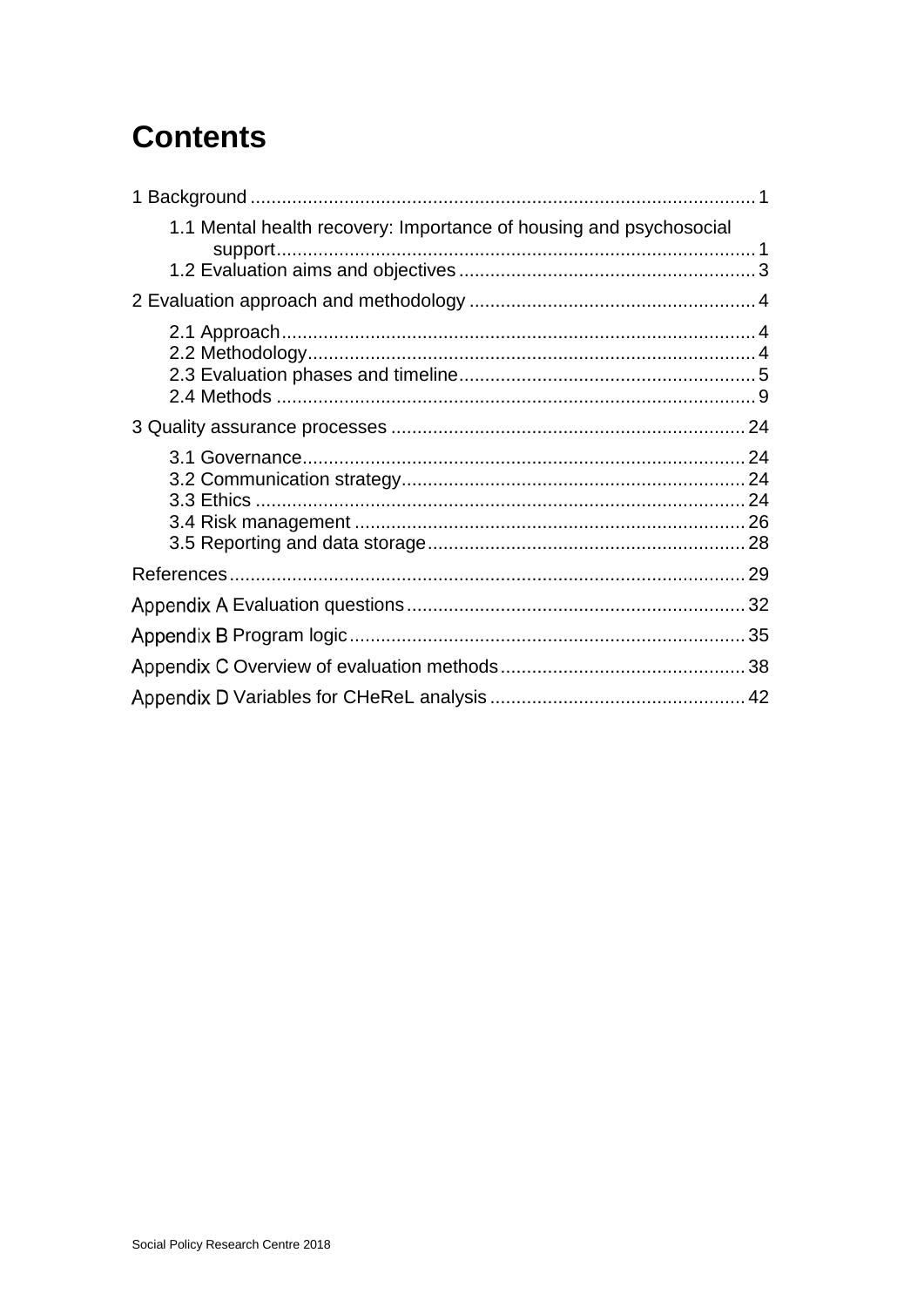## **Tables**

| <b>Table 1 Evaluation timeline</b>                                                                           | 5.       |
|--------------------------------------------------------------------------------------------------------------|----------|
| Table 2 Sampling frame for MDS and linked data analysis                                                      | 15       |
| Table 3 Interview sampling frame                                                                             | 18       |
| Table 4 Sampling frame for economic evaluation and cost modelling<br>Table 5 Risks and mitigation strategies | 23<br>27 |
| Table C-1 Evaluation components by key questions and methods                                                 | 38       |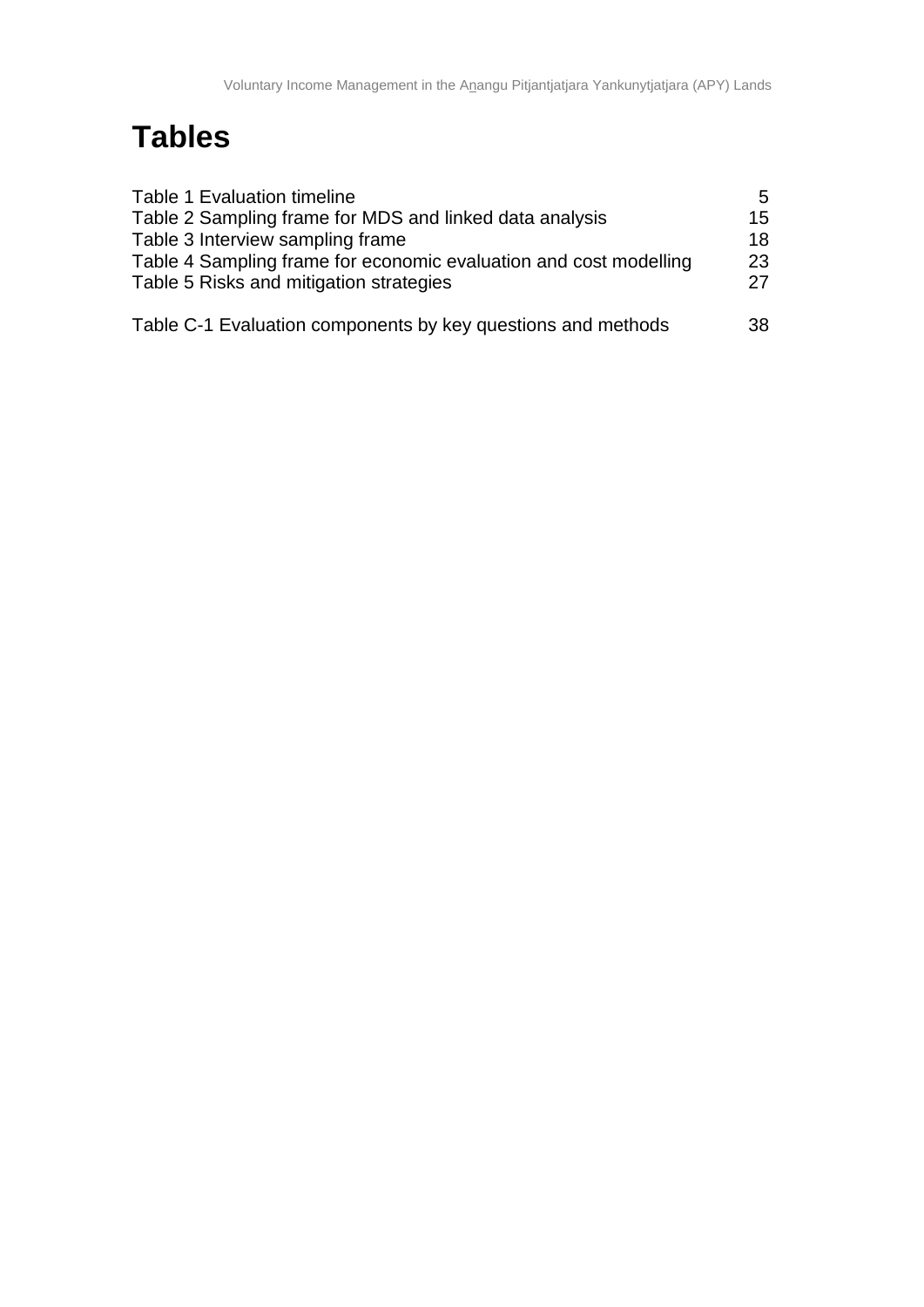## **Glossary**

| <b>ACCHO</b>       | Aboriginal Community Controlled Health Organisation                         |
|--------------------|-----------------------------------------------------------------------------|
| AH&MRC             | Aboriginal Health and Medical Research Council Ethics<br>Committee          |
| <b>CALD</b>        | <b>Culturally and Linguistically Diverse</b>                                |
| <b>CEA</b>         | <b>Cost Effectiveness Analysis</b>                                          |
| <b>CHeReL</b>      | Centre for Health Record Linkage                                            |
| <b>CLS</b>         | <b>Community Living Supports</b>                                            |
| <b>CUA</b>         | <b>Cost Utility Analysis</b>                                                |
| <b>FACS</b>        | <b>Family and Community Services</b>                                        |
| <b>HASI</b>        | Housing & Accommodation Support Initiative                                  |
| <b>HRQoL</b>       | <b>Health Related Quality of Life</b>                                       |
| K <sub>10</sub>    | Kessler Psychological Distress Scale                                        |
| <b>LGBTI</b>       | Lesbian, Gay, Bisexual, Trans, and/or Intersex                              |
| <b>LHD</b>         | <b>Local Health District</b>                                                |
| <b>MDS</b>         | CLS, HASI and RRSP Minimum Data Set                                         |
| MoU                | Memorandum of Understanding                                                 |
| <b>NDIS</b>        | National Disability Insurance Scheme                                        |
| <b>NGO</b>         | Non-Government Organisation                                                 |
| <b>NOCC</b>        | <b>National Outcomes and Casemix Collection</b>                             |
| <b>NSMHWB</b>      | National Survey of Mental Health and Wellbeing                              |
| <b>OCHRE</b>       | Opportunity, Choice, Healing, Responsibility and<br><b>Empowerment Plan</b> |
| <b>PHSREC</b>      | NSW Population and Health Services Research Ethics<br>Committee             |
| QALY               | <b>Quality Adjusted Life Year</b>                                           |
| <b>RRSP</b>        | Resource and Recovery Support Program                                       |
| <b>SPRC</b>        | Social Policy Research Centre                                               |
| <b>UNSW Sydney</b> | University of New South Wales                                               |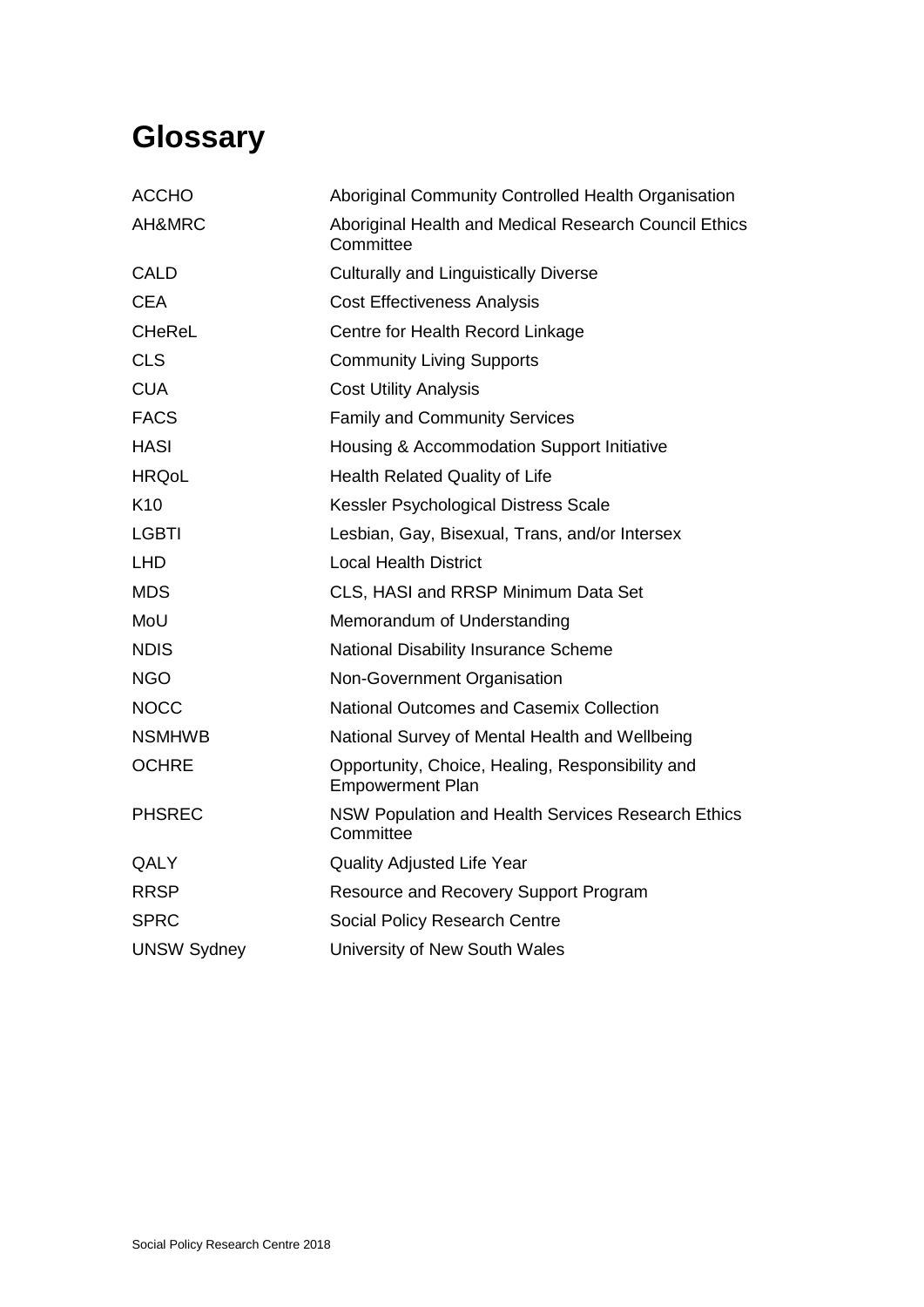## <span id="page-5-0"></span>**1 Background**

Mental health disorders affect an estimated one in five Australians in any given year (Australian Bureau of Statistics, 2007). The 2007 National Survey of Mental Health and Wellbeing (NSMHWB) of adults provides information on the 12-month and lifetime prevalence of mental disorders in the Australian population. It was estimated from the survey that 7.3 million Australians will experience a mental disorder at some time in their life (ABS, 2008).

The term mental health disorder is often used to cover a wide variety of diagnoses such as anxiety, depression or schizophrenia, and the symptoms and severity of an illness can range from mild to severe impairment (Slade et al., 2009: 9). People with severe mental health disorders can experience detrimental impacts on both their psychological wellbeing as well as other aspects of their lives, such as housing and social relationships (Browne and Courtney, 2007). Previous research has shown that people with mental health disorders and disability often encounter difficulties in accessing and maintaining stable housing (Bleasdale, 2007) and many people who are homeless are affected by mental health disorders (Flatau et al., 2008).

Australia is undergoing a significant change in the delivery and funding of disability services. The introduction of the NDIS aims to follow a rights and inclusion based approach to disability support, including a move away from block-funded services to people having more choice and control over their supports. The NDIA recognises that recovery from mental ill-health, including psychosocial disability, is possible for everyone and that it is a deeply personal, non-linear journey. A culture of 'listen, learn, build and deliver' is considered a key to the NDIA's approach to mental health (Nicholas & Reifels, 2014; O'Halloran, 2014). The evaluation team members conduct multiple disability and mental health projects in the context of NDIS reforms and publish on the implications of the reforms, which will inform the evaluation design and analysis.

### <span id="page-5-1"></span>**1.1 Mental health recovery: Importance of housing and psychosocial support**

Recovery-focused support aims to enhance the capabilities of people with serious and persistent mental health disorders to identify and meet their own goals to maximise independence. Support includes a range of social, educational, occupational, behavioural and cognitive interventions that can take place in four domains: skills training, peer support, vocational services and consumer-community resource development of an array of community support (Barton, 1999: 526).

Several factors can support recovery from the impact of mental illness (Lysaker and Buck, 2008; Torrey and Wyzik, 2000). There is evidence that providing appropriate housing, clinical services and flexible support assists people with mental health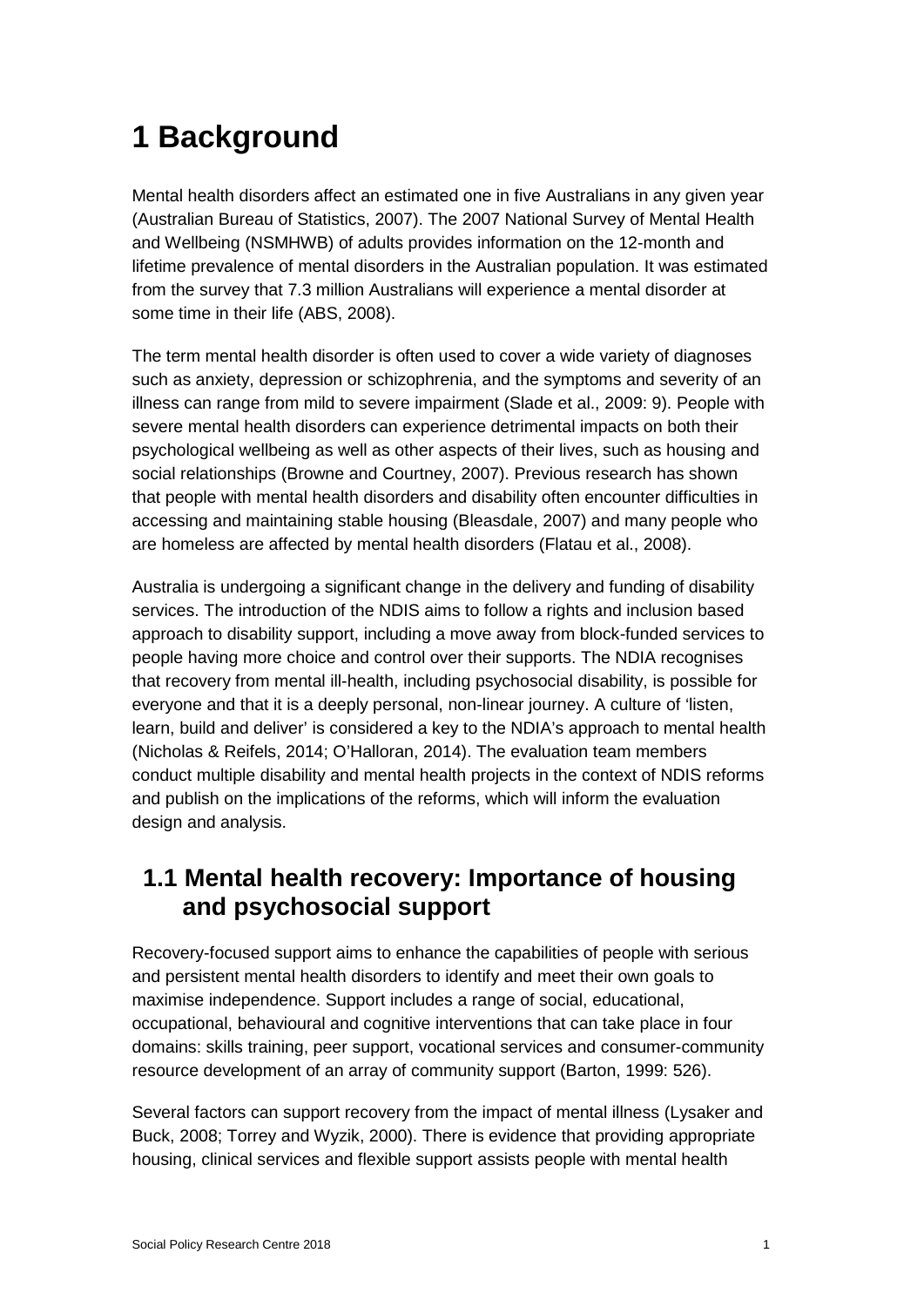problems to maintain stable housing and that stable and secure housing contributes to positive benefits to people's mental health and general wellbeing (Reynolds and Inglis, 2001).

Recovery thus refers not only to processes and conditions of the person, but also to external conditions and social processes (Schon et al., 2009). At the level of service provision, the shift from hospital or similar accommodation to having a home and support in the community is a key feature of the shift to a recovery model. A homelike environment is usually a necessary precondition for recovery: it not only provides shelter but supports social and economic participation, a sense of belonging and control over one's environment and an opportunity to develop skills and responsibility and thus a greater sense of self-worth (Psychiatric Disability Services of Victoria, 2008), as evidenced in the second evaluation report of the Housing & Accommodation Support Initiative (HASI) (Bruce, Mc Dermott, Ramia, Bullen & Fisher, 2012).

#### **Meeting the needs of people with complex support needs**

People with complex and interrelated support needs, including those from Indigenous backgrounds, regularly fall through gaps in the service and support system (Baldry & Dowse, 2013; Baldry, Dowse, & Clarence, 2012; Fisher, Gendera, Purcal, & Hill, 2014; Trofimovs & Dowse, 2014). Baldry & Dowse (2013) point out that this is evidenced by the disproportionate representation of certain population groups in NSW prisons: people with cognitive disability, mental illness and from Indigenous backgrounds (Haysom et al., 2014; NSW Ombudsman, 2008). In NSW, there exist a number of programs which have been designed to address such gaps in service delivery, in particular for Aboriginal people with disability or mental illhealth, for example, such as HASI Aboriginal and *Services Our Way* pilot program, or for people with high and complex support needs more broadly, for example, the Integrated Services Program (ISP).

The Resource and Recovery Support Program (RRSP) and HASI are designed to support people with mental illness to participate in the community, to improve their quality of life, maintain successful tenancies and, most importantly, assist people in their recovery from mental illness in the community. They aim to achieve this by providing mental health consumers with secure housing, accommodation support and clinical mental health services. The RRSP will be integrated into HASI over 2018/2019. Evidence from previous evaluations suggests that HASI has been successful at challenging the exclusion of people with complex support needs (e.g. homelessness and mental illness) (Muir, Fisher, Dadich & Abello, 2008, 2010; McDermott, Bruce, Ramia, Muir, Fisher, Bullen, 2015).

More recently, in 2016, the Ministry of Health introduced another program, the Community Living Supports (CLS). The CLS was introduced as part of the ongoing NSW mental health reform, which aims to provide people with severe mental illness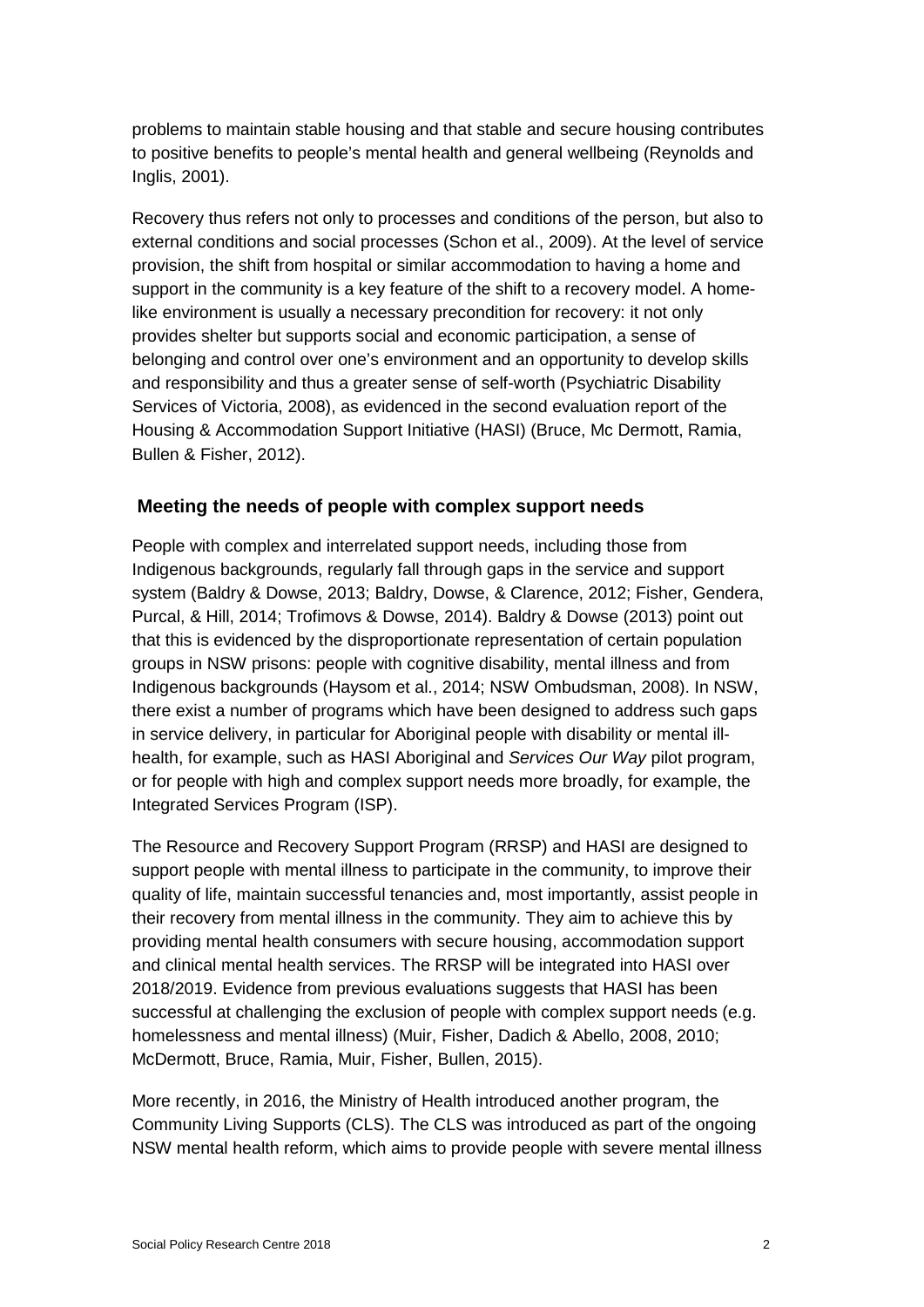with appropriate, person centred psychosocial supports, so that they can live in the community.

The Social Policy Research Centre (SPRC) at UNSW Sydney (University of New South Wales) has been commissioned by NSW Health to conduct the evaluation of the Community Living Supports (CLS) and Housing & Accommodation Support Initiative (HASI) programs.

### <span id="page-7-0"></span>**1.2 Evaluation aims and objectives**

The evaluation aims to assess the outcomes of the CLS and HASI programs in relation to their objectives, including how effective and culturally appropriate the program supports are for Aboriginal people.

The key evaluation objectives, which summarise the evaluation questions [\(Appendix](#page-36-0)  [A\)](#page-36-0), are to:

- identify what works well in the programs and their implementation, and identify opportunities to improve the delivery and effectiveness of the programs
- assess the impact of the CLS and HASI and the extent the programs are achieving their stated objectives
- conduct an economic analysis of the programs to determine their costeffectiveness, and potentially a cost utility analysis to examine how well costed the hours of support are.

This evaluation plan has been prepared in consultation with NSW Health. The plan includes:

- evaluation approach and methodology (Section 2)
- quality assurance processes, including project management, risk management, and ethics (Section 3).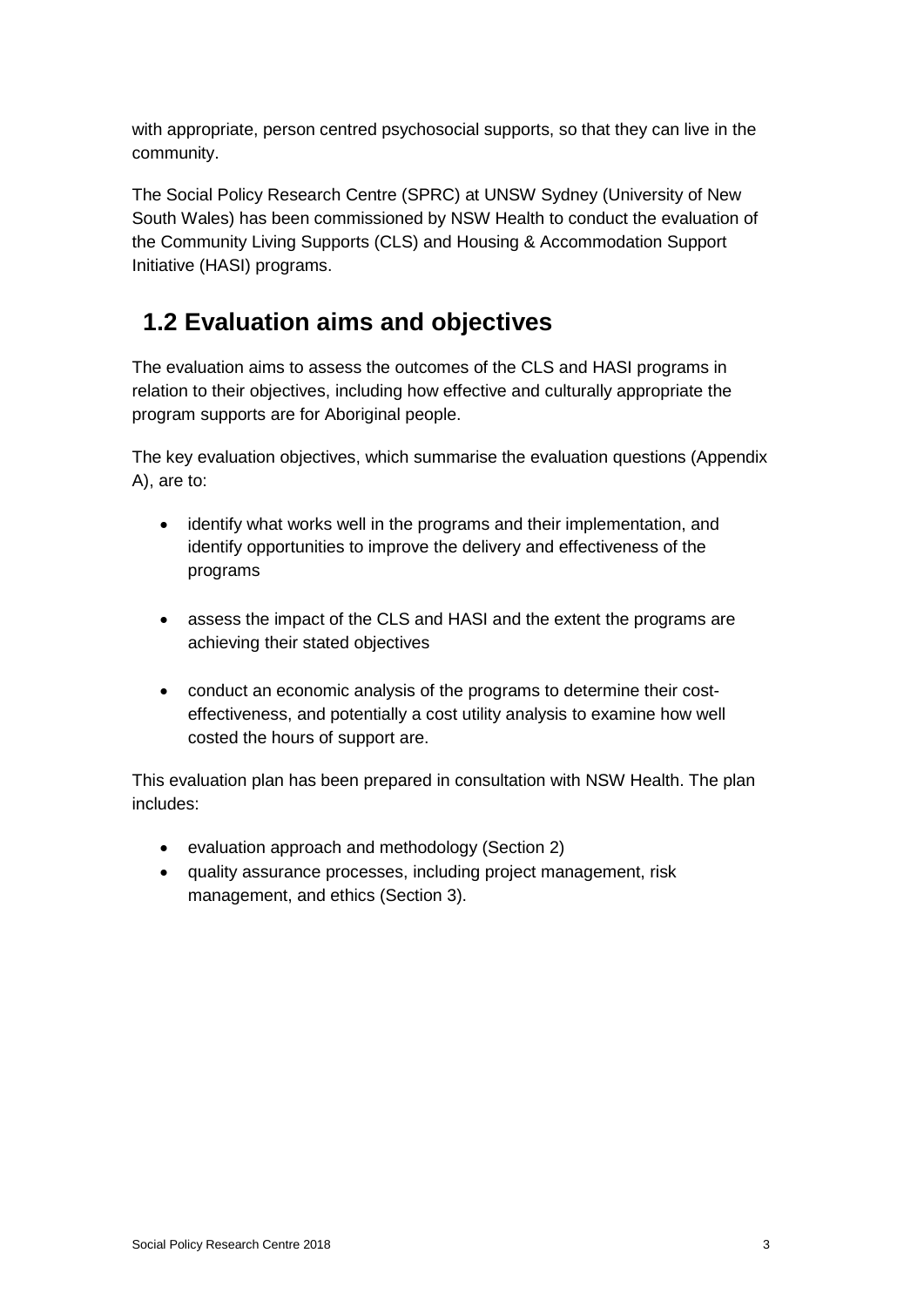## <span id="page-8-0"></span>**2 Evaluation approach and methodology**

### <span id="page-8-1"></span>**2.1 Approach**

The evaluation framework entails formative-summative, process, and costeffectiveness components to assess the quality, outcomes and benefits of CLS and the new HASI to commence in the mid-2017 programs and make policy recommendations. The program logic for the CLS and HASI programs [\(Appendix B\)](#page-39-0) underpins this approach.

The evaluation adopts a mixed-method longitudinal research design and a formative-summative program evaluation framework to fulfil the evaluation objectives. We are exploring opportunities for a comparison group comprising people on the HASI and CLS waiting lists. These people have been assessed to have the same support needs as current HASI and CLS clients, but continue to wait for the intervention. The intervention sample will be stratified in the analysis.

A mixed-methods design will allow the evaluation team to collect information from a breadth of sources and to triangulate them to develop a comprehensive, reliable and appropriate mental health and complex needs conceptual framework against which to assess the effectiveness and outcomes of the programs.

The evaluation plan remains in development while questions about data availability and appropriate data collection methods are discussed with the data managers and stakeholders. If preferred options, including a comparison group, are not confirmed, limitations to the evaluation will be acknowledged in the plan and reports.

## <span id="page-8-2"></span>**2.2 Methodology**

The evaluation methodology consists of the following five components, which are presented in detail in Section 2.4:

- 1) Review of program documentation and data collection methods.
- 2) Quantitative analysis of linked program data (CLS, HASI and RRSP Minimum Data Set [MDS]) and outcomes data for the CLS and HASI clients to measure change over time through time series analysis comparing before entry to the program and after entry; it will incorporate a comparison group, e.g. matched data or program eligibility registry (waiting list) NSW Health datasets.
- 3) Qualitative data collection with stakeholders consisting of three waves of phone interviews/focus group repeated with the same stakeholder managers and leaders from: NSW Health, NGO providers, LHD representatives, key program partners (FACS Housing, FACS Disability, Corrective Services), social housing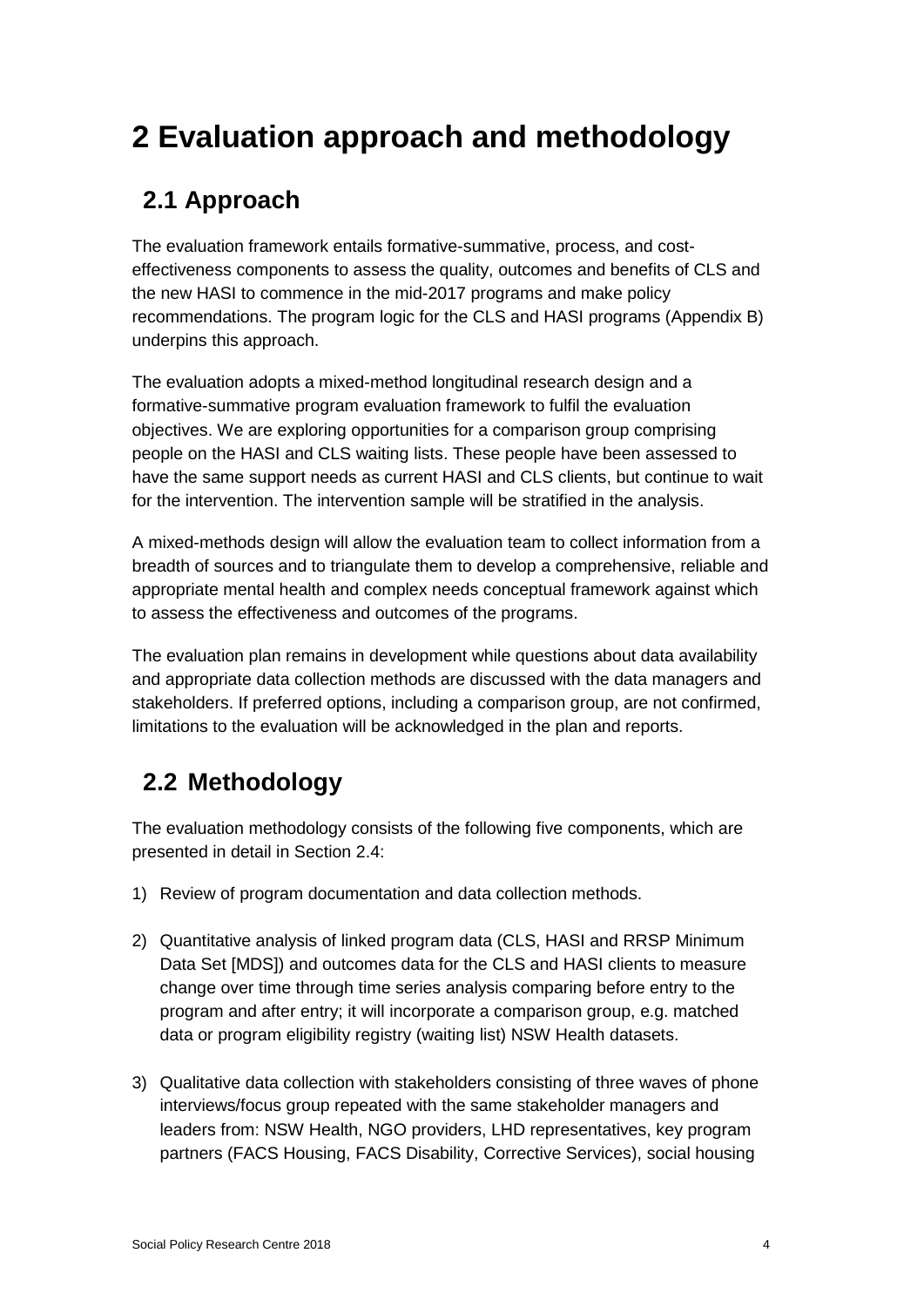providers, and peak bodies, Departmental Management Group (DMG) members, NGO, LHD Stakeholder Forum, Aboriginal Community Reference (ACR) Group and Peak Stakeholder Forum.

- 4) Qualitative data collection at each of the three study sites Hunter New England LHD, South Western Sydney LHD, and Western NSW LHD – with program participants (consumers), families, carers, informal supporters (friend, advocate), and local service providers consisting of two waves of:
	- i) 15 face-to-face interviews per site with program participants (consumers), for a total of 45 interviews in each wave (90 interviews in the two waves)
	- ii) 6 face-to-face or phone interviews per site with families, carers, informal supporters (friend, advocate), for a total of 18 interviews in each wave (36 interviews in the two waves)
	- iii) 3-4 face-to-face or phone interviews per site with local service providers, i.e. accommodation managers, LHD clinical staff, NGO staff (CLS-HASI), housing providers, Aboriginal service providers and criminal justice, for a total of 12 interviews in each wave (24 interviews in the two waves), prioritising local field workers/program implementers/team leaders.
- 5) Economic evaluation and cost modelling from quantitative linked data analysis, including a Cost Effectiveness Evaluation (CEA) and a Cost Utility Analysis (CUA).

[Table C-1](#page-42-1) in [Appendix C](#page-42-0) is a schematic overview of how each method helps address the evaluation questions.

### <span id="page-9-0"></span>**2.3 Evaluation phases and timeline**

The project will run from November 2017 to January 2020 [\(Table 1\)](#page-9-1) and is organised in four overlapping phases.

| <b>Description</b>                                                                                                                                   | <b>Original date</b> | <b>Revised date</b> | <b>SPRC</b> |
|------------------------------------------------------------------------------------------------------------------------------------------------------|----------------------|---------------------|-------------|
| Initiation meeting                                                                                                                                   | done                 |                     |             |
| Refine method                                                                                                                                        | done                 |                     |             |
| Evaluation plan (Deliverable 1)                                                                                                                      | done                 |                     |             |
| Ethics:<br>NSW Health PHSREC - re MDS<br>AH&MRC – re entire project<br>$\bullet$<br>SW Sydney LHD (lead HREC for fieldwork<br>$sites$ – re fieldwork | done                 | April               |             |
| Stakeholder presentations in Sydney<br>(Deliverable 2)                                                                                               | done                 |                     |             |

#### <span id="page-9-1"></span>**Table 1 Evaluation timeline**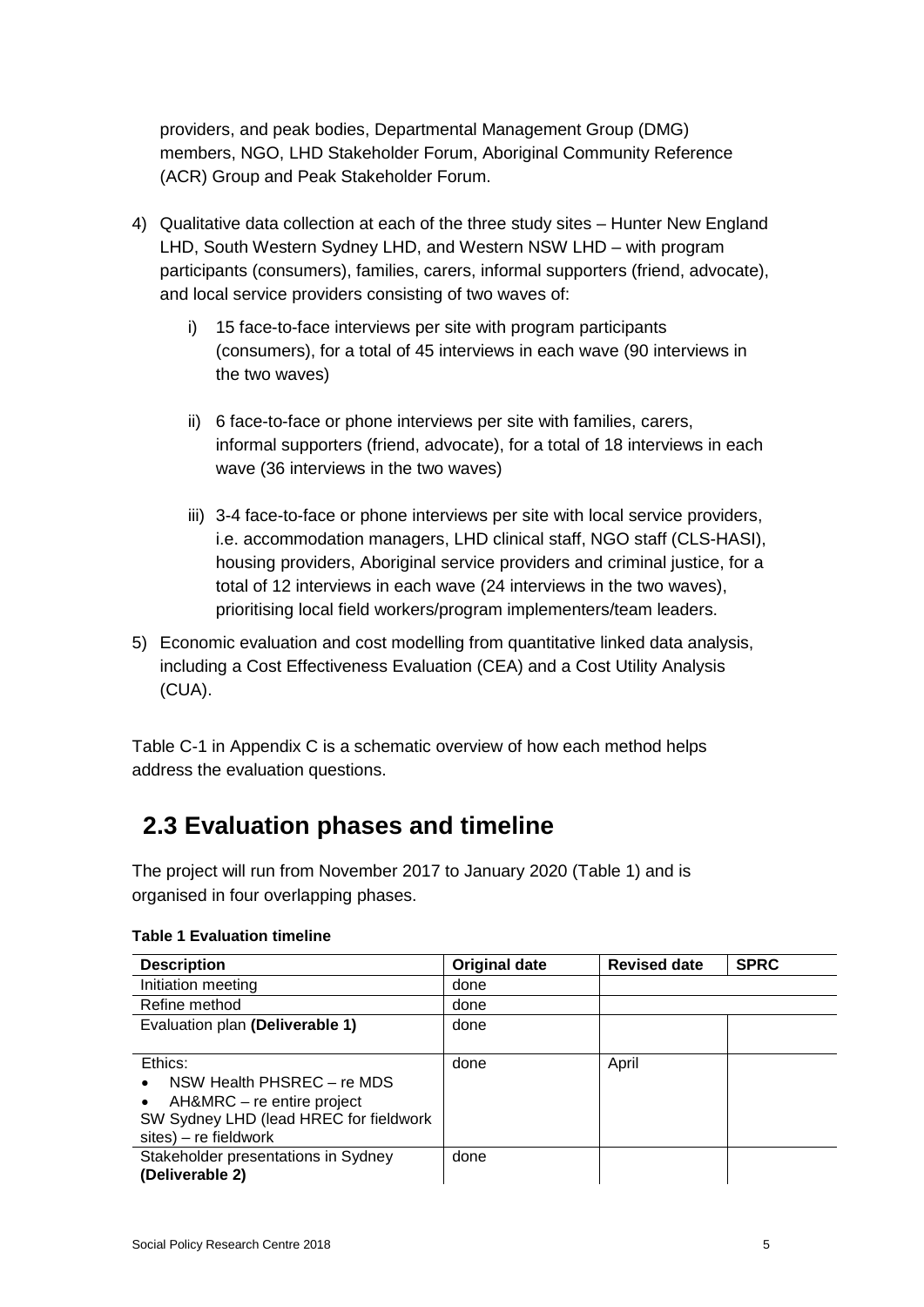| <b>Description</b>                                                            | <b>Original date</b>        | <b>Revised date</b> | <b>SPRC</b> |
|-------------------------------------------------------------------------------|-----------------------------|---------------------|-------------|
| * Initial analysis of HASI and CLS program                                    |                             |                     |             |
| data:                                                                         |                             |                     |             |
| transfer data                                                                 | Feb 2018                    | May                 |             |
| analyse data                                                                  | Mar-Apr 2018                | May-July            | Trish, Fred |
| Arrange data linkage:                                                         | February 2018               | <b>CHeReL</b>       | Trish, Fred |
| Application to CHeReL                                                         |                             | application:        |             |
| <b>Ethics application PHSREC</b>                                              |                             | June/July           |             |
| Possibly other ethics applications                                            |                             |                     |             |
| Program review:                                                               |                             |                     |             |
| <b>Transfer documents</b>                                                     | February 2018               |                     |             |
| Analyse documents (iterative with                                             | March 2018                  | Apr-May             | Gianfranco  |
| stakeholder consultations)                                                    |                             |                     |             |
| * Qual data collection: Stakeholder                                           |                             |                     |             |
| consultations 1                                                               |                             |                     |             |
| Confirm sites                                                                 |                             |                     |             |
| recruitment<br>consultations                                                  | February 2018<br>March 2018 | Apr-Jun             | Gianfranco  |
|                                                                               |                             |                     | Gianfranco  |
| * Qual data analysis                                                          | April 2018                  |                     |             |
| Annual report #1 - internal for reference                                     | 30 June 2018                | Jul-Aug             |             |
| group and stakeholders to inform practice.<br>Public version. (Deliverable 3) |                             |                     |             |
| Decide key or emergent evaluation issues                                      | <b>July 2018</b>            |                     |             |
| #1 and #2 for up to 2 focus reports due                                       |                             | <b>August</b>       |             |
| October 2018                                                                  |                             |                     |             |
| Stakeholder presentations (Deliverable 4)                                     | July / August 2018          |                     | Karen       |
|                                                                               |                             |                     |             |
| * Qual data collection: Stakeholder                                           |                             |                     |             |
| consultations 2                                                               |                             |                     |             |
| recruitment                                                                   | <b>July 2018</b>            |                     |             |
| consultations                                                                 | August 2018                 |                     | Gianfranco  |
| * Qual data collection: Fieldwork 1                                           |                             |                     |             |
| recruitment                                                                   | May/June 2018               |                     |             |
| fieldwork                                                                     | June - Aug 2018             |                     | Peri,       |
|                                                                               |                             |                     | Gianfranco  |
| * Qual data analysis                                                          | September 2018              |                     | Peri,       |
|                                                                               |                             |                     | Gianfranco  |
| Up to 2 focus reports on key or emergent                                      | 30 October 2018             |                     |             |
| evaluation issues #1 and #2 (Deliverable                                      |                             |                     |             |
| 5)                                                                            |                             |                     |             |
| Stakeholder presentations (Deliverable 6)                                     | November 2018               |                     | Karen       |
| <b>CHeReL</b> application                                                     | Feb 2018                    | <b>Dec</b>          |             |
| Deliver data linkage                                                          | January 2019                |                     |             |
|                                                                               |                             |                     |             |
| * Quant data analysis: program and                                            | February 2019               |                     | Trish, Fred |
| outcomes data                                                                 |                             |                     |             |
| Annual report #2 (Deliverable 7)                                              | 30 June 2019                |                     |             |
|                                                                               |                             |                     |             |
|                                                                               |                             |                     |             |
| * Qual data collection: Fieldwork 2                                           |                             |                     |             |
| Recruitment                                                                   | May/June 2019               |                     |             |
| fieldwork                                                                     | June - Aug 2019             |                     | Peri,       |
|                                                                               |                             |                     | Gianfranco  |
| * Qual data analysis (fieldwork 2)                                            | September 2019              |                     | Peri,       |
|                                                                               |                             |                     | Gianfranco  |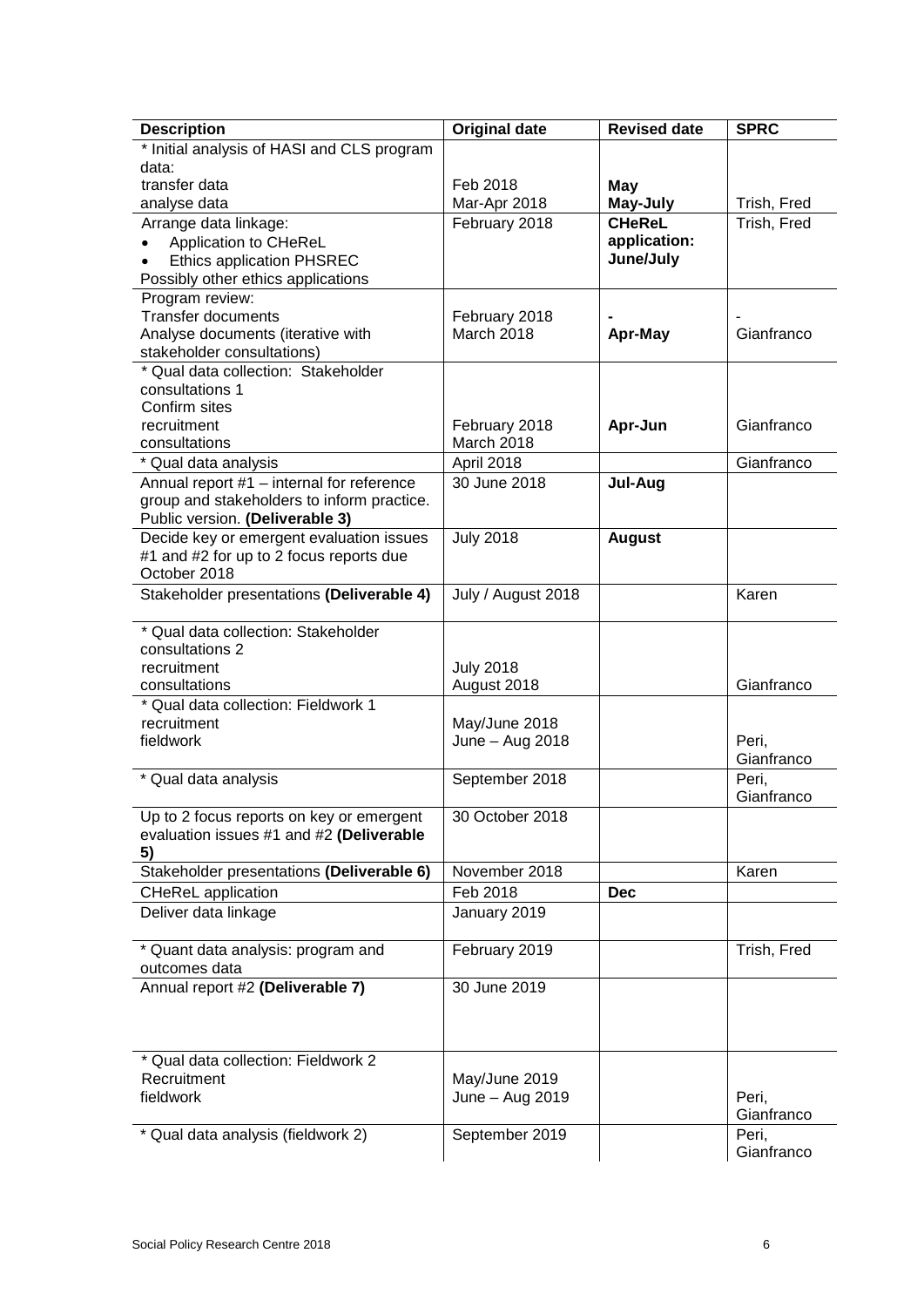| <b>Description</b>                                               | <b>Original date</b>            | <b>Revised date</b> | <b>SPRC</b> |
|------------------------------------------------------------------|---------------------------------|---------------------|-------------|
| Deliver data linkage                                             | August 2019                     |                     |             |
| * Quant data analysis: program and<br>outcomes data              | September 2019                  |                     | Trish, Fred |
| * Quant data analysis: economic<br>evaluation and cost modelling | September 2019                  |                     | Fred        |
| * Qual data collection: Stakeholder<br>consultations 3           |                                 |                     |             |
| recruitment<br>consultations                                     | <b>July 2019</b><br>August 2019 |                     | Gianfranco  |
| * Qual data analysis (consultations 3)                           | September 2019                  |                     |             |
| Stakeholder presentations (Deliverable 8)                        | September 2019                  |                     | Karen       |
| Up to 2 focus reports #3 and #4<br>(Deliverable 9)               | 30 October 2019                 |                     |             |
| Stakeholder presentations (Deliverable<br>10)                    | November 2019                   |                     | Karen       |

#### **Phase 1: Project set up and design (November 2017 – April 2018)**

In Phase 1, the evaluation team will:

- finalise the evaluation approach decisions outlined in this document (**Deliverable 1**) with NSW Health and the Departmental Management Group (DMG), including: establishing project management communication plan; confirming evaluation questions [\(Appendix A\)](#page-36-0) against the program logic [\(Appendix B\)](#page-39-0); confirming location of the evaluation sites, i.e. Hunter New England LHD, South Western Sydney LHD, and Western NSW LHD; engaging identified key contacts and stakeholders in sites to build the critical fieldwork relationships; refining qualitative and peer-methodologies with input from advisors, e.g. Indigenous, consumer, and clinical staff involved in the Evaluation Reference Group facilitated by NSW Health, the Aboriginal Evaluation Committee and the UNSW Community Reference Panel; and finalising the stratified sampling framework and fieldwork protocols (Section [2.2\)](#page-8-2)
- review the program documentation and data collection methods to suggest possible improvements to NSW Health (Section [2.4.1\)](#page-13-1)
- conduct initial data analysis of program data (MDS) to identify the demographic profile of HASI and CLS participants and generate a baseline profile to develop the outcome analysis plan (Section [2.4.2\)](#page-14-0)
- review data sources and content for the quantitative, economic evaluation and cost modelling components of the evaluation and comparison groups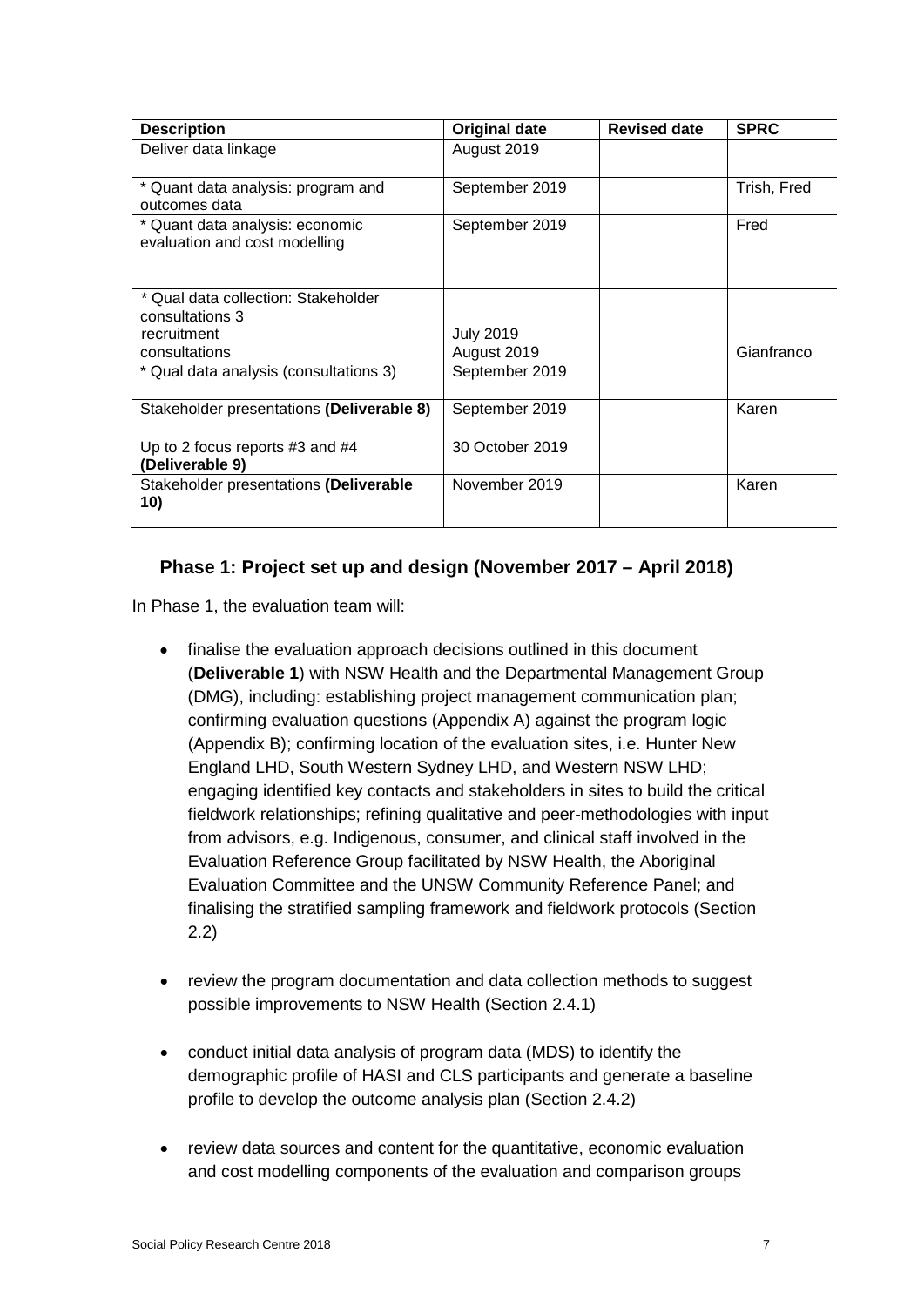- prepare and submit the ethics applications needed for the qualitative and quantitative components of the project (Section [3\)](#page-28-0)
- organise a first wave of telephone interviews with selected stakeholders from NSW Health, NGO providers, LHD representatives, key program partners (FACS, Corrective Services), housing and peak bodies, and focus groups with the four programs' stakeholder forums (Section [2.4.3\)](#page-20-0). The data collection period is February-March 2018. This first wave of interviews and focus groups with stakeholders will inform **Deliverable 2** (February 2018 presentations to stakeholder forums), and **Deliverable 3** (Initial Evaluation Report, June 2018)
- present the approved evaluation plan and framework to stakeholder forums and peak stakeholders in Sydney (**Deliverable 2**).

#### **Phase 2: Formative-summative evaluation, data collection with stakeholders (May 2018 – August 2019).**

In Phase 2, the evaluation team will:

- conduct a second and third wave of phone interviews with stakeholders from NSW Health, NGO providers, LHD representatives, key program partners (FACS, Corrective Services), housing and peak bodies, and focus groups with the four programs' stakeholder forums to observe and measure change over time in the program implementation, document emerging issues and suggest possible improvements (formative evaluation). Data collection periods are:
	- o July-August 2018. This second wave will inform **Deliverables 4, 5 and 7** (July 2018 focus reports, July/August stakeholder presentations, and second annual report in June 2019)
	- o July-August 2019. This third wave will inform **Deliverables 7 through to 15** [\(Table 1\)](#page-9-1)
- conduct preliminary client outcomes analysis of CLS and HASI MDS data.

#### **Phase 3: Outcomes and formative evaluation (May 2018 – September 2019).**

In phase 3, the evaluation team will:

• visit the three evaluation case study sites twice to conduct face-to-face interviews with consumers, their families, local service providers and relevant program staff about program support and outcomes associated with their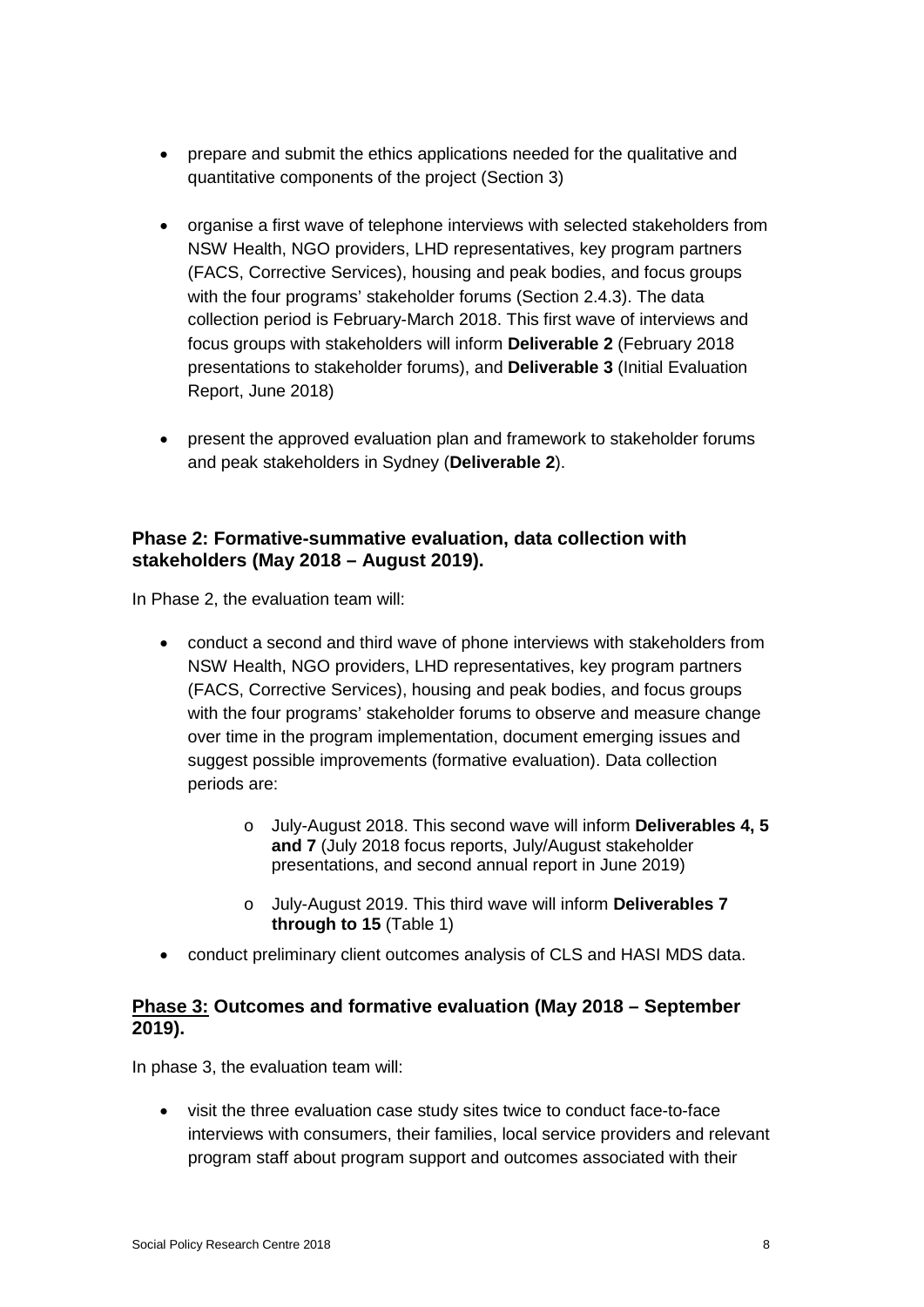participation in the programs. This qualitative data will contribute to the outcomes and formative evaluation. Data collection periods will be:

- I. May August 2018 qualitative data collection to inform **Deliverable 7** (second annual report), **Deliverable 4** (July/August 2018 presentations to stakeholder forums) and **Deliverable 6** (November 2018 presentations to stakeholder forums)
- II. May August 2019 qualitative data collection to inform **Deliverable 9**  (October 2019) and the suite of final **Deliverables 10 to 15.**
- conduct outcome analysis of program data. The team will develop data linkage between the CLS-HASI MDS and administrative record data on client outcomes from datasets managed by program partner agencies where available, including NSW Health, Corrective Services, Justice Health and FACS Housing. The analysis will consider changes in client outcomes over time (and if available, in comparison to the potential population of CLS-HASI participants). This analysis will inform the final **Deliverables 10 to 15.**

#### **Phase 4: Final analysis, triangulation and final reporting and presentations (September 2019 – January 2020)**

The qualitative data from the focus groups, individual interviews and secondary program data review will be thematically analysed and synthesised against the evaluation questions. The analysis will start simultaneously with the data collection from Phase 2 to allow formative analysis and iterative interpretation of the findings.

The secondary data analysis in this phase will build on the findings in the outcomes analysis in Phase 3 to examine longitudinal changes over the two-year post commencement period in outcomes for HASI and CLS participants and conduct more in-depth analysis on outcomes for key participant subgroups to inform the economic evaluation.

### <span id="page-13-1"></span><span id="page-13-0"></span>**2.4 Methods**

#### **2.4.1 Review of program documentation and data collection methods**

The research team will from NSW Health receive and analyse: requests for tenders (RFTs), templates and other relevant documents connected to the operation and governance of CLS and HASI.

The documents will be uploaded, managed and analysed in the qualitative data software NVIVO.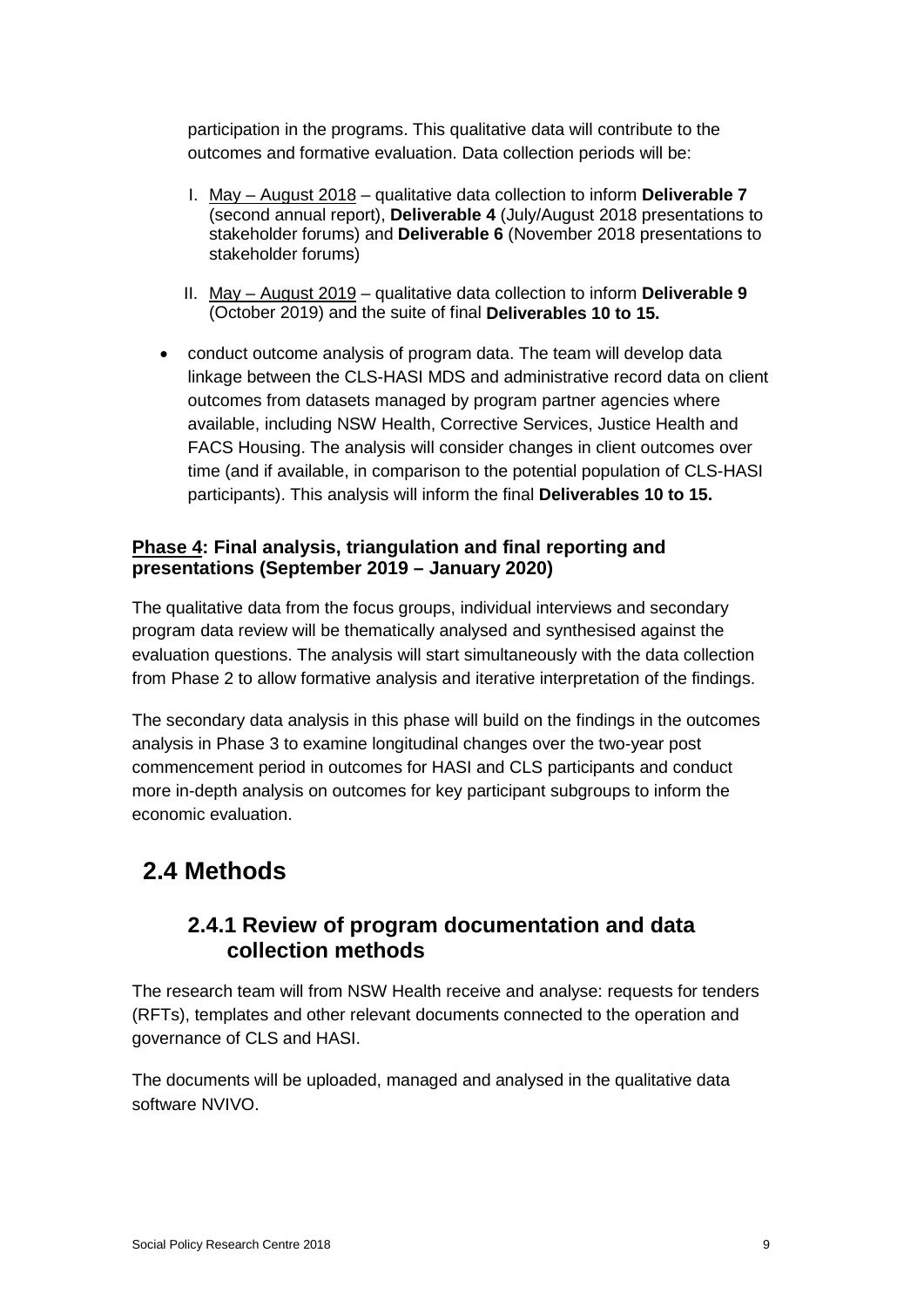#### **2.4.2 CLS-HASI MDS data analysis**

<span id="page-14-0"></span>The CLS-HASI MDS data analysis plan builds on the previous evaluations of HASI conducted by SPRC. The data analysis will be conducted in three phases aligning with three annual reports. The overarching objectives of the secondary data analysis are to:

- 1) provide a profile of the demographic characteristics of the CLS-HASI cohort and compare this to a potential population of clients
- 2) analyse outcomes for CLS and HASI clients prior to and after participation in the program, and if possible compare these outcomes with the outcomes for a comparison group
- 3) integrate client support services and outcomes with program cost modelling for the economic components of the evaluation.

**Phase 1 Profile of the CLS-HASI cohort.** Phase 1 of the secondary data analysis, to be prepared for the report submitted in June 2018, will include a participant, context and support profile as at February 2018 in the MDS and exploratory analysis of outcomes data in the MDS. This analysis aims to:

- 1) provide a profile of the demographic characteristics of the clients within the CLS-HASI programs as at February 2018
- 2) identify contextual characteristics for individuals in the CLS-HASI programs, including contextual circumstances, risk factors, diagnosis, housing arrangements and support arrangements
- 3) identify participation, duration and types of support provided by the CLS-HASI programs to individual clients – date and source of referral for entry into CLS-HASI, support provided, referrals and exits
- 4) examine the outcomes data in the MDS to identify the quality of the variables (percentages of valid responses within the CLS and HASI cohorts) and where possible, given samples sizes, report on outcomes data for the CLS and HASI cohorts by key demographic characteristics.

The data to be analysed in this phase will be a cross sectional snapshot of the CLS-HASI MDS cohorts at March 2018 obtained from InforMH (NSW Health system information and analytics branch). The analysis will calculate frequencies and rates for the different demographic characteristics for the CLS and HASI cohorts. The analysis will also calculate the number of hours of support provided to individual clients, overall hours of support and different types of support. Where samples sizes permit, the support provided will be analysed by key demographic variables (e.g. age and gender).

The preliminary analysis will examine client profiles in the context of HASI and CLS targeting of people who have high and complex needs as well as specific target populations for CLS including: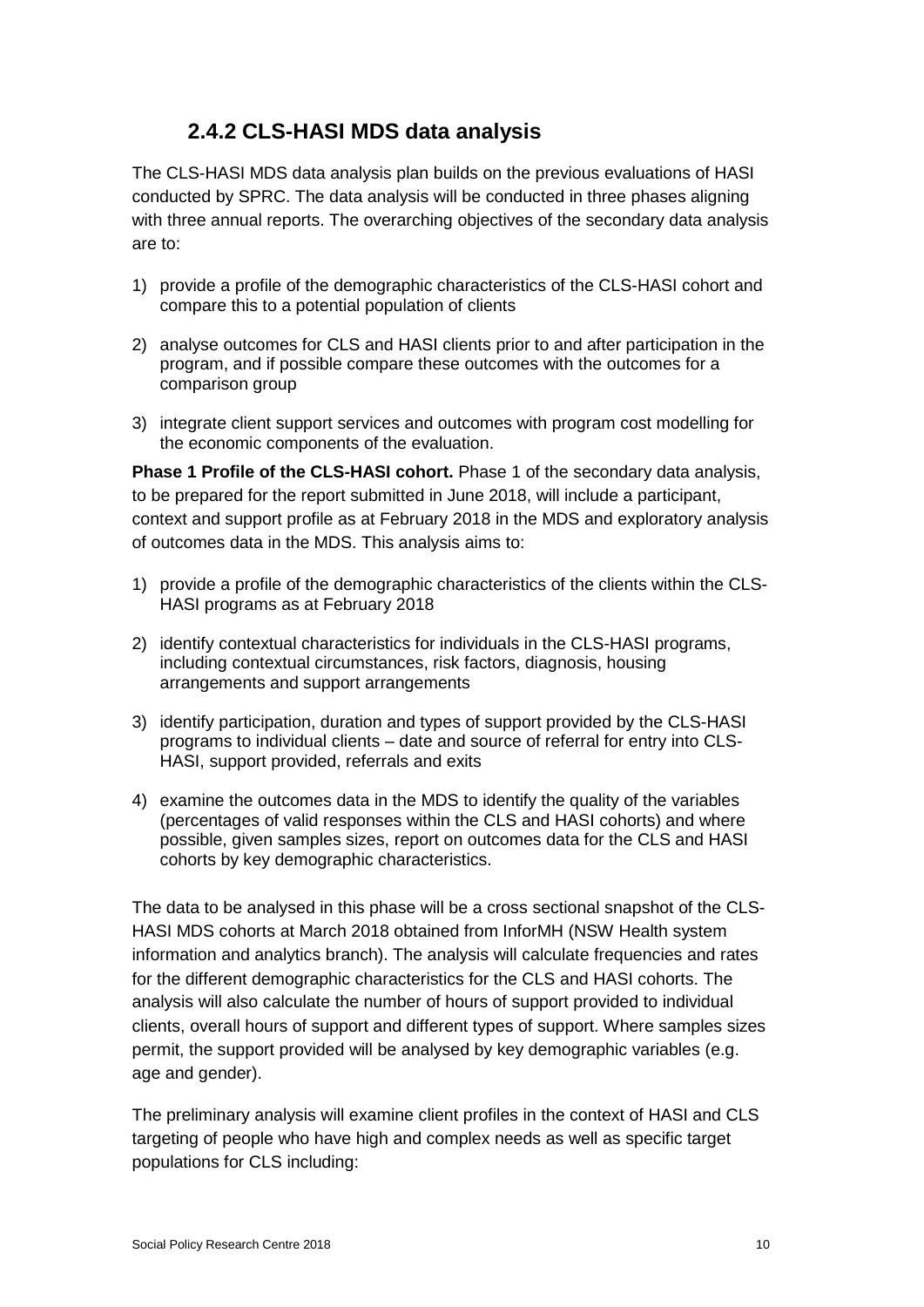- people already living in social or community housing who may not be accessing the support they need
- people serving community-based detention orders
- people exiting correctional facilities
- Aboriginal people (including CLS benchmarks for number of Aboriginal clients)
- people living in licensed boarding houses (given the conclusion of Boarding House HASI in December 2016)
- Refugees.

Variables within the MDS to be used in this analysis include:

- 1) Program Category (categories: CLS, HASI and RRSP)
- 2) Demographic characteristics: age group (based on date of birth), sex (male, female, not stated), LGBTI (identifies as lesbian, gay, bisexual, trans or intersex – Yes/No), Aboriginal or Torres Strait Islander origin (identifies as of Aboriginal and/or Torres Strait Islander origin or not), country of birth (Australia, main English speaking countries, other countries), preferred language (English, Language other than English), broad geographical location (postcode aggregated to LHD)
- 3) Contextual circumstances: refugee status (client is currently classified as a refugee (Yes/No), exited a correctional facility in the last 12 months (Yes/No), serving a community-based detention order (Yes/No), serving a community treatment order (Yes/No), experiencing domestic and family violence (Yes/No)
- 4) Risk factors: current smoking status (Yes/No), drug or alcohol dependency (Yes/No)
- 5) Diagnosis (primary diagnosis) (9 categories), secondary diagnosis (9 categories)
- 6) Participants' housing arrangements: housing status/accommodation type (15 categories)
- 7) Support arrangements: risk management and care plan (Yes/No), client on predischarge plan (Yes/No), family and carer involvement (Yes/No), receiving support from the NDIS (Yes/No)
- 8) Entry into CLS-HASI: source of referral (the source from which the client was referred for the current service - 15 Categories), client referred due to anti-social warning (Yes/No), start date in program (the date the client has started in the current program with the current provider)
- 9) Support provided: number of hours provided per reporting period (monthly aggregated up to six monthly) in: daily living skills, medication support, accessing other services, social activities, family connections, Aboriginal community participation, program governance, care plans, travel, Aboriginal cultural reference groups, medical/health activities and psychosocial intervention.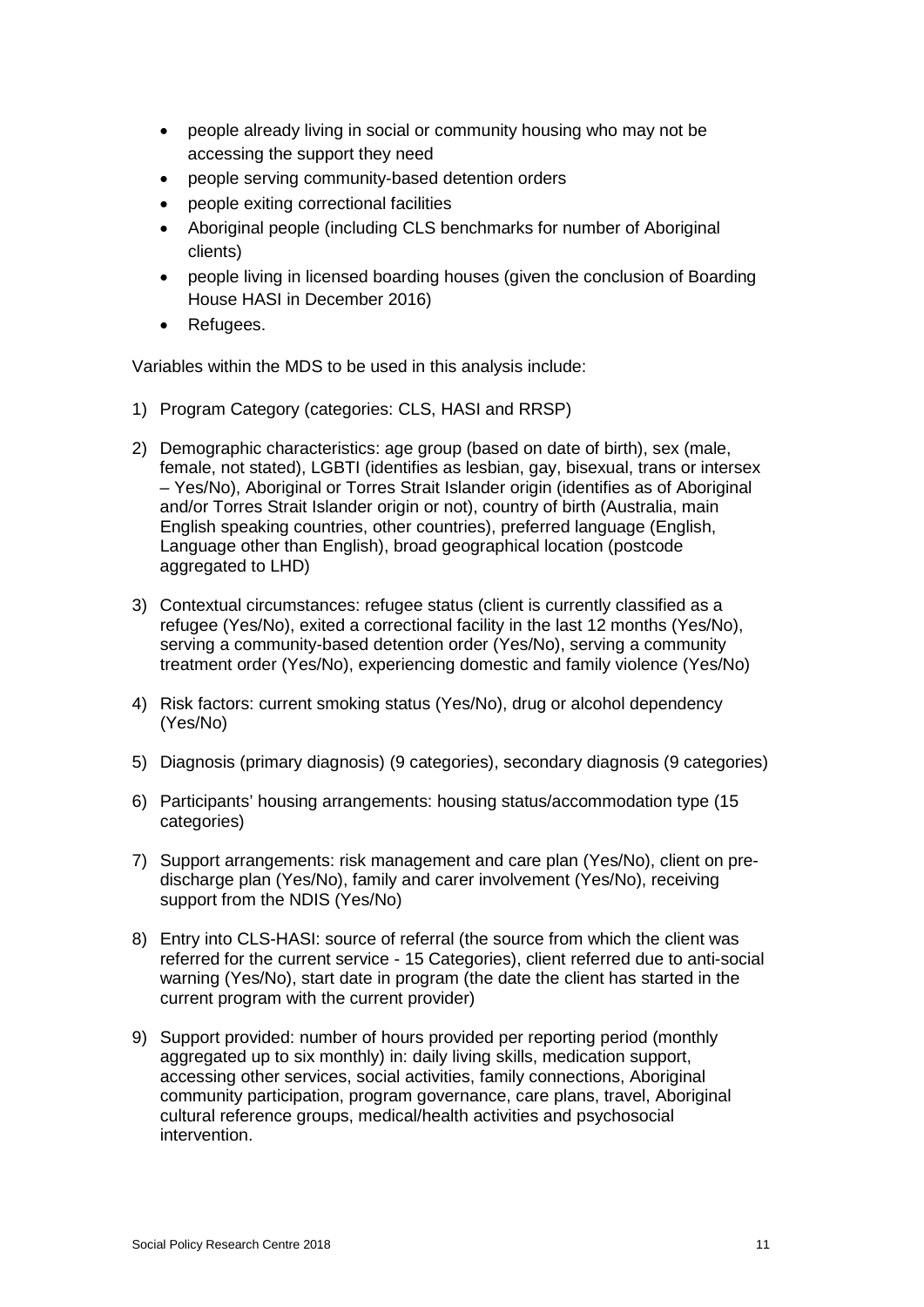- 10) Referrals made within reporting period (Yes/No), each month aggregated up to six-month period)
- 11) Program Exits: exiting this program this period (Yes/No), planned or unplanned exit, reasons for exiting (6 categories), exit destination (7 categories)
- 12) Outcome variables to be examined in MDS if data quality permits, including:
	- Number of hospital admissions (mental health related)
	- Number of hospital admission (medical related)
	- Number of emergency department presentations
	- Camberwell Assessment of Need Short Appraisal Schedule) CANSAS
	- Life Skills Profile (LSP-16)
	- Recovery Assessment Scale Domain and Stages (RAS-DS) Total Score
	- Living in the Community Questionnaire (LQC) Policy Index Score

**Phase 2 Preliminary client outcomes analysis.** Phase 2 of the secondary data analysis, to be prepared for the report in June 2019, aims to:

- identify baseline entry to program dates for all current clients in CLS-HASI programs. For HASI clients, this may include linkage conducted by InforMH through Medical Record Number (MRN) between current MDS and previous MDS to extract start date in HASI program
- identify duration of participation in CLS-HASI
- identify data source for comparison group
- identify preliminary pre- and post-program outcomes for the CLS-HASI cohort.

The preliminary client outcome analysis will examine the overarching HASI and CLS program outcomes including:

- improved mental and physical health outcomes
- improved social participation among program clients, including families and carers where practicable
- enhanced integrated care for program clients
- reduced unnecessary admissions and inpatient stays for mental illness
- reduced homelessness and secure accommodation for people with mental illness

Where outcome data is dependent on data linkage components, analysis will overlap or be undertaken in phase 3 as below. Additional implicit program outcomes will also be examined where sufficient data is available, for example increased flexibility in support hours in response to individual needs, i.e. compared to previous support packages, or early transitional support from an inpatient facility through discharge to community living.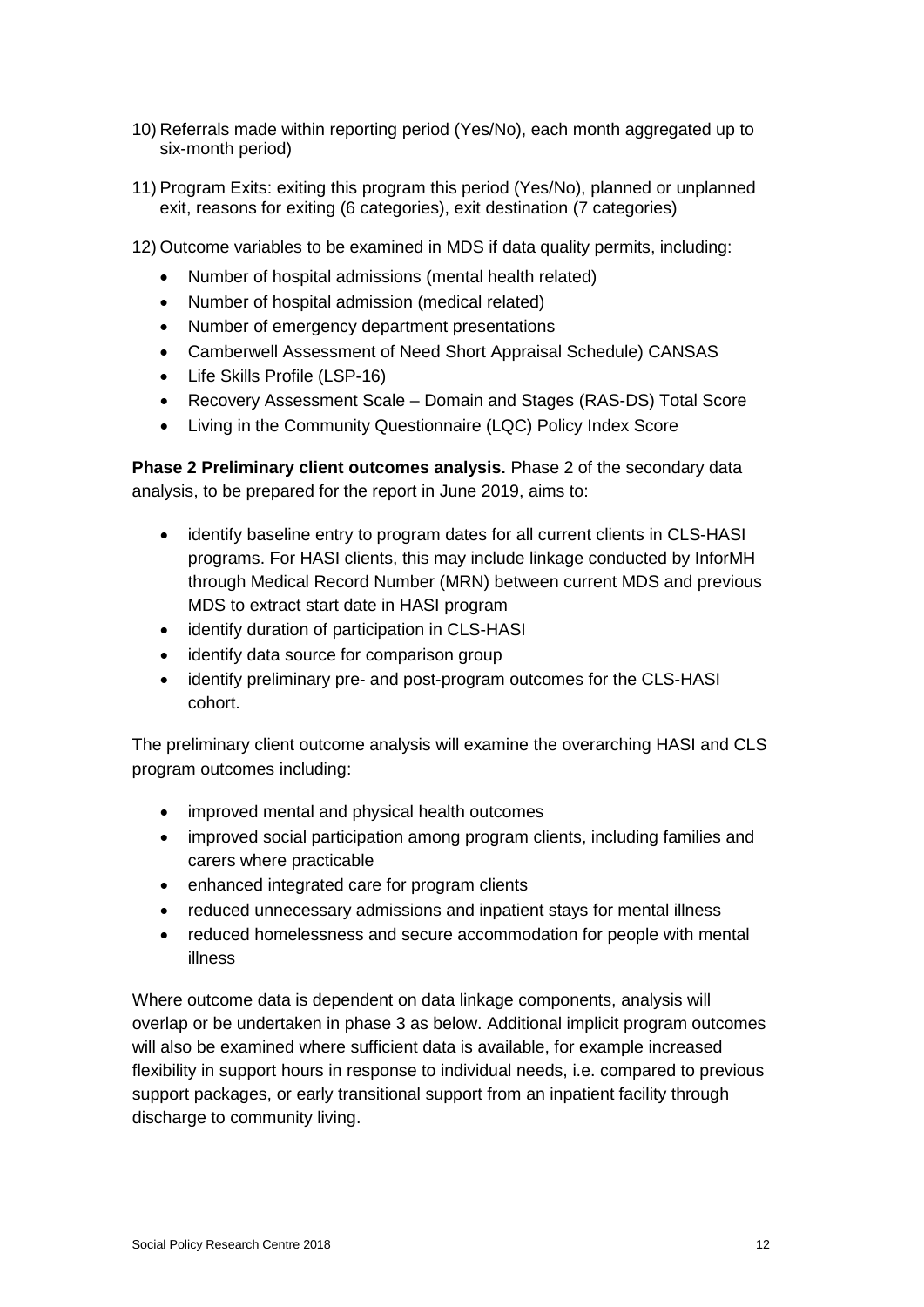Phase 2 data sources will include linkage of the CLS and HASI MDS with the following data sources through CHeReL:

- 1) NSW Admitted Patient Data Collection (APDC)
- 2) NSW Emergency Department Data Collection (EDDC)
- 3) NSW Registry of Births, Deaths and Marriages (RBDM) (deaths)
- 4) NSW Mental Health Ambulatory Data Collection (MH-AMB)
- 5) Australian Coordinating Registry (ACR) Cause of Death Unit Record File (COD URF)
- 6) Mental Health Outcomes and Assessment Tool MH OAT
- 7) National Outcomes and Casemix Collection (NOCC).

The variables to be linked from each of these data sources are listed in [Appendix C.](#page-45-0)

Potential data sources for the comparison group include 3DN, administrative data on individuals in the CLS and HASI waiting list and ABS survey data.

The analysis will examine the following outcomes for clients for two years prior and two years after the start date in the program. The timeline for the data linkage will be established after the earliest and latest start dates for CLS-HASI clients are known.

Outcome measures will be annualised for each individual. Changes in mean and median values and scores will be identified for the whole cohort and for population subgroups within the cohort (and as sample sizes permit by age, gender, CALD, Aboriginal and Torres Strait Islander and by hours of support). Appropriate tests will be used to identify statistically significant differences in pre and post measures for the groups.

Outcome measures in the linked data sources will include:

NSW Admitted Patient Data Collection (APDC):

- number of inpatient admissions per individual per year
- number of days spent as admitted patient per individual per year

NSW Emergency Department Data Collection (EDDC):

• number of emergency department presentations per person per year

NSW Mental Health Ambulatory Data Collection (MH-AMB):

- number of community mental health contacts per individual per year
- number of different types of mental health activities (Activity Code Mental Health) per year

Mental Health - Outcomes and Assessment Tool MH – OAT Psychological distress scores:

• HoNOS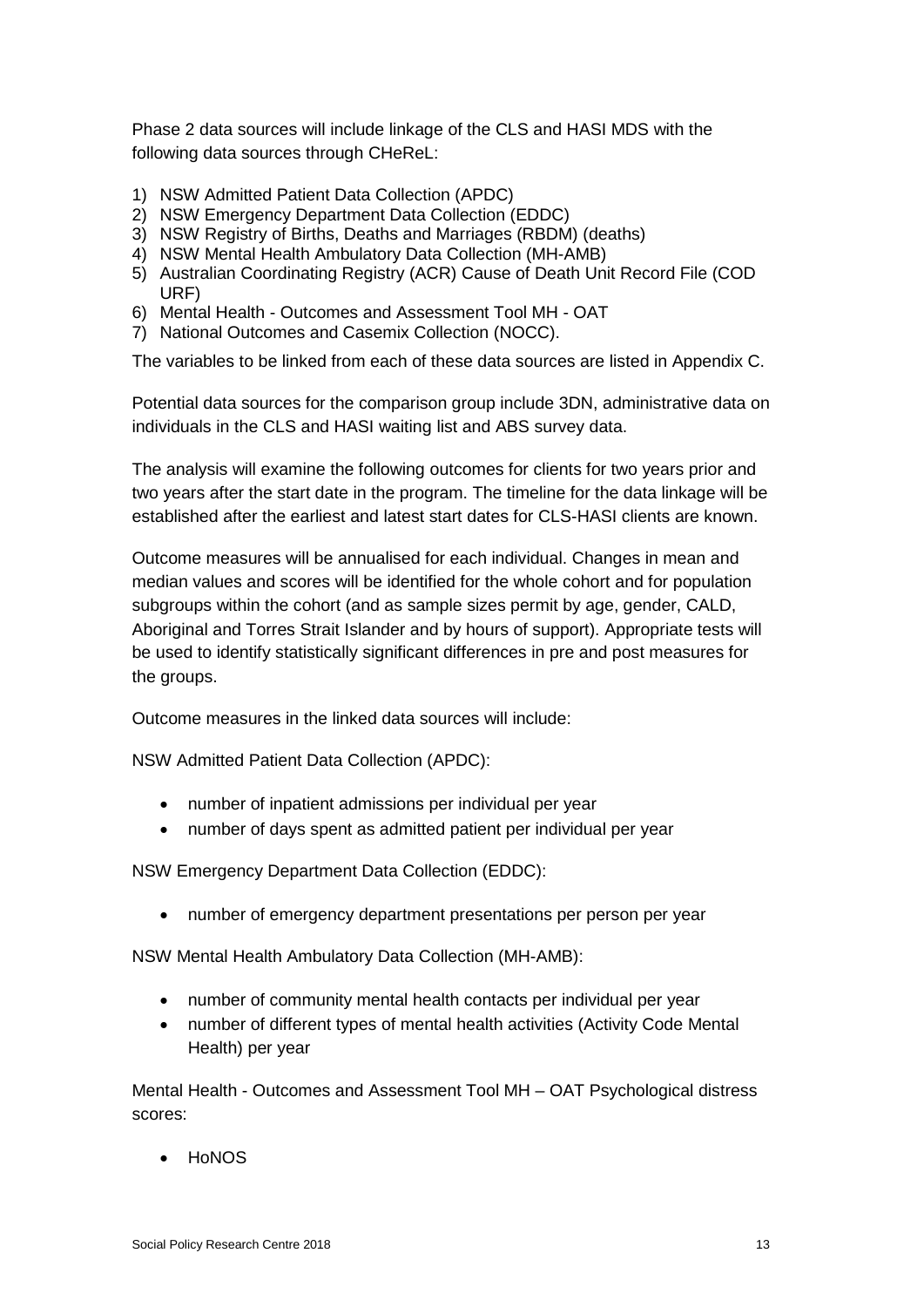- $-1$  SP–16
- K10+–LM or K10–L3D

National Outcomes and Casemix Collection (NOCC):

- HoNOS (Health of the Nation Outcome Scales)
- LSP–16 (an abbreviated version of the Life Skills Profile)
- Focus of Care (prior to July 2017)
- Mental Health Phase of Care (PoC) (since 1 July 2017)
- Kessler-10 Plus (K-10+) K10 scores before and after program entry are significant for the economic evaluation as a potential basis to estimate validated Health Related Quality of Life (HRQoL) and related Quality Adjusted Life Years (QALYs).

Other outcome measures will include:

NSW Registry of Births, Deaths and Marriages (RBDM) deaths and Australian Coordinating Registry (ACR) Cause of Death Unit Record File (COD URF):

• number of deaths per year for the cohort.

We are exploring with the data managers whether social housing, criminal justice, NDIS and primary care data can be linked. If linked data is not possible, we will also explore access to aggregate data. It is possible that neither linked data or aggregate data will be available for NDIS and primary care.

#### **2.4.3 Program cost modelling and economic evaluation**

Phase 2 will integrate available outcome data from the data linkage analyses and combine this with program costing data based on program budgets and reported mix of hours across service types and levels of support. The preliminary cost and outcome data will be developed into an economic Markov model framework for program Cost Effectiveness Analysis (CEA) and, where sufficient K10 scores are available, an additional Cost Utility Analysis (CUA) model to examine cost per Quality Adjusted Life Year.

**Phase 3 Final client outcomes analysis.** Phase 3 of the secondary data analysis, to be prepared for the final report submitted in January 2020, will build on the findings in Phase 1 and 2 and aims to identify:

- 1) all client outcomes for the CLS and HASI cohort who have been in the program for two years before and after program commencement based on 4 time periods (2 years before, 1 year before, 1 year after and 2 years after)
- 2) additional outcomes for clients including tenancies and criminal justice as feasible in the data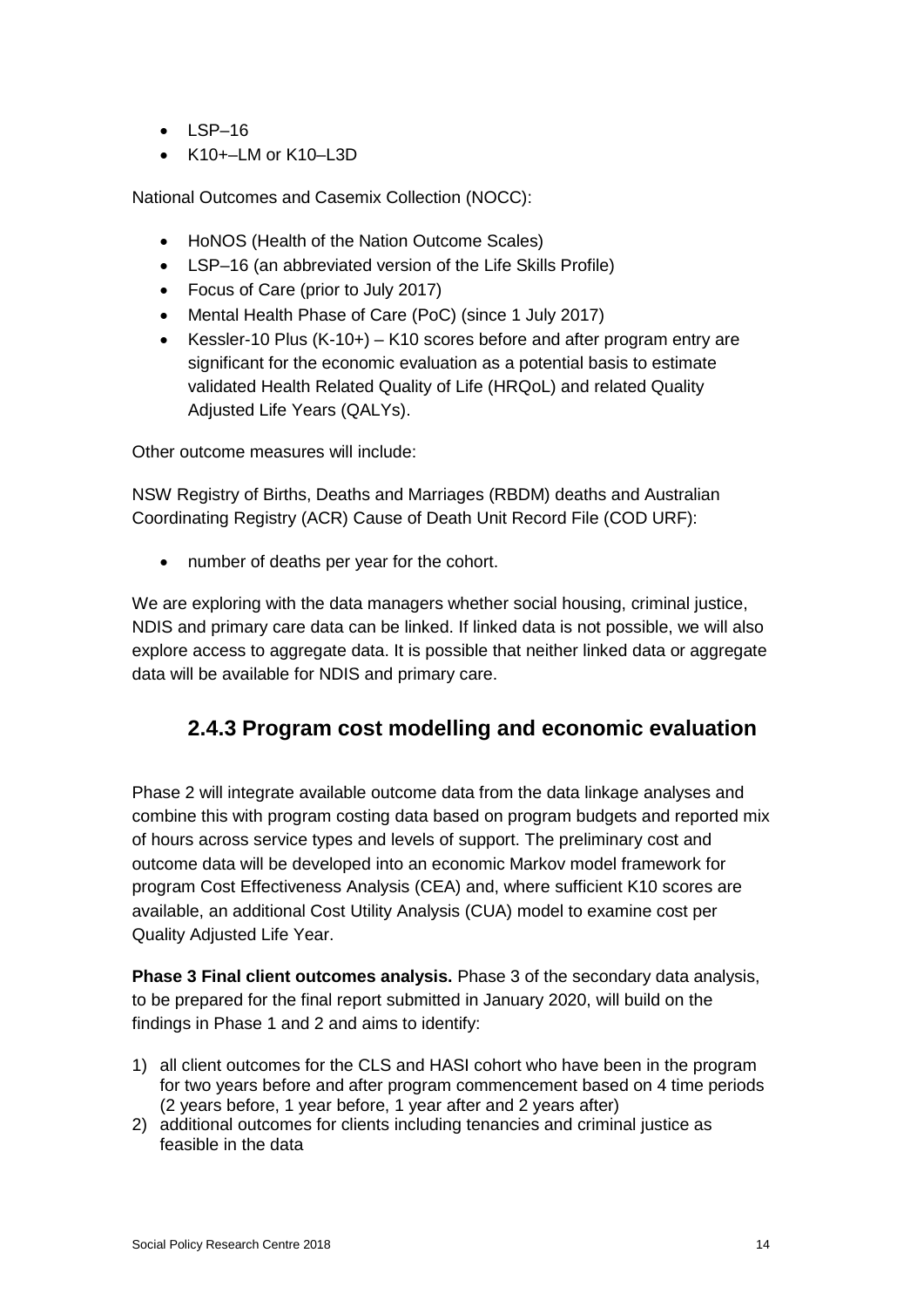- 3) analysis of all outcomes for population subgroups of interest where possible (e.g. gender, age and average hours of support)
- 4) and analyse, where possible, outcomes for comparison group and CLS-HASI client cohort
- 5) average changes over time for individual clients through a longitudinal analysis.

Phase 3 will use the dataset created by the linkage in Phase 2, with the addition of data linked from the following data sources:

- 1) Offender Integrated Management System (OIMS) Corrective Services
- 2) Justice Health
- 3) NSW FACS Housing data

The analysis for phase 3 will depend on the quality of the linkage and the sample sizes of CLS-HASI clients identified in these data sources and the quality of the comparison group. Outcome measures will be annualised for each individual. Changes in mean and median values and scores will be identified for the whole cohort (and for population subgroups within the cohort, and as sample sizes permit by age, gender, CALD, Aboriginal and Torres Strait Islander, and by hours of support). Changes in scores for individuals over the four time periods will be estimated. Appropriate tests will be used to identify statistically significant differences in pre and post measures for the groups and individuals.

The outcome measures to be examined in this data will include all measures included in Phase 2, with the addition of any data from the above three data sources to address each of the evaluation questions (Table C-1).

#### **Sampling frame**

| <b>Method</b>            | Sample sizes<br>n      | <b>Collection</b><br>timeframe | Data transfer or collection process                                                                                                                                                                                                                                                           |
|--------------------------|------------------------|--------------------------------|-----------------------------------------------------------------------------------------------------------------------------------------------------------------------------------------------------------------------------------------------------------------------------------------------|
| Program data <b>MDS</b>  | HASI~1135<br>CLS~700   | April-May<br>2018              | NSW Health to provide HASI MDS unit record data to<br>CHeReL for 12/2014-12/2018 and CLS data from<br>6/2016-12/2018<br>NSW InforMH outcomes data for 2 years prior to start<br>date for HASI participants identified by the MRN<br>until12/2018 and12/2014 - 12/2018 for CLS<br>participants |
| Program outcomes<br>data | HASI~1135<br>$CLS-700$ | February-<br>March 2019        | HASI MDS data 12/2014-12/2018<br>CLS MDS data 6/2016-12/2018<br>NSW InforMH outcomes data for 2 years prior to start<br>date for HASI participants identified by the MRN<br>until12/2018 and12/2014 - 12/2018 for CLS<br>participants                                                         |

<span id="page-19-0"></span>**Table 2 Sampling frame for MDS and linked data analysis**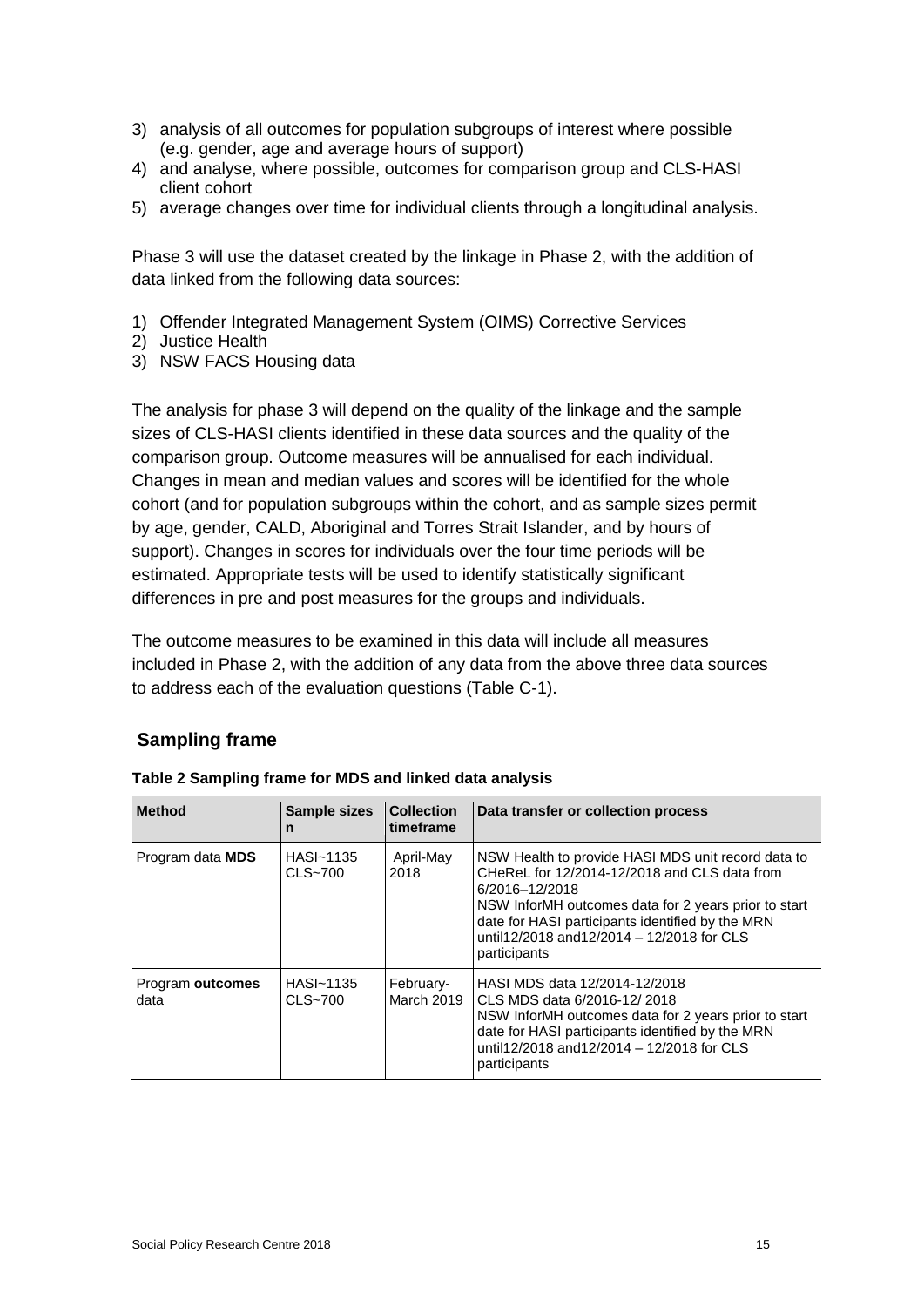#### <span id="page-20-0"></span>**2.4.4 Qualitative data collection with program staff, other relevant stakeholders, consumers and their families**

The evaluation entails:

- Three waves of up to 5 phone interviews and one focus group with stakeholders from NSW Health, NGO providers, LHD representatives, key program partners (FACS, Corrective Services), housing and peak bodies [\(Table 1\)](#page-9-1). The focus group will be conducted with members of the Departmental Management Group, comprising Ministry of Health, FACS, Corrective Services and Justice Health.
- Six focus groups during HASI and CLS government forums/program meetings with stakeholders from:
	- o NSW Department Managers (Health, FACS, Justice Health, Corrective Services) – state-wide focus, interviews or 1 focus group
	- o NGO, LHD Stakeholder Forum state-wide focus, 1 focus group
	- o Aboriginal Community Reference (ACR) Groups these operate in each of the 15 Local Health Districts (LHDs) in NSW and comprise members of local aboriginal organisations as well as members of the  $local$  Aboriginal community  $-3$  focus groups, one in each of the three case study LHDs
	- o Peak Stakeholder Forum state-wide focus, 1 focus group including representatives from Mental Health Coordinating Council, Being – Consumer Advocacy Group, Mental Health Carers NSW, Centre for Aboriginal Health, Aboriginal Health and Medical Research Council, Aboriginal Affairs and NSW Federation of Housing Associations.
- Two waves of face-to-face interviews at each of the three study sites with program participants (consumers), families, carers, informal supporters (friend, advocate) and local service providers:
	- o 15 face-to-face interviews per site with program participants (consumers), for a total of 45 interviews in each wave (90 interviews in the two waves)
	- o 6 face-to-face or phone interviews per site with families, carers, informal supporters (friend, advocate), for a total of 18 interviews in each wave (36 interviews in the two waves)
	- o 3-4 face-to-face or phone interviews per site with local service providers, i.e. accommodation managers, LHD clinical staff, NGO staff (CLS, HASI), for a total of 12 interviews in each wave (24 interviews in the two waves).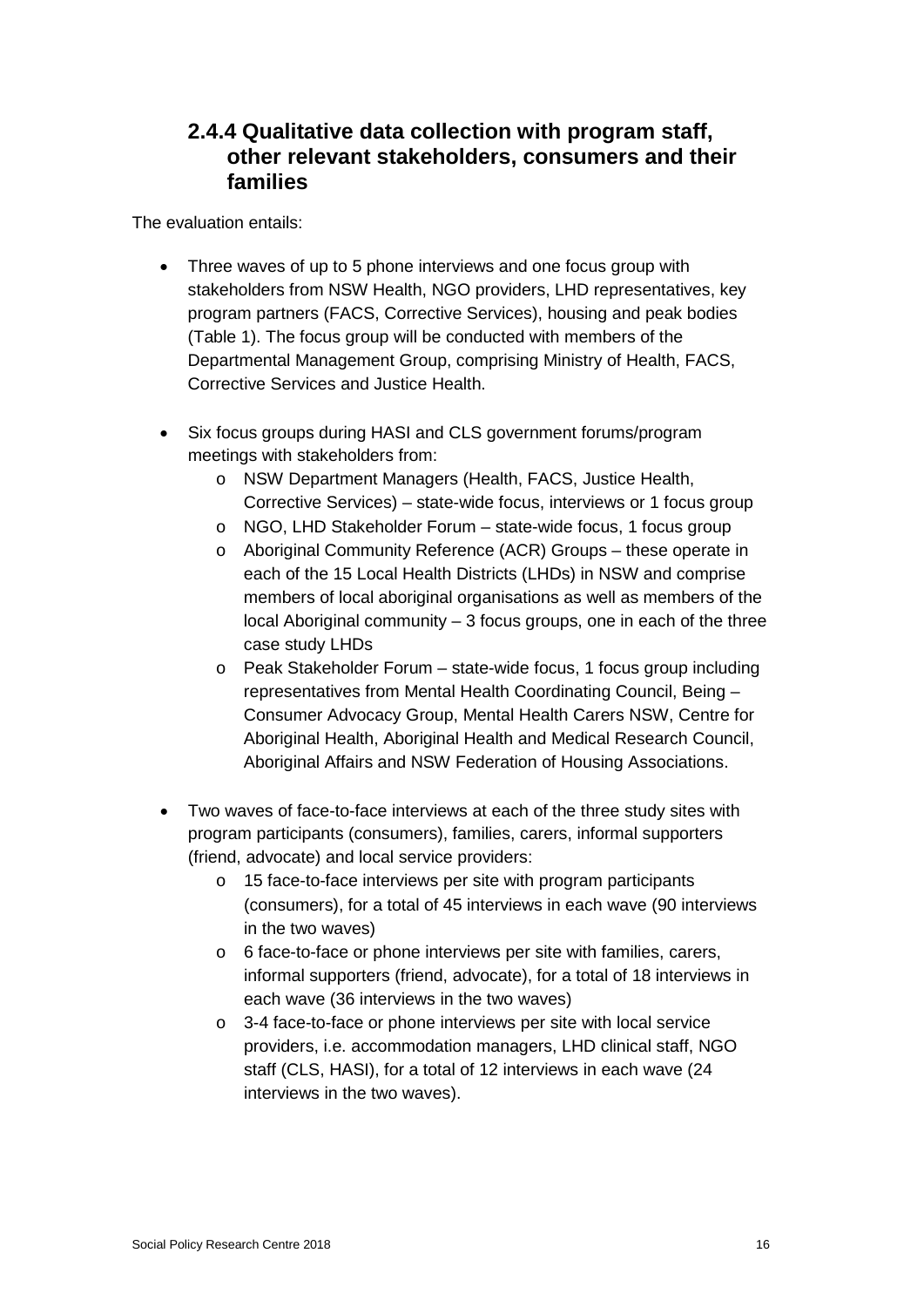#### **Peer research**

Two consumer-led research strategies will be adopted. The first is that peer researchers, including mental health consumers and Aboriginal community members, will contribute to evaluation design, data collection and analysis. The peer research is being organised by the research team's mental health peer researcher, Peri O'Shea and the UNSW Community Reference Panel Aboriginal staff, Melinda Walker and Kim Beadman. The particular peer contributions will depend on local fieldwork considerations, which will be discussed in each of the three LHDs during the remainder of the design stage. Depending on local capacity and preferences, expected steps will include:

- 1. Identify at least one interested mental health consumer for local peer research
	- Discuss with the LHD, CMO, Being, Aboriginal ACCHO (or equivalent contact point) their suggested method for us to work with 1-3 peer researchers
	- In the absence of local peer researchers, seek interest from 1-3 local peer workers through the groups above
	- In the absence of interested local peer workers, seek interest from at least one other local mental health consumer
- 2. Prepare peer researchers
	- Build relationship with local peer researchers through the local contacts, by phone, Skype and in person where possible
	- Seek their preferences and strengths for involvement in research, including design advice, fieldwork participation, analysis and application of the results
	- Supplement their existing strengths with relevant information, training and discussion as appropriate to the person's preferences and timeframe
	- Develop support strategies through preparation (confidentiality, respect, trigger boundaries), debriefing, trusted person, research buddy (local or SPRC, e.g. cultural or mental health)
- 3. Conduct research with peer researchers
	- Involve the peer researchers in their preferred research activities, including implementing the support strategies.

The second strategy for consumer-led research is engaging the UNSW Community Reference Panel for advice on design and analysis. The panel's Aboriginal coordinators will seek advice from Aboriginal panel members, who are community members and mental health consumers, during the design and analysis stages. The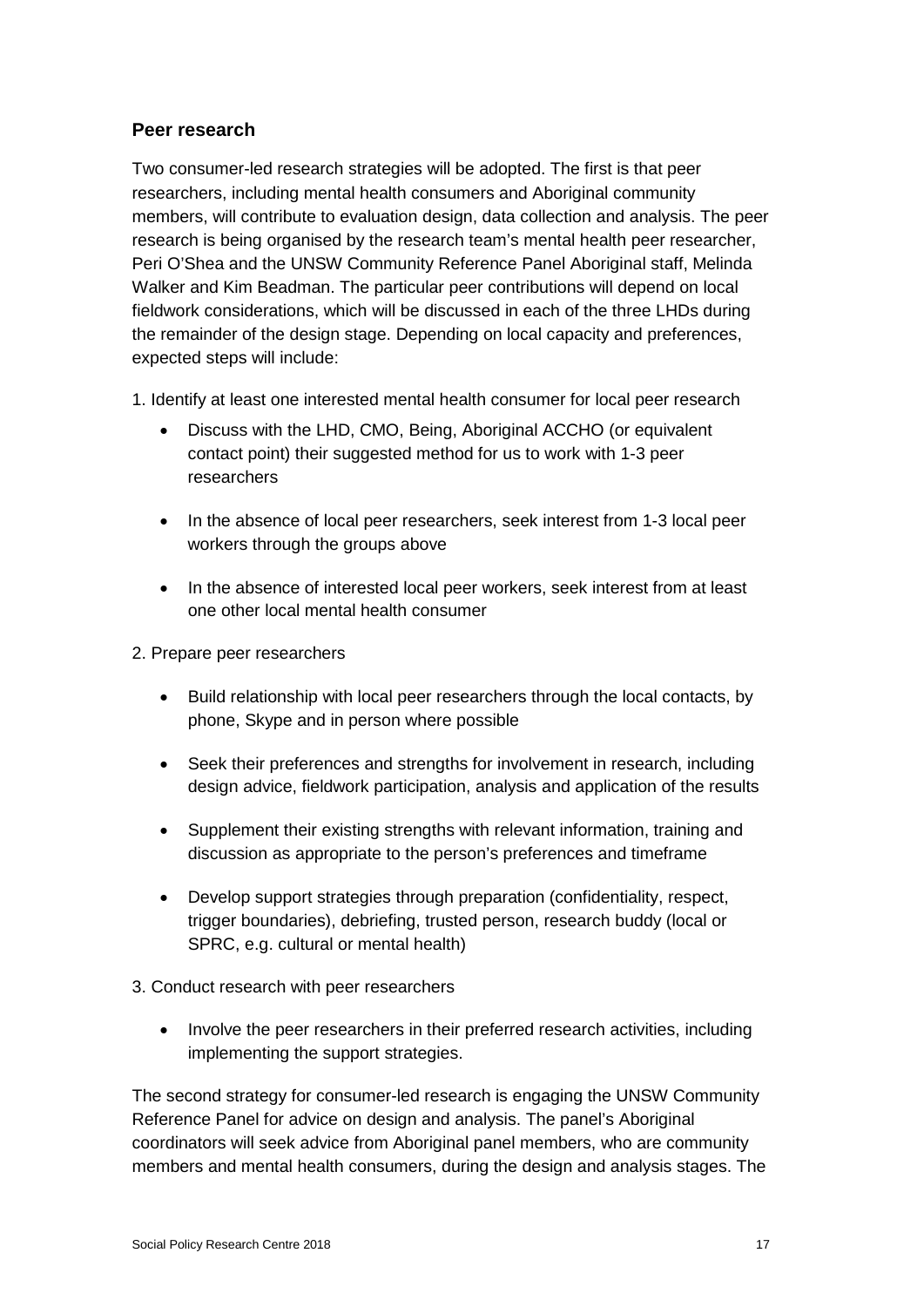panel members will be asked for advice about draft processes and draft analysis, which will then be used to refine the outputs.

#### **Sampling frame**

It is important that the fieldwork capture the perspectives of a wide range of people. In addition to the sampling frame for interviews outlined in [Table 3,](#page-22-0) we will include other factors in the sampling to ensure a diversity of perspectives, including gender, Aboriginality and level of support needs.

| <b>Method</b>                                                                                                     | Sample sizes n                            | <b>Collection</b><br>timeframe                          | Data transfer or collection process                                                                                                                               |
|-------------------------------------------------------------------------------------------------------------------|-------------------------------------------|---------------------------------------------------------|-------------------------------------------------------------------------------------------------------------------------------------------------------------------|
| Interviews with other<br>key stakeholders<br>(Ministry, program<br>partners, FACS,<br>identified in Phase 1)      | 5-6 representatives                       | Three waves:<br>1) May-June 2018                        | Phone                                                                                                                                                             |
| Discussion/ <b>Focus</b><br>groups with other<br>stakeholders                                                     | All forum participants                    | 2) July-August 2018<br>3) July-August 2019              | 1. Departmental Management Group<br>(DMG)<br>2. NGO, LHD Stakeholder Forum<br>3. Aboriginal Community Reference<br>(ACR) Group<br>4. Peak Stakeholder Forum       |
| Interviews with<br>consumers                                                                                      | 15 per site CLS-HASI<br>Up to 45 in total |                                                         | Fieldwork visits at three sites to be<br>confirmed, face-to-face interviews<br>Hunter New England LHD<br>South Western Sydney LHD<br>Western NSW LHD<br>$\bullet$ |
| Interviews with<br>family/carers<br>(matched to<br>consumer)                                                      | 6 CLS-HASI per site $=$<br>18 in total    | Two waves:<br>1) May-August 2018<br>2) June-August 2019 | Fieldwork visits at three sites and<br>phone                                                                                                                      |
| Interviews with<br>local/direct service<br>providers (e.g. NGO<br>staff, clinical, housing,<br>and case managers) | 3-4 staff per site $= 12$<br>in total     |                                                         | Fieldwork visits at three sites and<br>phone                                                                                                                      |

<span id="page-22-0"></span>

| Table 3 Interview sampling frame |  |  |
|----------------------------------|--|--|
|----------------------------------|--|--|

Note: Wave 1 interviewees will be replaced if not available at Wave 2.

#### **Interview recruitment**

Participation in the study is voluntary, and recruitment will be undertaken using an arm's length approach. Recruitment of stakeholders will be conducted as follows:

The research team will send invitation emails to the NGO and LHD contacts in the three case study sites, and attach an evaluation information sheet and consent form and interview questions. Stakeholders who are interested will reply to the research team.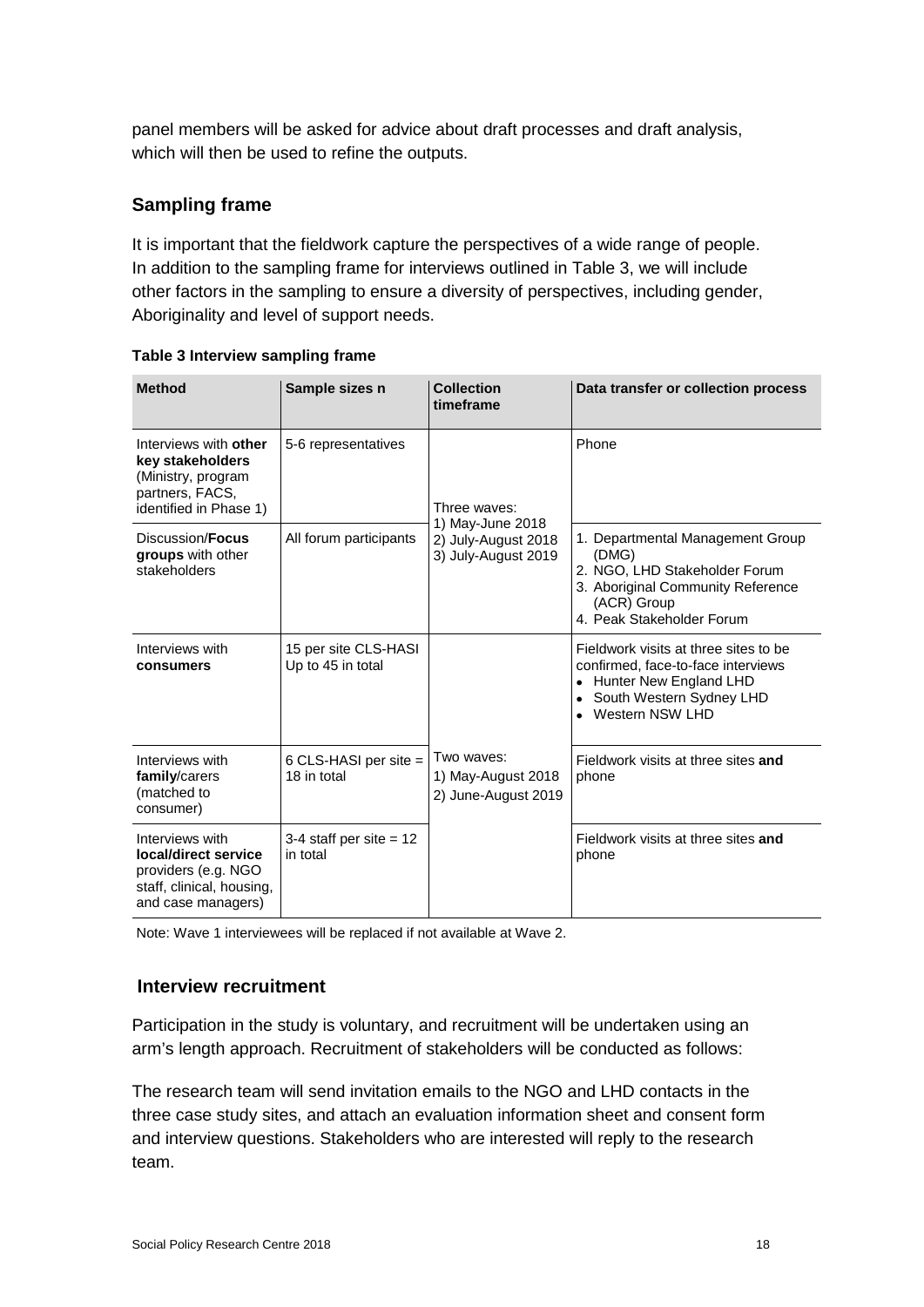Recruitment of consumers and their families will be conducted as outlined below. Depending on local capacity and preferences, expected steps will include:

- 1. A framework to recruit 15 consumers in each location for whom it is not a risk to their mental health to participate, and who give permission for the researchers to contact them:
	- Apply stratified recruitment in Campbelltown and Dubbo—ensure at least 5 participants with cultural and linguistic diversity and at least 5 Aboriginal and Torres Strait Islander people, within the total sample of 45 across the 3 sites. This is sufficient for a qualitative sample on these variables.
	- Campbelltown:

a. select the first 5 people from a culturally or linguistically diverse background who most recently entered CLS-HASI b. select the first remaining 10 people who most recently entered CLS-**HASI** 

• Dubbo:

a. select the first 5 people from an Aboriginal or Torres Strait Islander background who most recently entered CLS-HASI

b. select the first remaining 10 people who most recently entered CLS-HASI.

- Newcastle: select the first 15 people who most recently entered CLS-HASI.
- 2. Preparation for recruitment
	- discuss with the local partners (LHD, peer researchers, CMO, Aboriginal ACCHO (or equivalent contact point) the suggested process and make adjustments
	- refine with local partners on methods to recruit, contact consumers, time and place for interviews and mental health safety
	- introduce the study to CMO staff so that they can contact consumers who meet the criteria
	- CMO staff to discuss and give information to the selected consumers and seek permission to give their name to the researchers, with consumer's support strategy information (preferred place for interview, preference for trusted person, disclosure and referral)
	- CMO staff to allocate interview time and place during researchers' site visit dates—if consumers prefer to liaise directly with the researchers, the CMO staff will exchange contact details with the consumer or researcher depending on the consumer's preference.
- 3. Conduct recruitment and interviews according to agreed protocols for each person.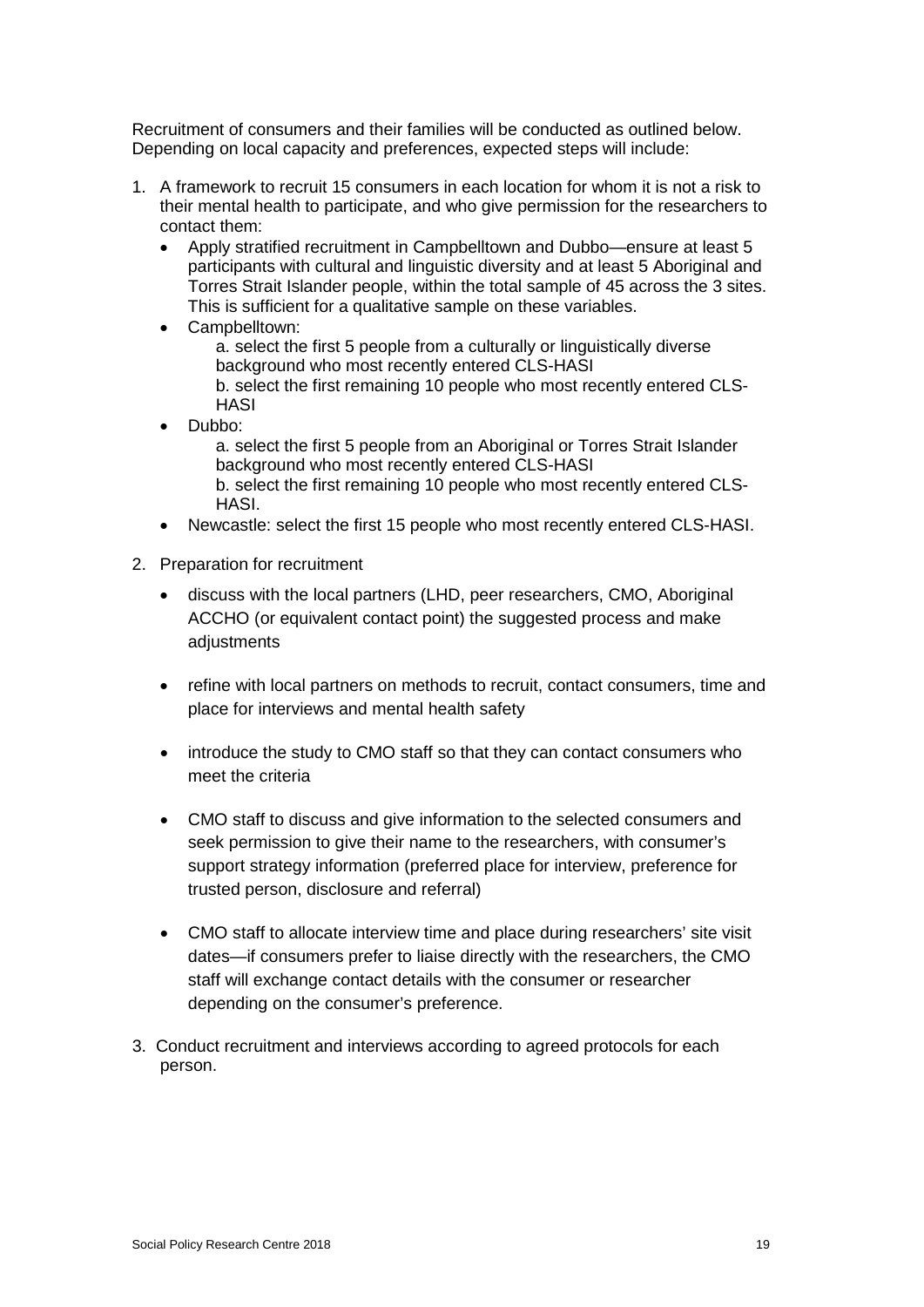#### **Qualitative data analysis**

The interviews with stakeholders, consumers and family members and friends will be audio recorded and transcribed. They will subsequently be coded and analysed using a thematic approach, which will help to identify similarities and differences across the participants' experiences of support in relation to key aspects of the CLS-HASI programs.

The analysis will start simultaneously with the data collections (both in Phase 1 and in Phase 2) to allow formative analysis and iterative interpretation of the findings against each of the evaluation questions (Table C-1).

The qualitative data analyses will be conducted with the aid of the qualitative analysis software program NVivo.

#### **2.4.5 Economic evaluation and cost modelling from quantitative linked data analysis**

The established HASI and complementary recent enhancement of the CLS program initiative supports the New South Wales mental health reform strategy, focusing on community-based care and ensuring people can live well in the community with a mental illness [\(NSW Mental Health Commission, 2014\)](#page-34-0). The effectiveness and related cost effectiveness of these types of mental health programs continue to develop and apply methodologies which have been established and routinely used for some decades in other areas of the healthcare system. Ongoing health economic research consistently indicates that these approaches, particularly including quality of life aspects, increasingly indicate a strong economic case to increase investments in mental healthcare [\(Luyten, Naci, & Knapp, 2016\)](#page-34-1).

The reasons these methods are not as widely used in mental healthcare settings are multifaceted but include complexities with administering and collecting specific quality of life instruments, validated for use in economic evaluation, which are often not suitable or may not be sufficiently sensitive in complex mental health settings. Although these tools are non-clinical and generally consist of 5 to 12 multiple choice questions, they present an additional survey component which is often difficult given complex client populations and vulnerable groups. Under NOCC reporting protocols, mental health programs routinely collect mental health measures including the Kessler Psychological Distress Scale (K10). For this reason, recent research has established a validated correlation between the K10 and separate commonly used quality of life instruments, including the Australian developed Assessment of Quality of Life (AQoL) - 8D, which indicates the highest correlation with the disease-specific measures and the best goodness-of-fit transformation properties for use in cost effectiveness modelling where utility measures are not collected [\(Mihalopoulos,](#page-34-2)  [Chen, Iezzi, Khan, & Richardson, 2014\)](#page-34-2). This provides an innovative potential to incorporate these rigorous methodologies into mental health program evaluation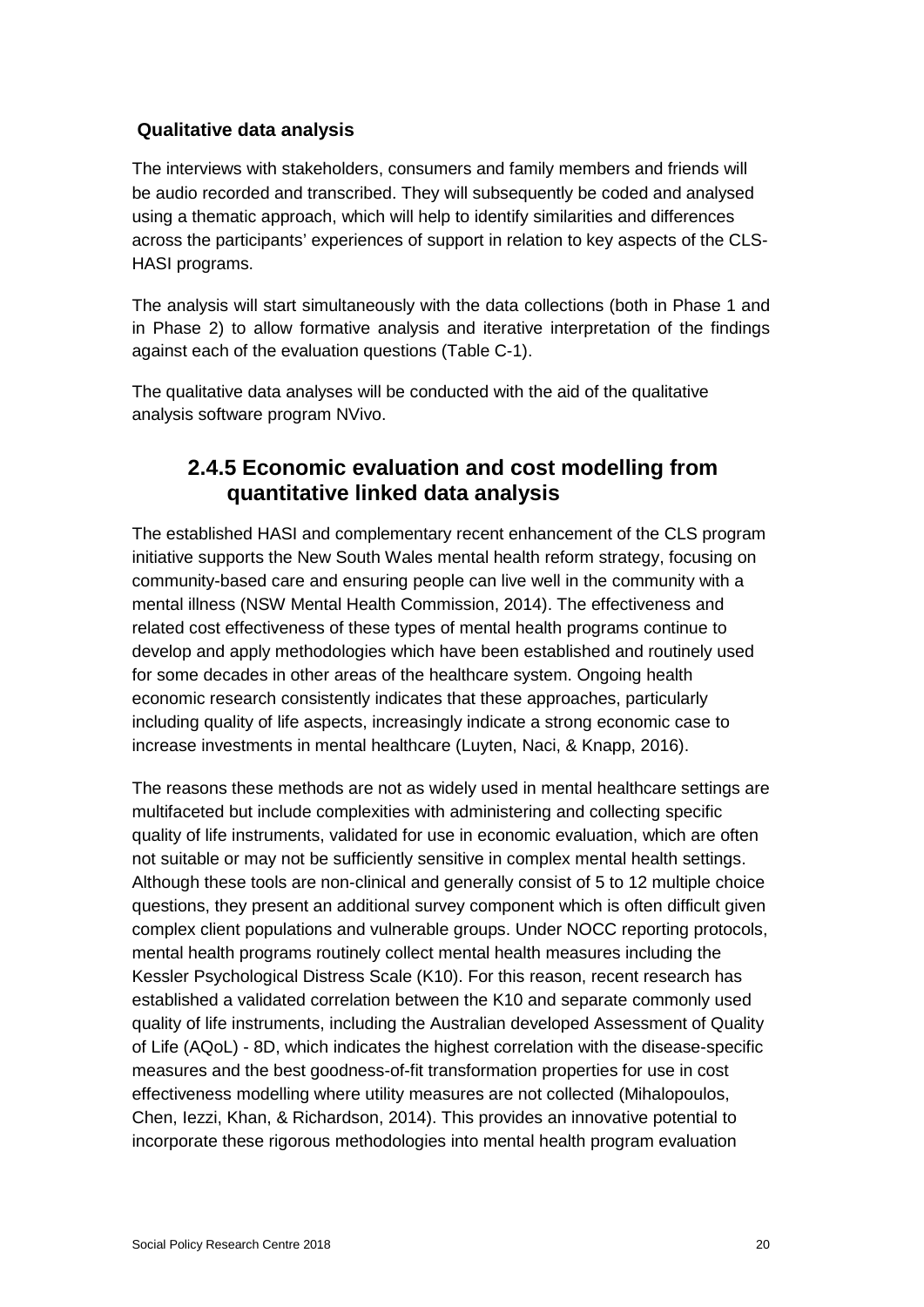with no additional administrative overheads, and accordingly is included in the proposed approach for this CLS-HASI evaluation.

The economic evaluation approach will integrate client outcomes with the cost modelling (next section) and includes both a Cost Effectiveness Evaluation (CEA), for assessing cost effectiveness in terms of improved mental health, reduced hospital admissions or other program outcomes, as well as potentially a Cost Utility Analysis (CUA), incorporating the generic quality of life dimension. The CUA component of the economic modelling is dependent on sufficient before and after K10 scores as the basis to estimate validated quality of life utility scores.

The economic modelling provides the framework to calculate incremental costeffectiveness ratios for the incremental cost per hospital admission prevented or per unit of mental health score improved, and the incremental cost per QALY gained in the CLS-HASI group. This will be compared with the potential comparison group established in the quantitative component of the project, perhaps utilizing a matching sample. The economic evaluation will also incorporate estimated cost of service usage where available from the quantitative data linkage with program partner agencies, including Corrective Services, Justice Health and FACS Housing for CLS-HASI clients before and after entering the program. This will provide a perspective of NSW system wide service cost offsets.

The economic modelling framework also provides important methods of estimating the distribution around costs and health outcomes and calculating the confidence intervals around the incremental cost effectiveness ratio(s). A one-way sensitivity analysis will be undertaken around key cost variables, and bootstrapping (probabilistic sensitivity analysis) will be developed to estimate the joint uncertainty in all parameters. The economic modelling will be undertaken using TreeAge Pro, a specialized modelling application widely used in health economic evaluation. An implicit part of the modelling framework will be documentation of all parameters, variables and model structure, which may also be separately presented in Microsoft Excel to provide transparency of the modelling calculations.

The economic benefits resulting from the HASI and CLS programs may provide positive cost implications beyond the study period. For this reason, to examine cost effectiveness in this longer term context, the results will also be extrapolated in the modelling framework, perhaps forward over 5 to 10 years, to investigate the medium and longer term returns that may result from sustained client outcomes and pathways.

#### **Cost modelling**

In addition to the economic evaluation, the cost modelling will examine detailed average costs across Local Health Districts (LHDs) for available cost dimensions, including CLS-HASI client subgroups and service types. The program budgets are available to the evaluation and provide details of anticipated clients and estimated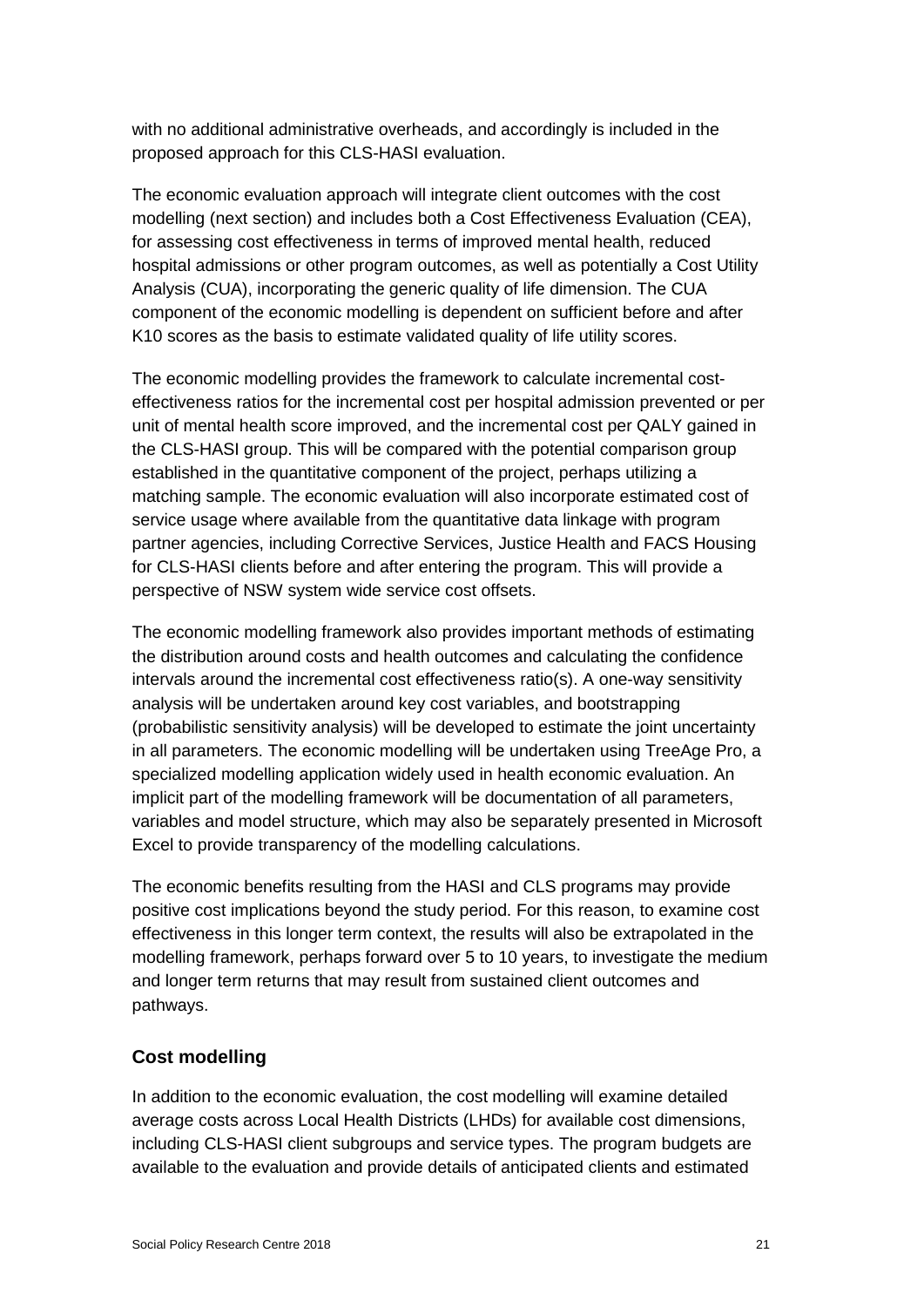number of hours of support each day based on support levels, defined by the programs as:

- Very High 8 hrs/day
- High 5 hrs/day
- Medium 3 hrs/day
- Low 5 hrs/week or 0.7 hr/day

In line with the flexible and individualised service types and levels of support, providers may adjust the mix of service types and support hours over time, which will be assessed through the actual hours reported through the MDS program datasets. The service profiles will be examined for trends and service patterns within the overarching program funding (HASI ~\$40 million, CLS ~\$20 million per annum) and the related service delivery by service types, location, and client sub groups. The cost modelling may also be supplemented with data from questionnaire surveys with the clients, family members, LHD, housing providers and support workers, as well as with data from previous research, e.g. Wood et al. (2016).

Other cost elements may include the establishment of the new flexible models and transition costs to these the new programs, and may also incorporate reference to wider pricing structures, for example the NDIS price guide. The detailed average cost of service types, anticipated clients and support hours by LHD are documented in the request for tender documents which were used in the recent program recommissioning process, and the contracted total budgets are effectively capped under these arrangements.

The cost modelling will also integrate with the cost effectiveness analysis, which may establish model scenarios to examine the relative effectiveness and costs, for example relating to early return home resulting from CLS on hospital discharge; a potential reduction in readmissions and avoidance of preventable and repeated acute crisis, in the context of client pathways of stabilization and recovery, improved mental and physical health outcomes. Other scenarios could potentially include aspects of sustaining stable housing or reduced homelessness for people with mental illness.

The economic evaluation and cost modelling will integrate closely with the quantitative components of the project including the data linkage content, utilizing all available MDS data through the MH-OAT collection across client outcomes and casemix data for clients of specialist mental health services. This may include admitted patient care at a psychiatric unit in a public hospital, Community Residential Care and ambulatory care where the client is not concurrently an admitted or community residential client.

The cost modelling will establish comparative before and after outcome and service usage profiles based on available data linkage for prior mental and physical health, hospital service usage and other outcomes and, where sufficient data is available,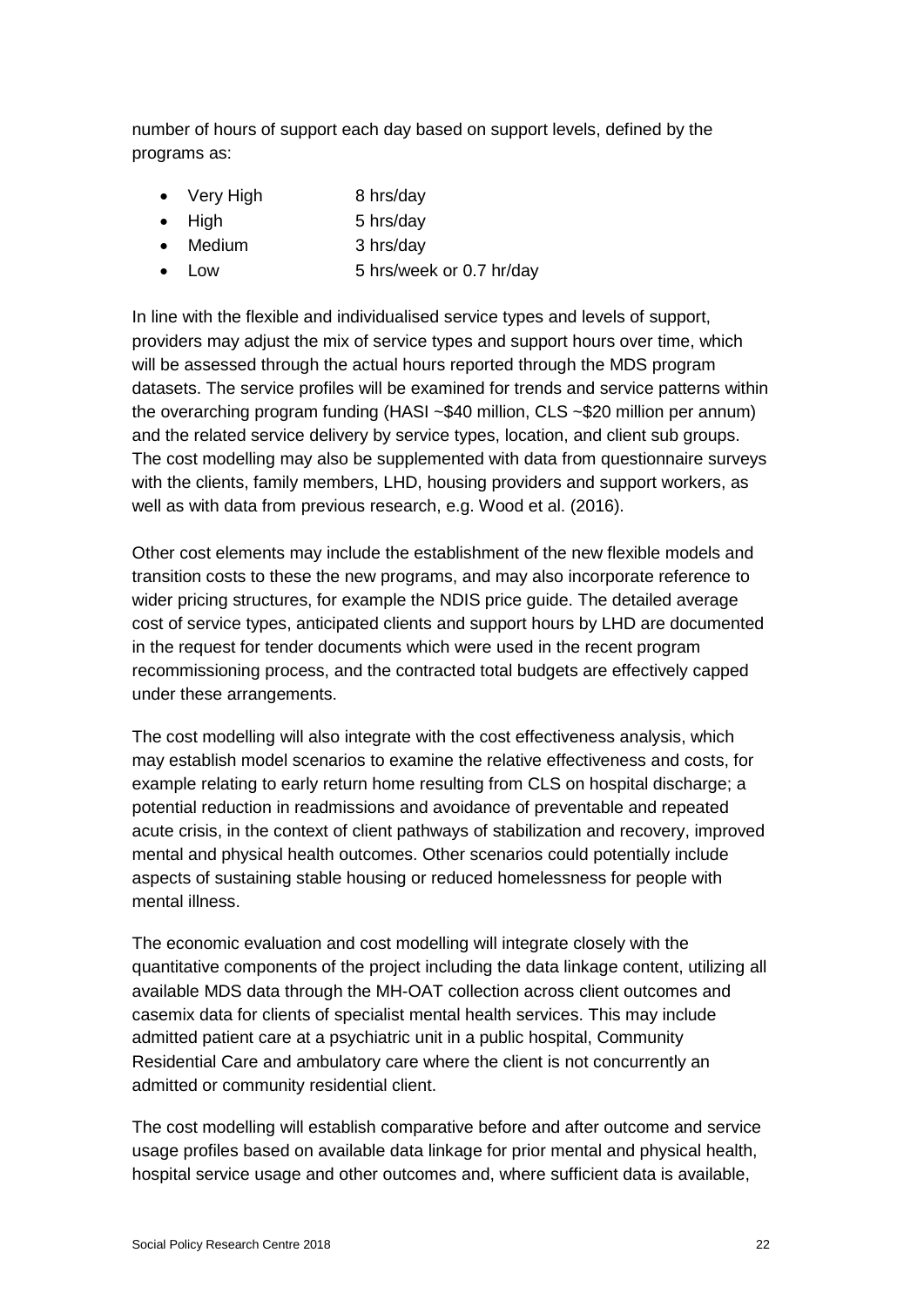reflect responsiveness of support to adjust hours as a client's condition improves or declines.

#### **Sampling frame**

| <b>Method</b>                                | <b>Sample</b><br>sizes n | <b>Collection</b><br>timeframe | Data transfer or collection process                                                                                                                                                                                                                                                                           |
|----------------------------------------------|--------------------------|--------------------------------|---------------------------------------------------------------------------------------------------------------------------------------------------------------------------------------------------------------------------------------------------------------------------------------------------------------|
| Economic cost<br>effectiveness<br>evaluation | HASI~1135<br>CLS~700     | February-<br>March 2019        | The economic evaluation will integrate with<br>program and outcome data as above, including<br>mental health (e.g. K10) data for potential<br>transformation to CUA modelling. It will also<br>collate program funding, cost data and resource<br>usage from the program data linkage for cost<br>estimation. |
| Cost modelling data                          | HASI~1135<br>CLS~700     | February-<br><b>March 2019</b> | Cost modelling will align with the economic cost<br>effectiveness work and will be supplemented by<br>detailed assessment of program budgets by<br>client sub groups, service mix and level of<br>support content.                                                                                            |

#### <span id="page-27-0"></span>**Table 4 Sampling frame for economic evaluation and cost modelling**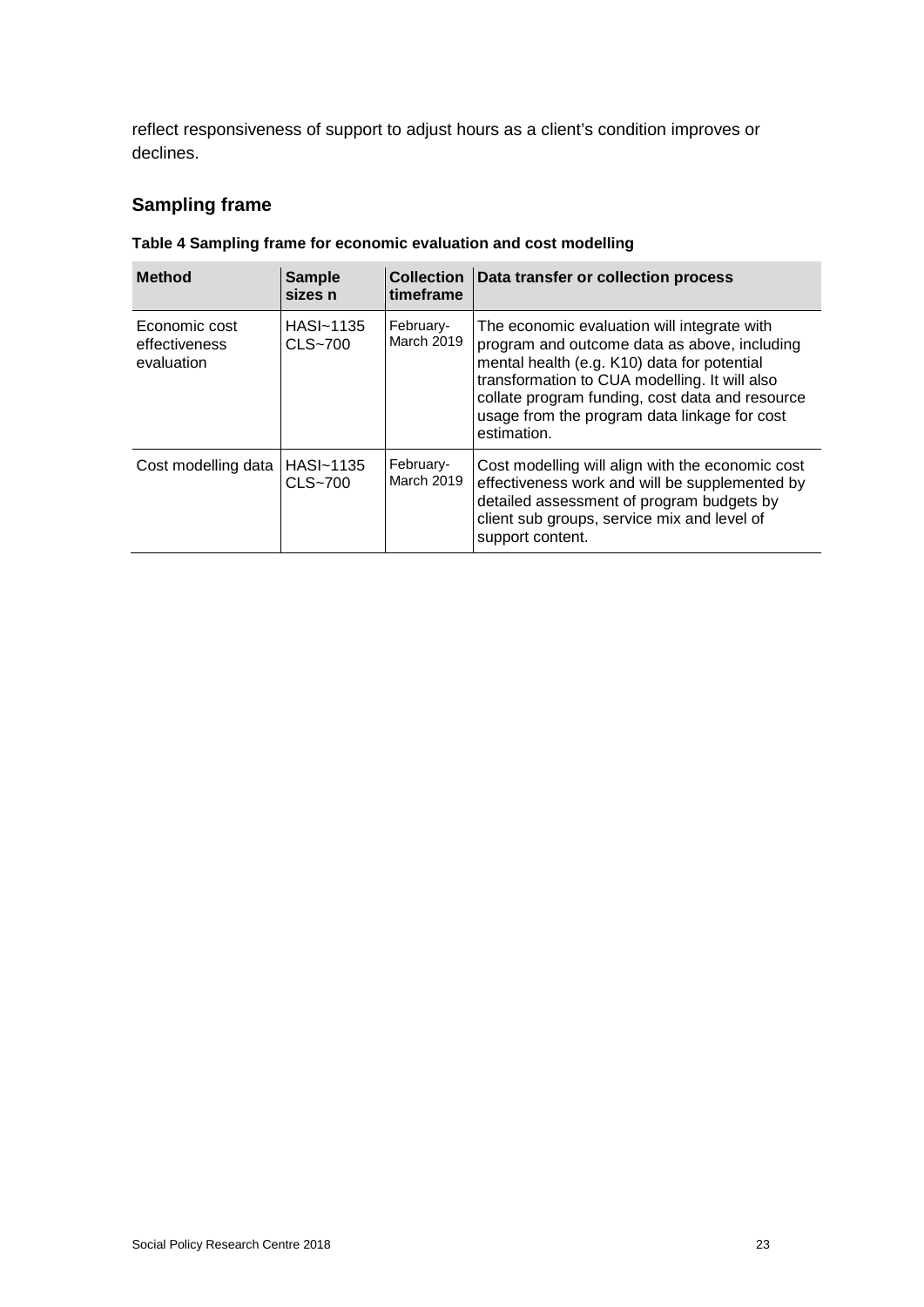## <span id="page-28-0"></span>**3 Quality assurance processes**

### <span id="page-28-1"></span>**3.1 Governance**

SPRC will report to the Supported Living, Mental Health Branch of NSW Health.

Evaluation design advice will be sought from the Evaluation Reference Group, which has representation from NSW Health and Being, and from the Aboriginal Evaluation Committee, which has representation from the Aboriginal Community Controlled Health Organisation (ACCHO) or a similar organisation in each of the three case study LHD sites. The Aboriginal Evaluation Committee will be facilitated by the UNSW Community Reference Panel Aboriginal staff, Melinda Walker and Kim Beadman.

### <span id="page-28-2"></span>**3.2 Communication strategy**

In Phase 1 of the project, progress meetings between NSW Health and the research team will occur on a fortnightly basis. This will include discussions of progress against the agreed evaluation plan, any issues or risks that may impact progress, and any potential variations to the project scope, budget or deliverables.

Meeting frequency for the following phases will be agreed with NSW Health in Phase 1.

### <span id="page-28-3"></span>**3.3 Ethics**

The ethics for this project entails three approvals. Applications will spell out the evaluation strategies and team competencies to reduce the risk of causing psychological harm and minimising risk of trauma to the study participants with lived experience of mental illness. The applications will ensure voluntary participation and confidentiality; the latter will also apply when analysing the program outcomes and MDS data for the evaluation. The ethics committees relevant to this application are:

- **NSW Health and NSW Population and Health Services Research Ethics Committee (PHSREC**) – for data collection in evaluation sites as well as MDS and outcome data collected by the NGO organisations and held by the Ministry of Health (InforMH)
- **Aboriginal Health and Medical Research Council Ethics Committee (AH&MRC)** – anticipated submission date is 22 January 2018
- **A lead LHD ethics committee from the three case study sites (and Northern Sydney for state-level data collection)** – two applications will be submitted: the first to cover the qualitative data collection with stakeholders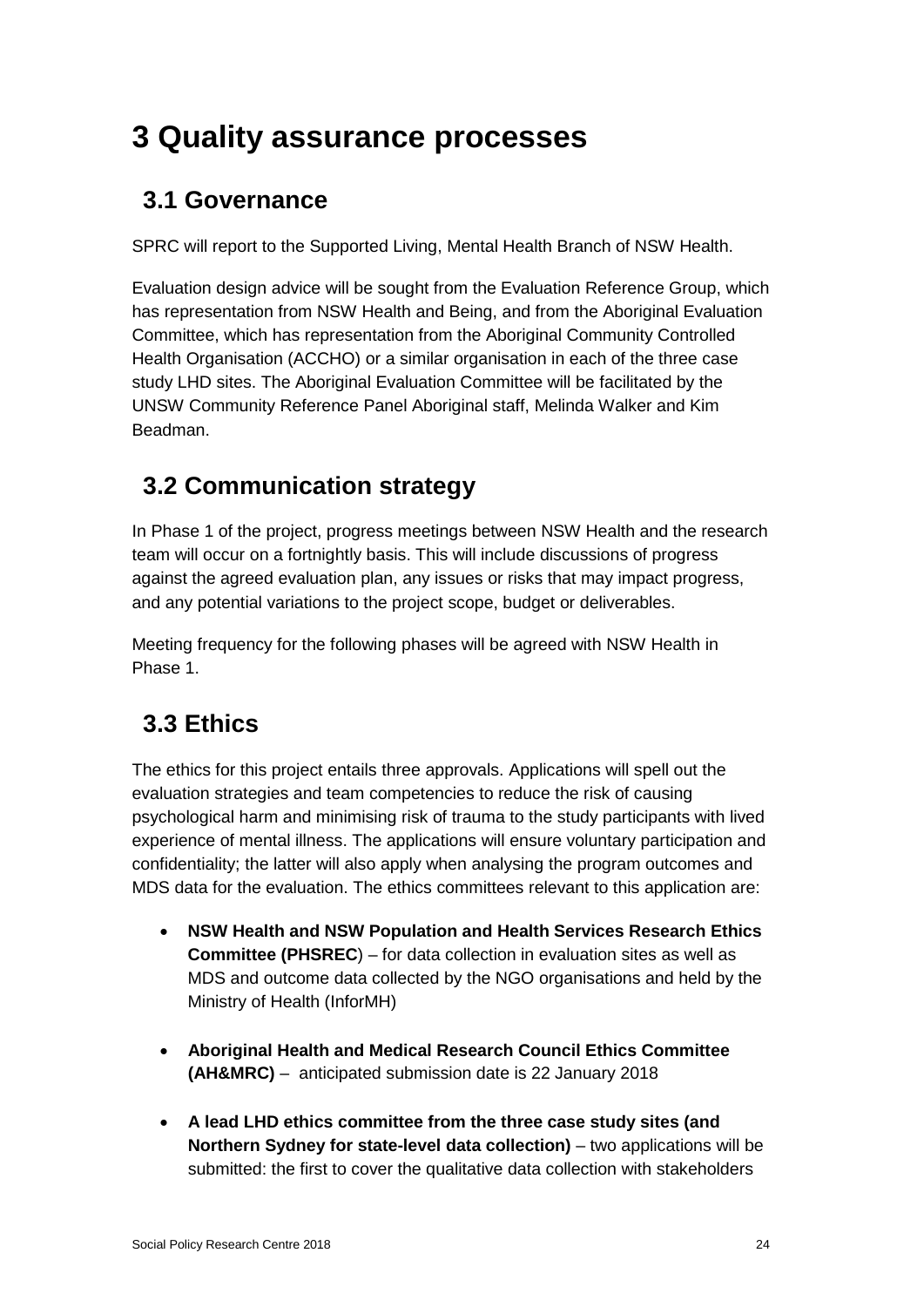and quantitative analysis of MDS data in Phase 1; the second to cover fieldwork with people with lived experience of mental illness and the peer methodologies. This approach would facilitate an early start of the Phase 2 data collection for the formative evaluation.

The research will be designed to adhere to the requirements outlined in the New South Wales Code of Conduct and the NSW Government's Procurement Policy Framework as per RFT.

Due to the project timeframes, successful ethics application approvals are a cornerstone of the timely completion of the evaluation. The team is experienced at preparing ethics applications for all three committees listed above. We will rely on our expertise in designing research for NSW Health and other projects such as the Opportunity, Choice, Healing, Responsibility and (Empowerment (OCHRE) plan evaluation with Aboriginal people in the preparation; therefore, we would anticipate ethical permission be expedited for this project.

**Culturally sensitive research practice.** UNSW and SPRC have an existing Research Memorandum of Understanding in several communities in NSW, with strong representation of Indigenous people and Aboriginal organisations. We will consider our existing research partnerships and community links in the identification of the fieldwork sites and partners in the evaluation process.

To ensure successful approvals, ethical and culturally relevant research, the design of the qualitative methods – recruitment, peer methodology, interview / research methods and feedback to consumer participants – will be guided by community expertise and by local Aboriginal organisations in the fieldwork sites. In the applications, we will address the **[AH&MRC Ethics Committee key](http://www.ahmrc.org.au/media/resources/ethics/ethics-application-resources/271-ah-mrc-guidelines-for-research-into-aboriginal-health-key-principles-1/file.html) principles** of conducting research into Aboriginal Health, for example, by establishing an Aboriginal Evaluation Committee that is anticipated to comprise members of the Aboriginal Community Controlled Health Organisation (ACCHO) relevant in each of the three case study sites:

- Awabakal Newcastle Aboriginal Co-operative Limited (Hunter New England LHD)
- Wellington Aboriginal Corporation Health Service (Western New South Wales LHD)
- Sydney South West Local Health District (Sydney South West Local Health District). This is not one of the AH&MRC member ACCHOs; however, AH&MRC research support advised us that it can still provide support for the study.

We use a flexible and inclusive approach to conducting research with Aboriginal people. A range of innovative and accessible methodologies will be available, including face-to-face interviews (approx. 90 minutes), observations, informal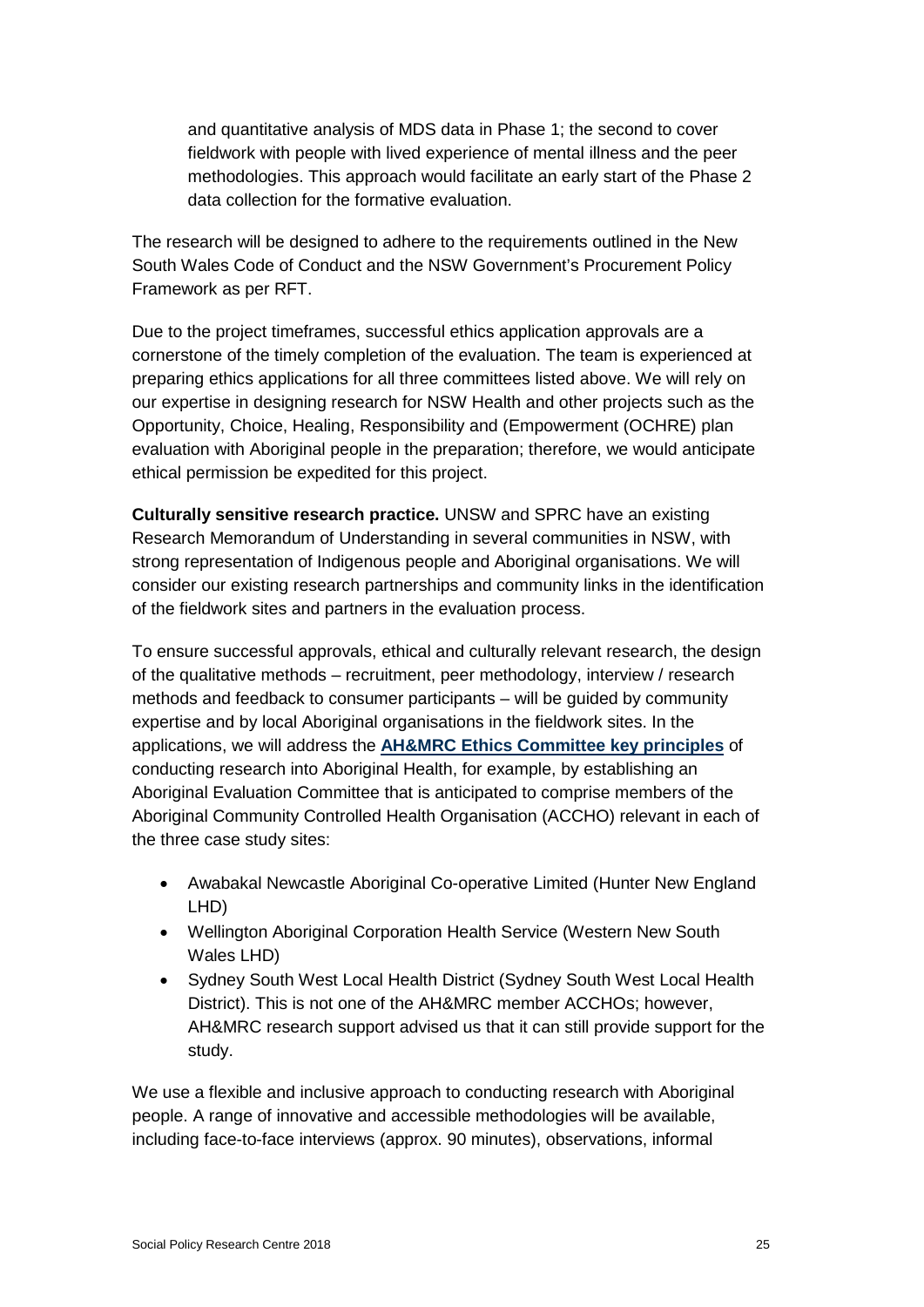discussions, storytelling, group activities, written or documented responses and interviews conducted with Easy English questions with pictorial support.

### <span id="page-30-0"></span>**3.4 Risk management**

[Table 5](#page-31-0) outlines some of the challenges that could arise over the course of the research, their potential consequences, their likelihood and mitigation strategies. These risks will be monitored and addressed during the research, and any new risks identified will be added to this table and managed appropriately.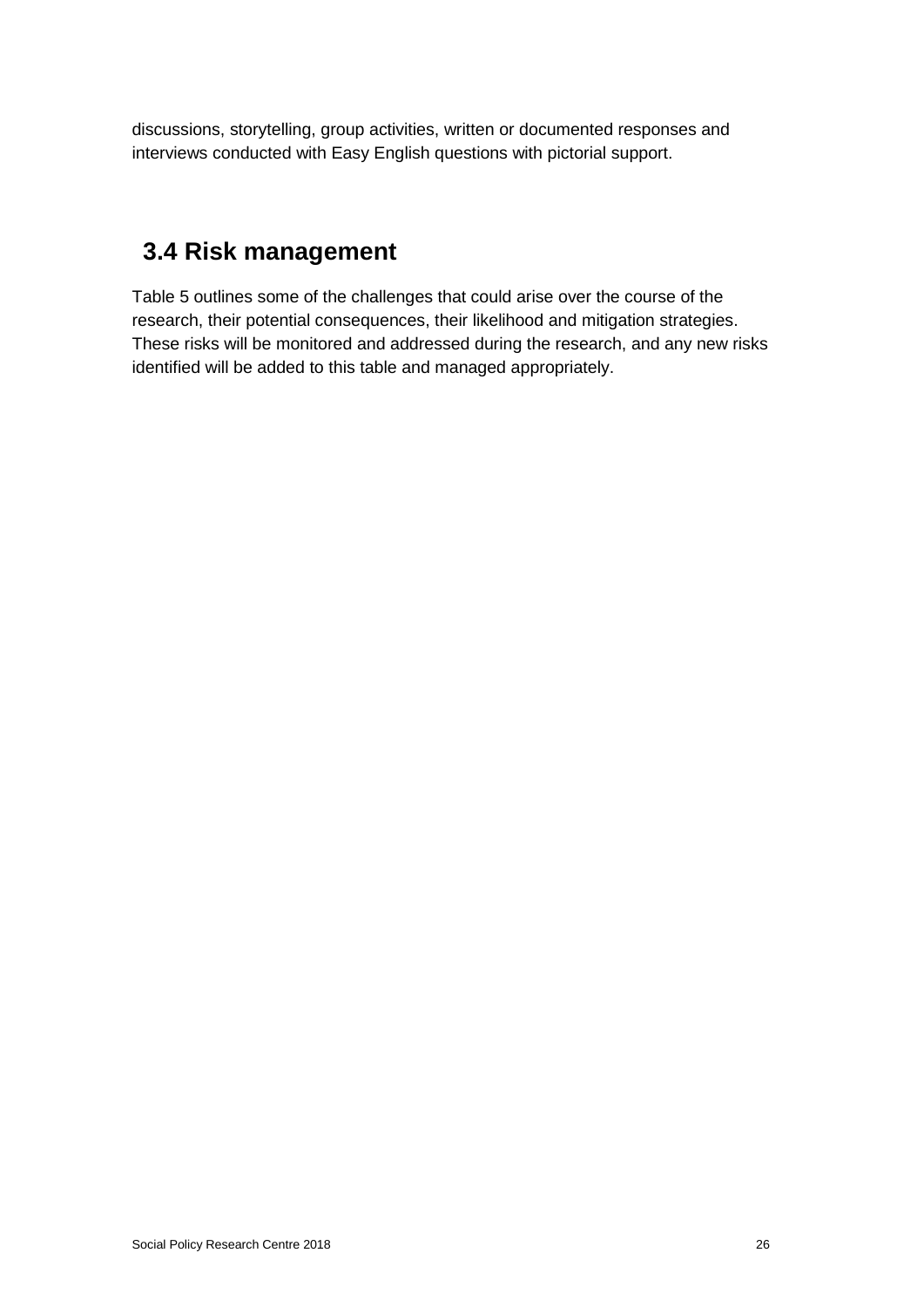<span id="page-31-0"></span>

|  |  |  |  |  | Table 5 Risks and mitigation strategies |
|--|--|--|--|--|-----------------------------------------|
|--|--|--|--|--|-----------------------------------------|

|     | <b>Risks</b>                                                                                          | Likelihood | Impact on<br>evaluation &<br>stakeholders | <b>Risk management response</b>                                                                                                                                                                                                                                                                                                                                                                                                                          |
|-----|-------------------------------------------------------------------------------------------------------|------------|-------------------------------------------|----------------------------------------------------------------------------------------------------------------------------------------------------------------------------------------------------------------------------------------------------------------------------------------------------------------------------------------------------------------------------------------------------------------------------------------------------------|
| 1.  | Evaluation activities<br>interfere with support<br>delivery                                           | Low        | <b>Medium</b>                             | Evaluation design (with a strong focus on<br>program data) reduces the impact on service<br>providers and consumers.                                                                                                                                                                                                                                                                                                                                     |
| 2.  | Ethics committees'<br>approvals unsuccessful<br>or delayed                                            | Medium     | High                                      | We have a team highly experienced in<br>preparing and applying for all ethics<br>committees relevant for this evaluation. Staff<br>will rely on previous experience and<br>Aboriginal community expertise in design of<br>fieldwork methods and protocols.                                                                                                                                                                                               |
| 3.  | Early stage data is limited                                                                           | Medium     | Medium                                    | Two different ethics applications will be<br>submitted for stakeholders and<br>consumers/families. This will allow us to<br>collect data early in the process.                                                                                                                                                                                                                                                                                           |
| 4.  | Engagement of<br>consumers not effective                                                              | Low        | High                                      | We have a wealth of experience in engaging<br>marginalised groups, including from the<br>earlier HASI evaluations.                                                                                                                                                                                                                                                                                                                                       |
| 5.  | Non-approval from<br>Aboriginal clients/<br>organisations/<br>communities of<br>evaluation activities | Low        | High                                      | We will build on our existing research<br>partnerships and MoU with Indigenous<br>communities and organisations.                                                                                                                                                                                                                                                                                                                                         |
| 6.  | Methodology<br>inappropriate or flawed                                                                | Low        | Low                                       | The mixed methods design and strong team<br>reduce the possibility: range of leading<br>experts in disability/mental health, evaluation,<br>and peer-methodologies in Australia.                                                                                                                                                                                                                                                                         |
| 7.  | Delay in data access<br>(NGO, LHD) and low<br>quality of data, including<br>content for data linkage  | High       | High                                      | Evaluation team will begin communicating<br>early with key stakeholders and CHeReL in<br>order to identify how to access program data.<br>Progress of the data collection will be clearly<br>communicated to stakeholders throughout the<br>project.<br>The team's evaluation experience with data<br>collectors and holders (NSW Health, InforMH,<br>community service providers) will contribute<br>to avoiding and resolving data access<br>problems. |
| 8.  | Submission of<br>deliverables is delayed                                                              | Low        | Medium                                    | SPRC have strong project management and<br>risk management protocols. Christiane<br>Purcal, PM on the project, will establish a<br>detailed communication protocol to identify<br>risks and manage them as they arise.                                                                                                                                                                                                                                   |
| 9.  | Evaluation fails to<br>critically analyse the<br>programs                                             | Low        | High                                      | We have an expert team in evaluations of<br>government social health programs and a<br>carefully designed mixed-methods approach<br>based on various data sources to<br>compensate for possible shortcomings.                                                                                                                                                                                                                                            |
| 10. | Evaluation does not<br>produce useful and<br>actionable<br>recommendations                            | Low        | High                                      | Our team is renowned for undertaking<br>rigorous research (governed by university<br>standards) that produces comprehensive and<br>useful policy quidance to inform program<br>improvement and policy decisions.                                                                                                                                                                                                                                         |
| 11. | Evaluation fails to identify<br>issues affecting efficient<br>program delivery                        | Low        | High                                      | The mixed methods design, strong evaluation<br>team, formative evaluation approach, and<br>input by the Health and Evaluation Steering<br>Committee reduce the likelihood of such<br>limitations.                                                                                                                                                                                                                                                        |
|     | 12. Attrition of consumers in<br>qualitative data rounds                                              | Medium     | High                                      | Replacement recruitment will substitute<br>consumers who leave through attrition.                                                                                                                                                                                                                                                                                                                                                                        |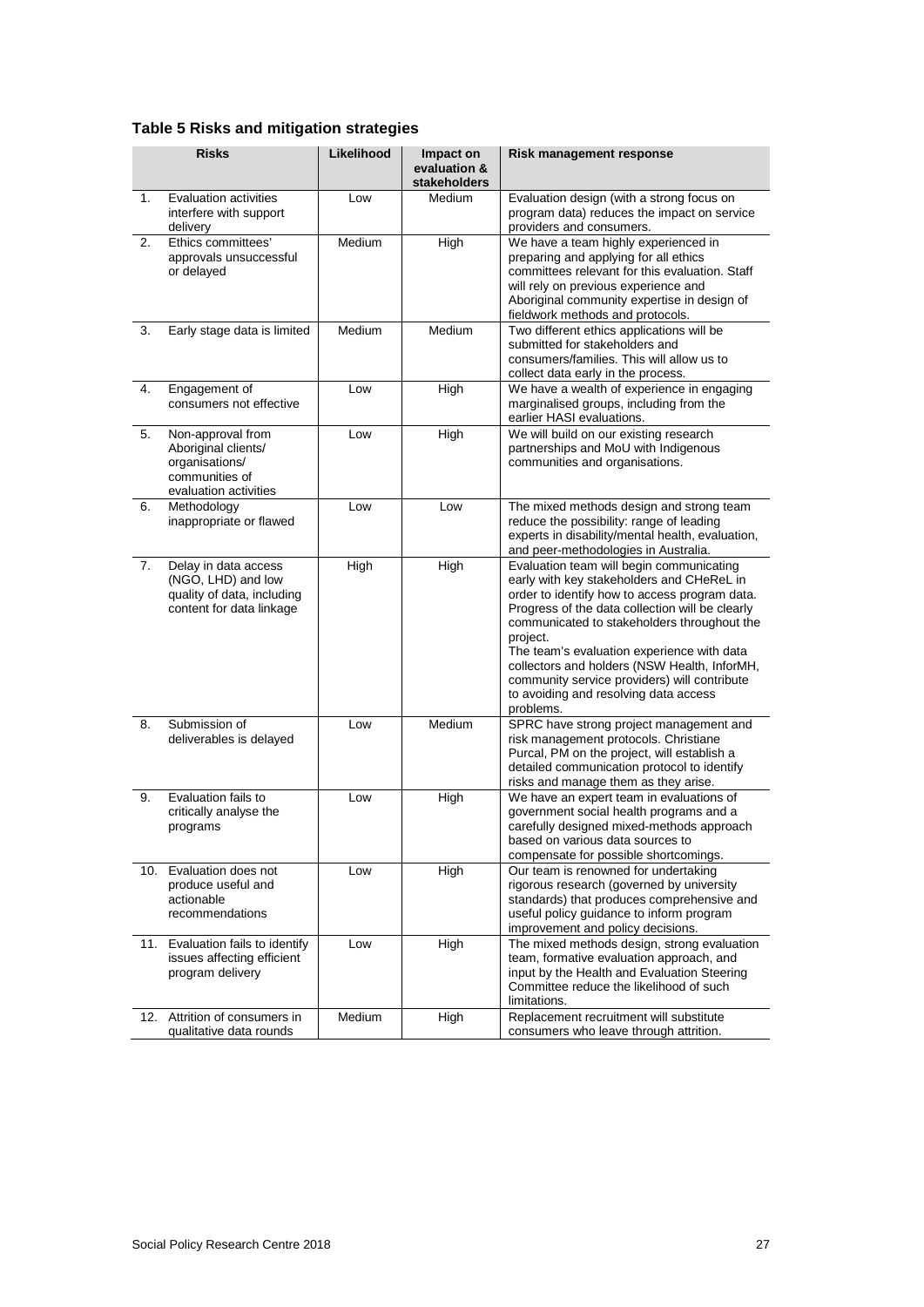### <span id="page-32-0"></span>**3.5 Reporting and data storage**

The final report will be published, with approval from NSW Health, on the SPRC website once complete. In addition, a non-technical summary will be produced and provided to research participants.

Any data collected during this research will be stored, in accordance with ethics and University requirements, for a period of seven years. This will be stored in a deidentified form on a secure server, with access limited to the research team.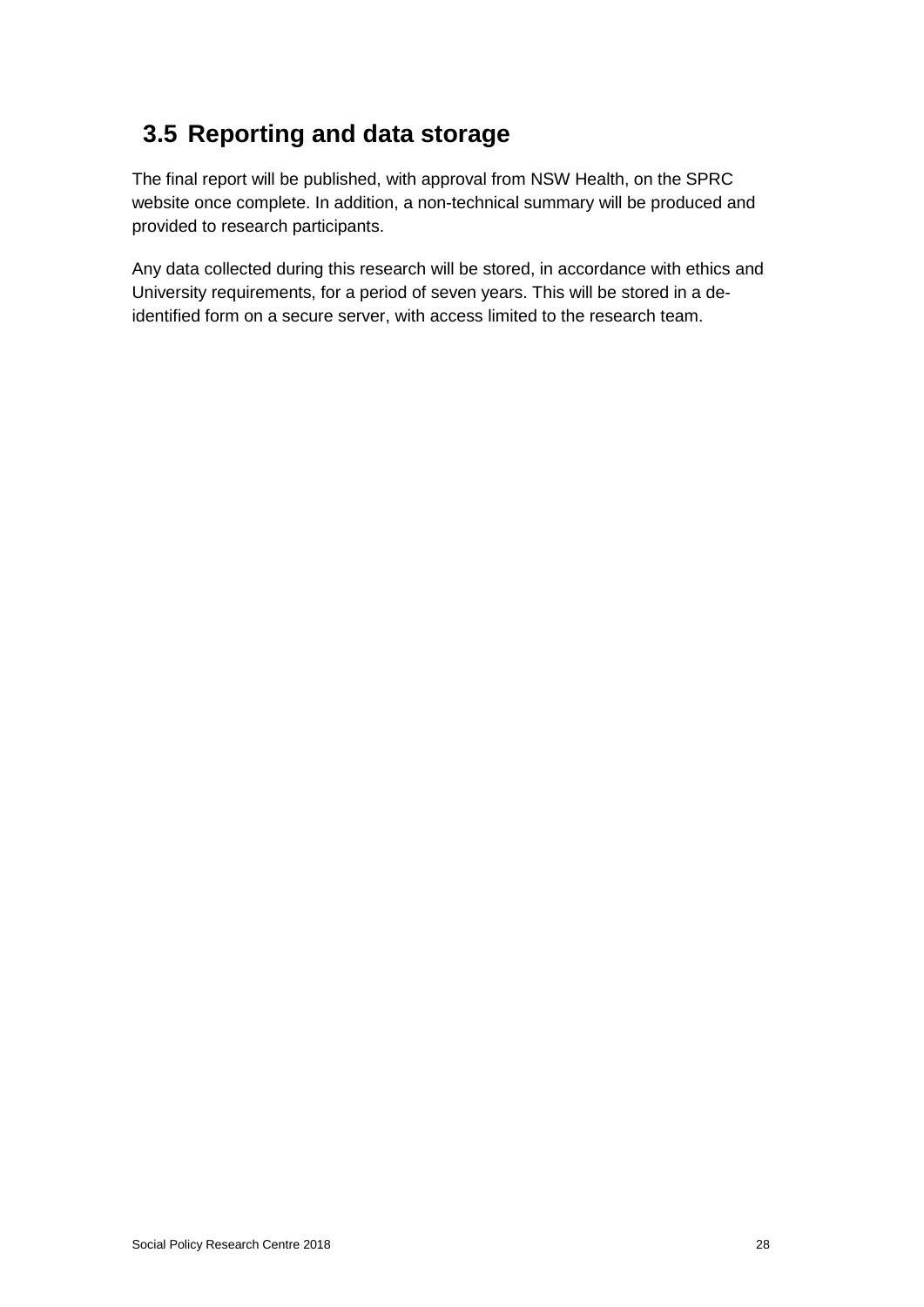## <span id="page-33-0"></span>**References**

Anthony, W. A. (2000), 'A recovery-oriented service system: Setting some system level standards', *Psychiatric Rehabilitation Journal,* 24(2), 159-168.

Australian Bureau of Statistics (ABS) 2008. National survey of mental health and wellbeing: summary of results, Australia, 2007. ABS, Canberra: ABS

Australian Bureau of Statistics (2007), *National survey of Mental Health and Wellbeing: Summary of Results*, Canberra: ABS

Barton, R. (1999), 'Psychosocial rehabilitation services in community support systems: a review of outcomes and policy recommendations', *Psychiatric Services,*  50, 4.

Browne, G. and Courtney, M. (2007), 'Schizophrenia housing and supportive relationships', *International Journal of Mental Health Nursing,* 16(2), 73.

Bruce, J., McDermott, S., Ramia, I., Bullen, J. and Fisher, K.R. (2012), *Evaluation of the Housing and Accommodation Support Initiative (HASI) Final Report*, for NSW Health and Housing NSW, Social Policy Research Centre Report, Sydney.

Bleasdale, M. (2007), *Supporting the housing of people with complex needs*, Australian Housing and Urban Research Institute, Sydney.

Baldry, E., & Dowse, L. (2013). *Compounding mental and cognitive disability and disadvantage: police as care managers*. In D. Chappell (Ed.), Policing and the mentally ill: international perspectives (pp. 219-234). Boca Raton: CRC PRess Taylor & Francis Group.

Baldry, E., Dowse, L., & Clarence, M. (2012). People with intellectual and other cognitive disability in the criminal justice system. Sydney, University of New South Wales: report prepared for NSW Family and Community Services, Ageing, Disability and Home Care

Flatau, P., Zaretsky, K., Brady, M., Haigh, Y. and Martin, R. (2008), *The costeffectiveness of homelessness programs: a first assessment Volume 1 - AHURI Final Report No. 119*, Australian Housing and Urban Research Institute, Western Australian Research Centre.

Fisher, K. R., Gendera, S., Purcal, C., & Hill, T. (2014). *Evaluation of outcomes for people nominated to the Integrated Services Program. Evaluation Plan*. SPRC Report Series 2/2014, Social Policy Research Centre, UNSW Australia, Sydney.

Haysom, L., Indig, D., Moore, E., & Gaskin, C. (2014). Intellectual disability in young people in custody in New South Wales, Australia – prevalence and markers. *Journal of Intellectual Disability Research* <http://onlinelibrary.wiley.com/doi/10.1111/jir.12109/abstract>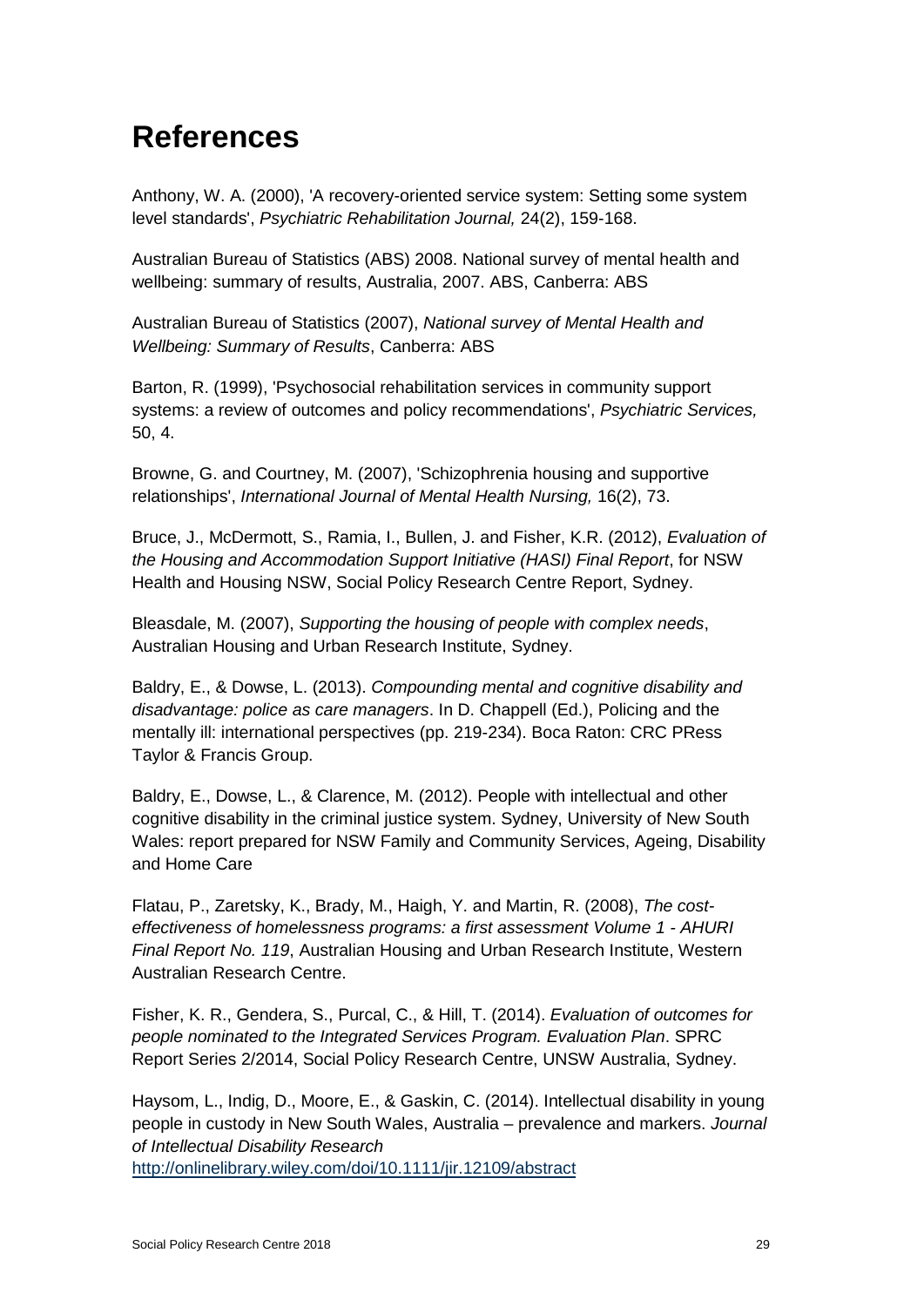<span id="page-34-1"></span>Luyten, J., Naci, H., & Knapp, M. (2016). Economic evaluation of mental health interventions: an introduction to cost-utility analysis. *Evidence Based Mental Health, 19*(2), 49-53. doi:10.1136/eb-2016-102354

Lysaker, P. and Buck, K. (2008), 'Is Recovery from schizophrenia possible? An overview of concepts, evidence, and clinical implications', *Primary Psychiatry,* 15(6), 60-65.

McDermott, S., Bruce, J., Ramia, I., Muir, K, Fisher, K.R., Bullen, J. (2015), Reducing hospitalisation among people living with severe mental illness, *Australian Health Review*. 40(2), 124-128.

<span id="page-34-2"></span>Mihalopoulos, C., Chen, G., Iezzi, A., Khan, M. A., & Richardson, J. (2014). Assessing outcomes for cost-utility analysis in depression: comparison of five multiattribute utility instruments with two depression-specific outcome measures. *The British Journal of Psychiatry, 205*(5), 390-397. doi:10.1192/bjp.bp.113.136036

Muir, K., Fisher, K.R., Dadich, A. and Abelló, D. (2008), "Challenging the exclusion of people with mental illness: the Mental Health Housing and Accommodation Support Initiative (HASI)", *Australian Journal of Social Issues,* 43(2): 271-90*.* 

Muir, K., Fisher, K.R., Dadich, A. and Abelló, D. (2010), ""I didn"t like just sittin" around all day": facilitating social and community participation among people with mental illness and high levels of psychiatric disability", *Journal of Social Policy,*  3(39): 375-91.

NSW Health (2006), *Housing and Accommodation Support Initiative (HASI) for people with mental illness: Program manual*, NSW Health, Sydney.

<span id="page-34-0"></span>NSW Mental Health Commission. (2014). Living Well: A Strategic Plan for Mental Health in NSW. *Sydney, NSW Mental Health Commission.*

NSW Ombudsman. (2008). *Supporting people with an intellectual disability in the criminal justice system: Progress Report: a special report to Parliament under s31 and s26 of the Ombudsman Act 1974*, NSW Ombudsman, Sydney.

Nicholas, A & Reifels, L. (2014) Mental health and the NIDS: A literature review. Report prepared by the Centre for Mental Health, Melbourne School of Population and Global Health, University of Melbourne for Mind Australia. [https://www.ndis.gov.au/html/sites/default/files/files/Mental-health-and-the-NDIS-](https://www.ndis.gov.au/html/sites/default/files/files/Mental-health-and-the-NDIS-Literature-Review.pdf)[Literature-Review.pdf](https://www.ndis.gov.au/html/sites/default/files/files/Mental-health-and-the-NDIS-Literature-Review.pdf)

O'Halloran (2014) About psychosocial disability and the ndis, introduction to the concept of holistic psychosocial disability support. Policy mental health paper, prepared for the NDIA.

[https://www.ndis.gov.au/html/sites/default/files/O'Halloran%20paper.pdf](https://www.ndis.gov.au/html/sites/default/files/O)

Psychiatric Disability Services of Victoria (2008), *Housing and support: a platform for recovery*,<http://vicserv.org.au/pdf/pathways/paper4.pdf>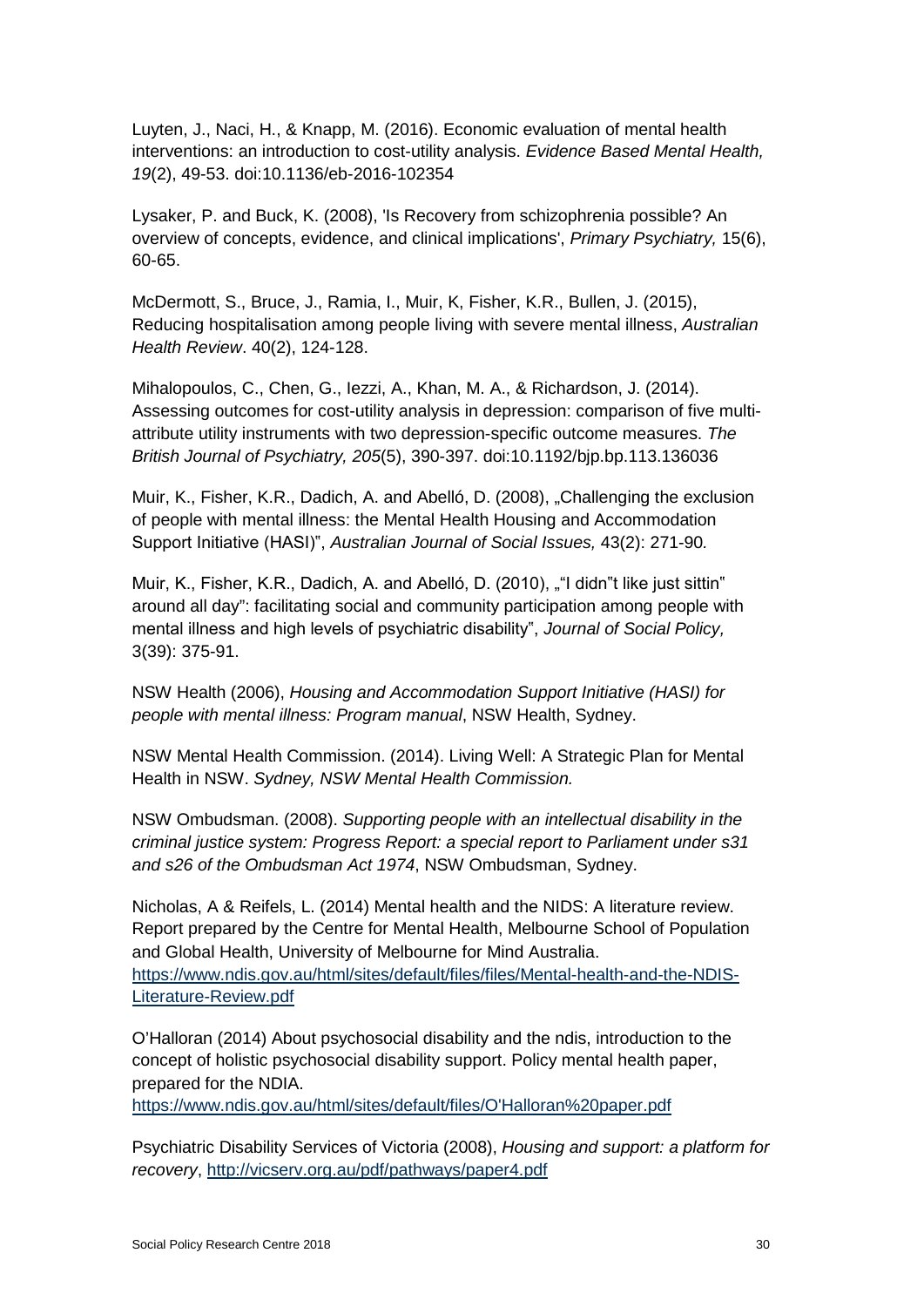Reynolds, A. and Inglis, S. (2001) *Effective program linkages: an examination of current knowledge with a particular emphasis on people with mental illness: positioning paper*, Australian Housing and Urban Research Institute, Melbourne.

Slade, T., Johnston, A., Teesson, M., Whiteford, H., Burgess, P., Pirkis, J. and Saw, S. (2009), *The Mental Health of Australians 2: Report on the 2007 National Survey of Mental Health and Wellbeing*, May 2009, Australian Institute of Health and Welfare (AIHW), Canberra.

Schon, U.-K., Denhov, A. and Topor, A. (2009), 'Social relationships as a decisive factor in recovering from severe mental illness', *International Journal of Psychaitry,*  55(4), 336-347.

Trofimovs, J., & Dowse, L. (2014). Mental health at the intersections: The impact of complex needs on police contact and custody for Indigenous Australian men. *International Journal of Law and Psychiatry*, 37, 390-398.

Torrey, W. C. and Wyzik, P. (2000), 'Recovery Vision as a Service Improvement Guide for Community Mental Health Center Providers', *Community Mental Health Journal,* 36(2), 209-216

Wood, L., Flatau,P., Zaretzky, K., Foster, S., Vallesi, S. and Miscenko, D. (2016), *What are the health, social and economic benefits of providing public housing and support to formerly homeless people?* AHURI Final Report No.265, Australian Housing and Urban Research Institute, Melbourne,

[http://www.ahuri.edu.au/research/final-reports/265,](http://www.ahuri.edu.au/research/final-reports/265) doi:10.18408/ahuri-8202801. [accessed 5 June 2018]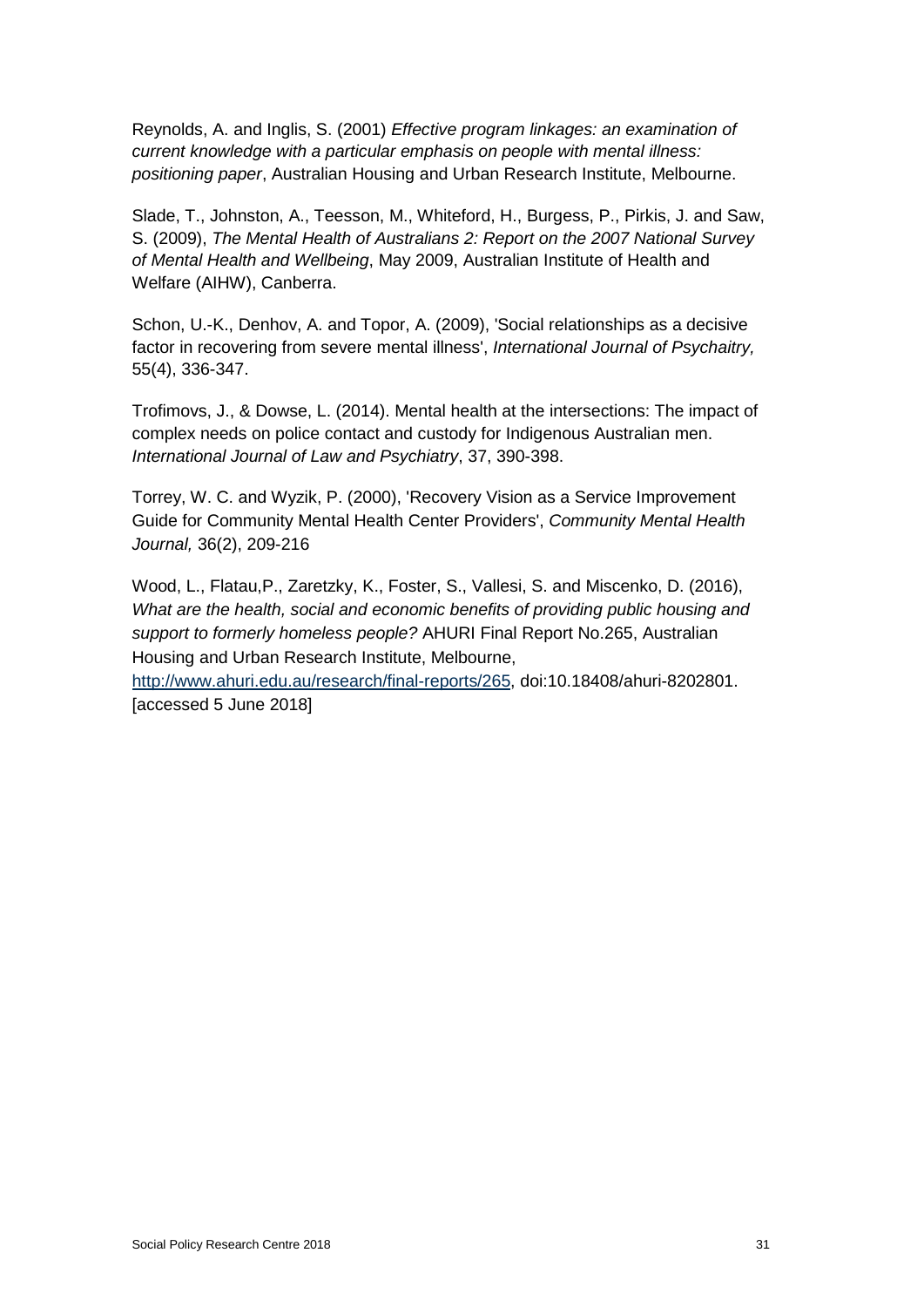## <span id="page-36-1"></span><span id="page-36-0"></span>**Appendix A Evaluation questions**

#### **Program effectiveness**

- 1. How well have CLS and HASI achieved their outcomes?
- 2. What differences are CLS and HASI making to clients?
- 3. To what extent have CLS and HASI met their objectives in regard to providing community-based psychosocial supports that support people in their recovery from severe mental illness?
- 4. Is demand being met?
- 5. What most determines the acceptance or rejection of applicants?
- 6. How effectively are referral pathways functioning? What improvements can be made?
- 7. How has the programs' structure (based on hours of support rather than packages) worked or not worked?
- 8. How has the programs' governance supported the programs? What improvements can be made to the programs' governance?
- 9. How has the programs' capacity to commence supports to people prior to discharge from inpatient units worked or not worked?
- 10. What are the critical factors that lead to success in regards to:
	- a. effective partnerships between clinical and psychosocial supports
	- b. achievement of clients' recovery goals
	- c. reductions in relapses and avoidable hospitalisations
	- d. supports delivered to boarding house clients previously supported by Boarding House HASI and transition of these clients to the National Disability Insurance Scheme (CLS)
	- e. stable tenancies (HASI)
	- f. integration of RRSP funds with HASI funds including effective transition of low needs clients to other supports
	- g. exit from the programs.
- 11. What aspects of the programs are promoting success and/or failure?
- 12. What locally specific variations are there in terms of the implementation of the programs?
- 13. Are changes to the programs' operation required?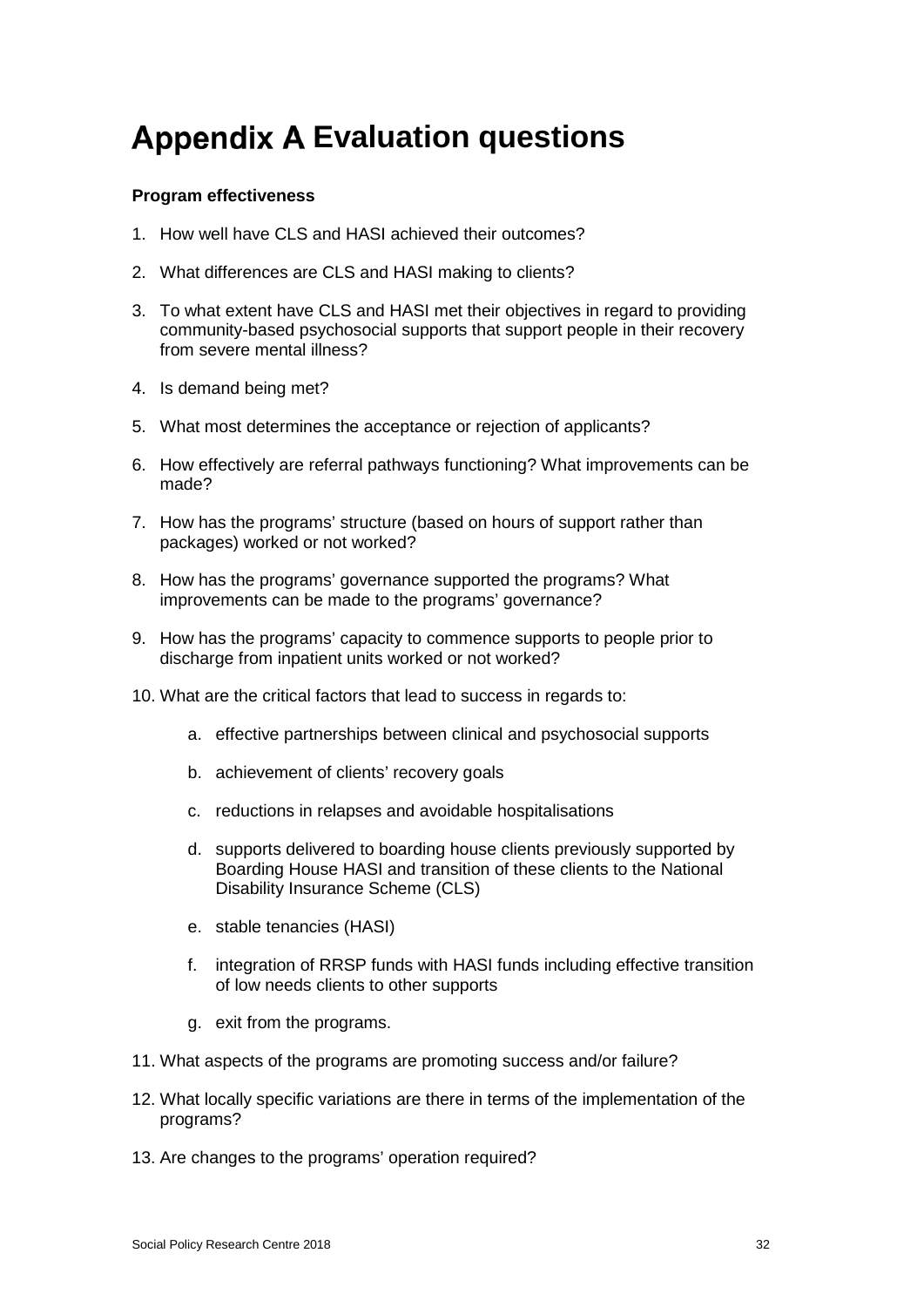- 14. Are changes to data collection and/or monitoring required?
- 15. How effectively have the programs reached the relevant target groups?
- 16. Which target groups are benefiting from the programs the most? What improvements are needed to better meet the needs of target groups that are not benefiting from the programs as much as others?
- 17. How effective and culturally appropriate are supports for Aboriginal people? What has been the effect of integrating Aboriginal HASI with the broader HASI program?
- 18. How do Aboriginal clients fare compared with non-Aboriginal clients?
- 19. How is access for people with mental illness who are living in social or community housing being promoted and ensured? Are referrals linked to antisocial behaviour warnings resulting in improved and appropriate access?
- 20. How is access for community-based offenders being improved?
- 21. How effectively are the programs meeting the needs of older people? How has access for older people improved?
- 22. How is recovery in the context of family relationships being realised? How are the needs of clients' families and especially their children being addressed?
- 23. How well have clients been linked or referred to services including GPs, NDIS and other services?
- 24. How are the programs operating in the context of the NDIS?
- 25. What do housing providers contribute to local partnerships in each program, but especially in HASI?

#### **Non-government organisations**

- 26. How do non-government organisations contribute to the programs?
- 27. What is the profile of the non-government organisation staff in terms of qualifications and experience, including the peer workforce?
- 28. What approaches to recovery are prevalent in non-government organisations? How do these approaches align or differ? How are these differences managed?
- 29. How do non-government organisations interact with Local Health District mental health teams? How could this be improved if necessary?
- 30. How do non-government organisations interact with housing providers? How could this be improved if necessary?
- 31. How do non-government organisations interact with Corrective Services? How could this be improved if necessary?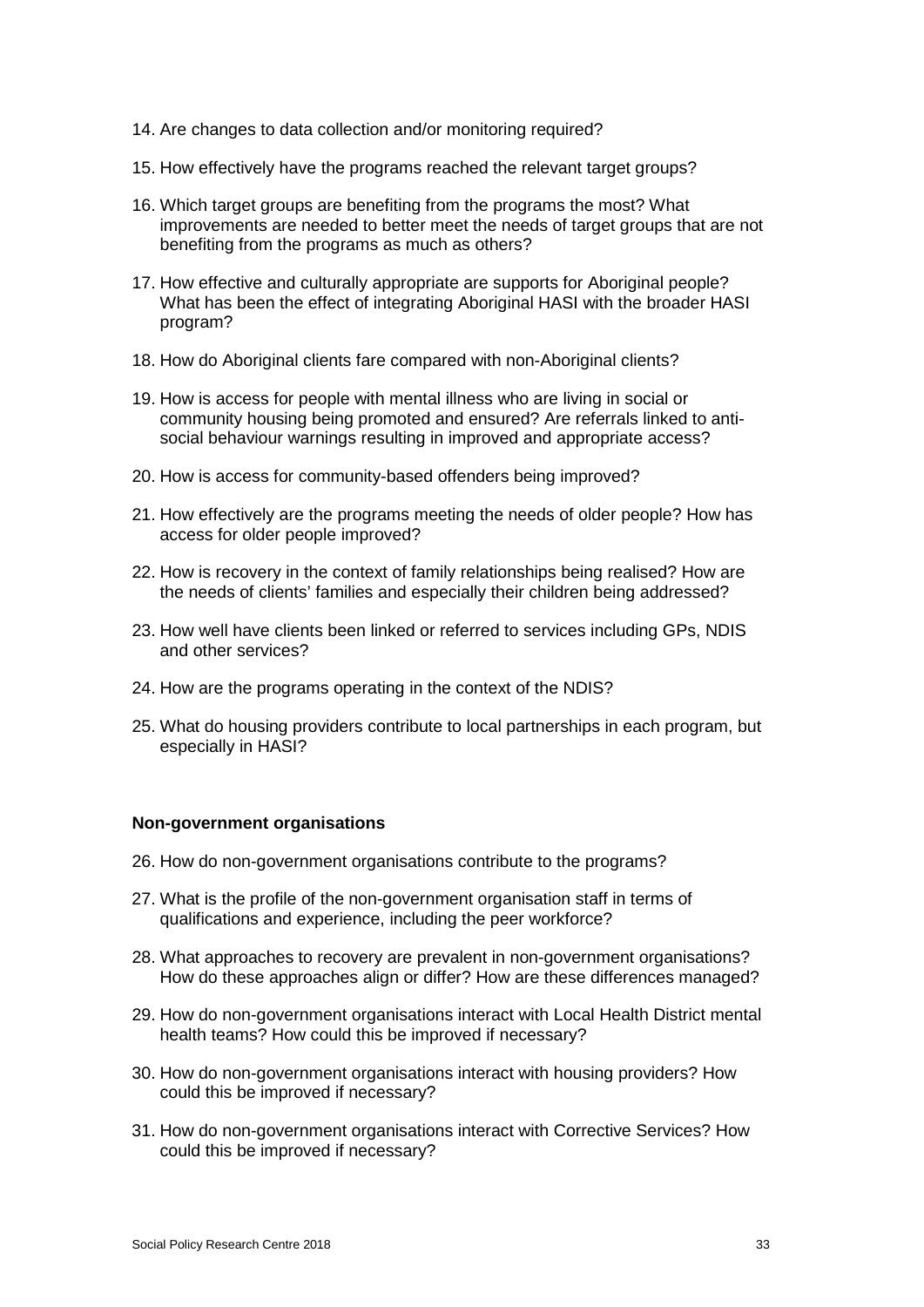- 32. What strategies are non-government organisations using to ensure that service delivery for Aboriginal clients is culturally appropriate and that Aboriginal communities and organisations are appropriately engaged with the programs?
- 33. How are non-government organisations working with refugees?
- 34. How are non-government organisations funded in the same Local Health Districts (in both HASI and CLS) operating together?

#### **Financial issues**

- 35. How cost-effective are the programs?
- 36. How well costed are the hours of support?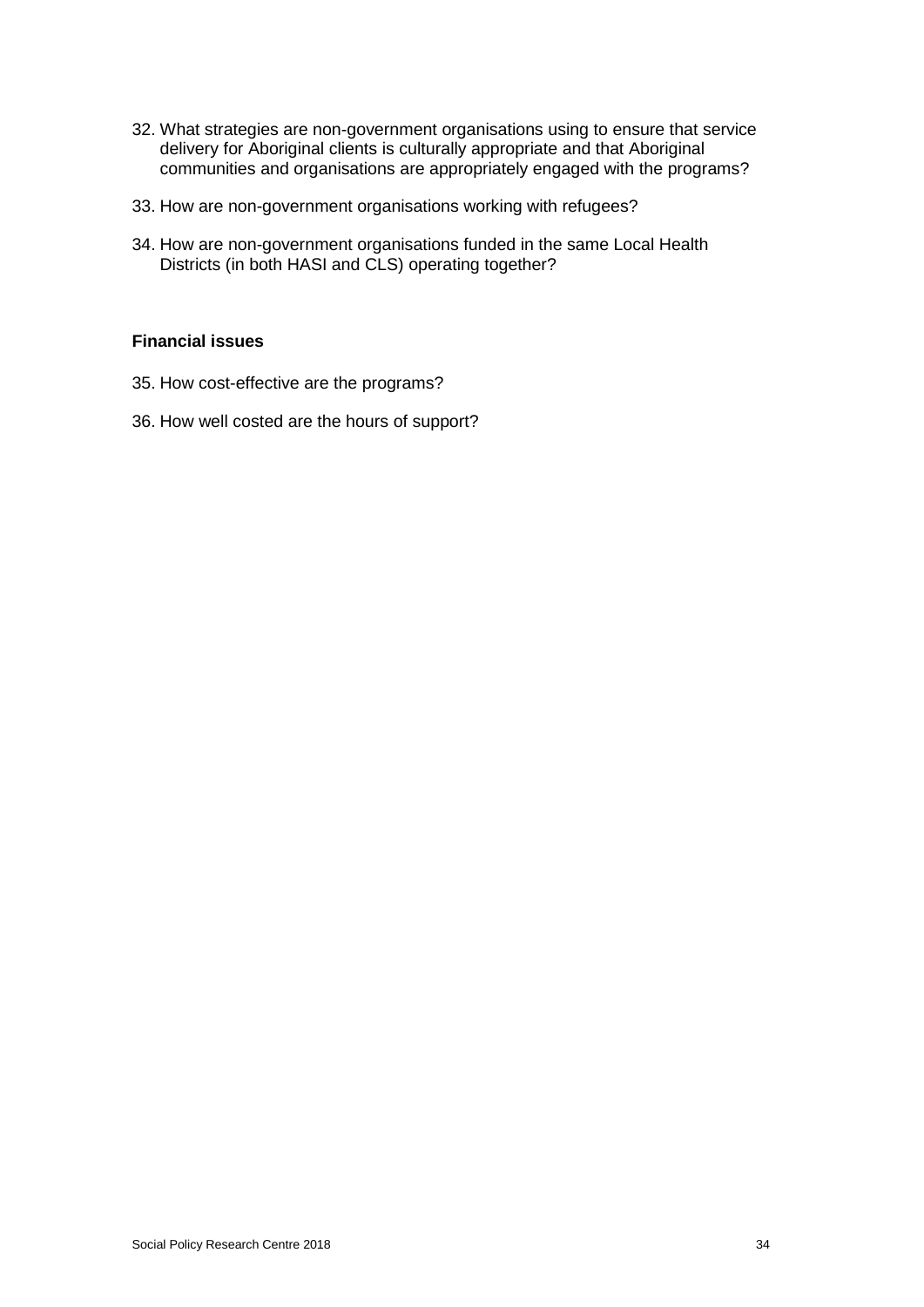# <span id="page-39-0"></span>**Appendix B Program logic**

| <b>Problem definition</b> | Insufficient care and support for people with severe mental illness in the<br>community results in frequent acute hospital admissions, longer stays in<br>inpatient units, more restrictive care than is necessary and failure to recover.                                                                                                                                                                                                                                                                                                                                                                                |  |  |  |  |  |  |  |  |
|---------------------------|---------------------------------------------------------------------------------------------------------------------------------------------------------------------------------------------------------------------------------------------------------------------------------------------------------------------------------------------------------------------------------------------------------------------------------------------------------------------------------------------------------------------------------------------------------------------------------------------------------------------------|--|--|--|--|--|--|--|--|
| <b>Inputs</b>             | <b>Funding</b><br>Approximately \$60M annually to provide community-based psychosocial                                                                                                                                                                                                                                                                                                                                                                                                                                                                                                                                    |  |  |  |  |  |  |  |  |
|                           | supports<br><b>Evidence base</b><br>Recovery model<br>Literature supporting models of community-based mental health care<br>and support<br>Minimum data set<br>٠<br>Service data<br>$\bullet$<br>Program budgets by LHD<br>$\bullet$<br>Annual reports                                                                                                                                                                                                                                                                                                                                                                    |  |  |  |  |  |  |  |  |
|                           |                                                                                                                                                                                                                                                                                                                                                                                                                                                                                                                                                                                                                           |  |  |  |  |  |  |  |  |
|                           | <b>Partnerships</b>                                                                                                                                                                                                                                                                                                                                                                                                                                                                                                                                                                                                       |  |  |  |  |  |  |  |  |
|                           | Comprehensive care and support provided by a partnership between:                                                                                                                                                                                                                                                                                                                                                                                                                                                                                                                                                         |  |  |  |  |  |  |  |  |
|                           | Non-government mental health care providers (psychosocial<br>supports)<br>Local Health District clinical teams (clinical supports)<br>Family and Community Services and housing providers (housing<br>support) (for HASI only).                                                                                                                                                                                                                                                                                                                                                                                           |  |  |  |  |  |  |  |  |
|                           | <b>Referral sources</b>                                                                                                                                                                                                                                                                                                                                                                                                                                                                                                                                                                                                   |  |  |  |  |  |  |  |  |
|                           | <b>Local Health Districts</b><br>$\bullet$<br>Family and Community Services (for CLS)<br>$\bullet$<br>Corrective Services NSW (for CLS)<br>$\bullet$<br>Justice Health and Forensic Mental Health Network<br>$\bullet$<br>Government and non-government Aboriginal community<br>$\bullet$<br>stakeholders                                                                                                                                                                                                                                                                                                                 |  |  |  |  |  |  |  |  |
| <b>Program activities</b> | NGO providers are required to:                                                                                                                                                                                                                                                                                                                                                                                                                                                                                                                                                                                            |  |  |  |  |  |  |  |  |
|                           | establish, develop and maintain local partnerships with Local Health<br>٠<br>Districts and housing providers where relevant<br>establish, develop and maintain strategies to engage Aboriginal<br>$\bullet$<br>communities in the programs and provide culturally appropriate<br>supports for Aboriginal people<br>provide initial assessment of client need in collaboration with Local<br>$\bullet$<br><b>Health District clinical services</b><br>provide psychosocial supports to clients in accordance with need,<br>$\bullet$<br>including prior to discharge from inpatient mental health units where<br>necessary |  |  |  |  |  |  |  |  |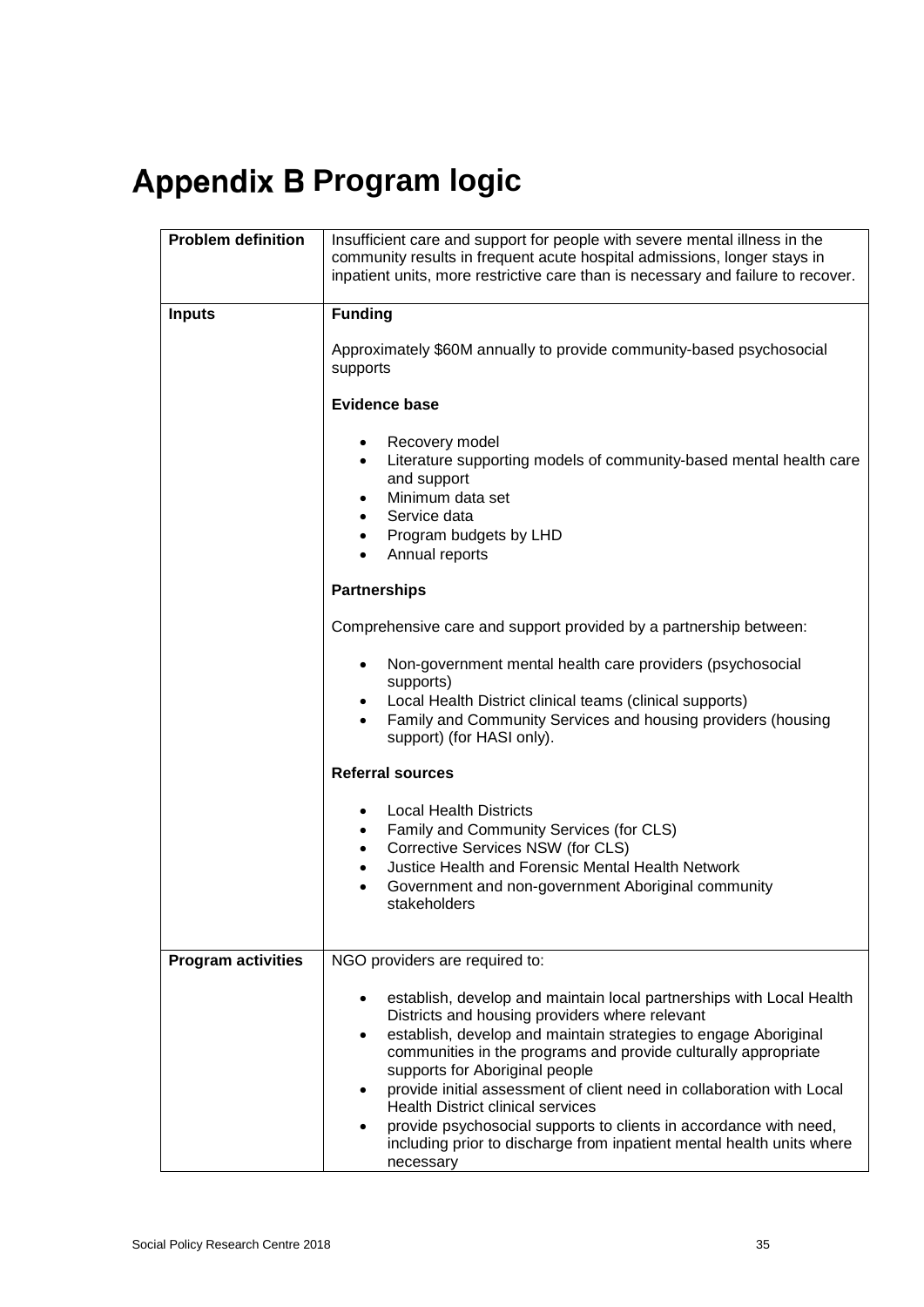|                | participate in joint care planning and monitoring of client progress<br>$\bullet$<br>towards recovery goals<br>appropriately engage and collaborate with families and carers of<br>$\bullet$<br>clients<br>effectively collaborate with Family and Community Services and<br>$\bullet$<br>social and community housing providers to identify and support<br>people who are living in social and community housing but not<br>accessing the support they require<br>effectively collaborate with Corrective Services to ensure that<br>$\bullet$<br>community-based offenders with severe mental illness are provided<br>with supports<br>effectively collaborate with Justice Health and Forensic Mental<br>$\bullet$<br>Health Network to ensure that people with severe mental illness who<br>are exiting correctional facilities are provided with supports<br>establish effective pathways for other target groups, including<br>٠<br>Aboriginal people, people living in boarding houses and refugees<br>provide data on program activities, client characteristics and types of<br>٠<br>supports provided<br>establish effective pathways out of the programs, including to the<br>٠<br>National Disability Insurance Scheme<br>provide appropriate supports to people living in boarding houses<br>$\bullet$<br>until supports become available through the National Disability<br><b>Insurance Scheme</b><br>transition clients with low needs out of the programs into relevant<br>$\bullet$<br>supports where needed, and redirect funds to people with higher<br>needs. |
|----------------|------------------------------------------------------------------------------------------------------------------------------------------------------------------------------------------------------------------------------------------------------------------------------------------------------------------------------------------------------------------------------------------------------------------------------------------------------------------------------------------------------------------------------------------------------------------------------------------------------------------------------------------------------------------------------------------------------------------------------------------------------------------------------------------------------------------------------------------------------------------------------------------------------------------------------------------------------------------------------------------------------------------------------------------------------------------------------------------------------------------------------------------------------------------------------------------------------------------------------------------------------------------------------------------------------------------------------------------------------------------------------------------------------------------------------------------------------------------------------------------------------------------------------------------------------------------------------------|
| <b>Outputs</b> | Quantitative performance data will include but may not be limited to the<br>following:                                                                                                                                                                                                                                                                                                                                                                                                                                                                                                                                                                                                                                                                                                                                                                                                                                                                                                                                                                                                                                                                                                                                                                                                                                                                                                                                                                                                                                                                                             |
|                | Number of clients                                                                                                                                                                                                                                                                                                                                                                                                                                                                                                                                                                                                                                                                                                                                                                                                                                                                                                                                                                                                                                                                                                                                                                                                                                                                                                                                                                                                                                                                                                                                                                  |
|                | Age of clients                                                                                                                                                                                                                                                                                                                                                                                                                                                                                                                                                                                                                                                                                                                                                                                                                                                                                                                                                                                                                                                                                                                                                                                                                                                                                                                                                                                                                                                                                                                                                                     |
|                | Sex of clients                                                                                                                                                                                                                                                                                                                                                                                                                                                                                                                                                                                                                                                                                                                                                                                                                                                                                                                                                                                                                                                                                                                                                                                                                                                                                                                                                                                                                                                                                                                                                                     |
|                | Residence/location                                                                                                                                                                                                                                                                                                                                                                                                                                                                                                                                                                                                                                                                                                                                                                                                                                                                                                                                                                                                                                                                                                                                                                                                                                                                                                                                                                                                                                                                                                                                                                 |
|                | Primary and secondary diagnosis                                                                                                                                                                                                                                                                                                                                                                                                                                                                                                                                                                                                                                                                                                                                                                                                                                                                                                                                                                                                                                                                                                                                                                                                                                                                                                                                                                                                                                                                                                                                                    |
|                | Comorbidity including alcohol and drugs                                                                                                                                                                                                                                                                                                                                                                                                                                                                                                                                                                                                                                                                                                                                                                                                                                                                                                                                                                                                                                                                                                                                                                                                                                                                                                                                                                                                                                                                                                                                            |
|                | Housing status                                                                                                                                                                                                                                                                                                                                                                                                                                                                                                                                                                                                                                                                                                                                                                                                                                                                                                                                                                                                                                                                                                                                                                                                                                                                                                                                                                                                                                                                                                                                                                     |
|                | Referral source including referral due to antisocial behaviour in social<br>housing                                                                                                                                                                                                                                                                                                                                                                                                                                                                                                                                                                                                                                                                                                                                                                                                                                                                                                                                                                                                                                                                                                                                                                                                                                                                                                                                                                                                                                                                                                |
|                | Duration of waiting times                                                                                                                                                                                                                                                                                                                                                                                                                                                                                                                                                                                                                                                                                                                                                                                                                                                                                                                                                                                                                                                                                                                                                                                                                                                                                                                                                                                                                                                                                                                                                          |
|                | % of people provided supports prior to discharge from inpatient units                                                                                                                                                                                                                                                                                                                                                                                                                                                                                                                                                                                                                                                                                                                                                                                                                                                                                                                                                                                                                                                                                                                                                                                                                                                                                                                                                                                                                                                                                                              |
|                | % Aboriginal clients                                                                                                                                                                                                                                                                                                                                                                                                                                                                                                                                                                                                                                                                                                                                                                                                                                                                                                                                                                                                                                                                                                                                                                                                                                                                                                                                                                                                                                                                                                                                                               |
|                | % CALD clients                                                                                                                                                                                                                                                                                                                                                                                                                                                                                                                                                                                                                                                                                                                                                                                                                                                                                                                                                                                                                                                                                                                                                                                                                                                                                                                                                                                                                                                                                                                                                                     |
|                | % clients who are social housing residents                                                                                                                                                                                                                                                                                                                                                                                                                                                                                                                                                                                                                                                                                                                                                                                                                                                                                                                                                                                                                                                                                                                                                                                                                                                                                                                                                                                                                                                                                                                                         |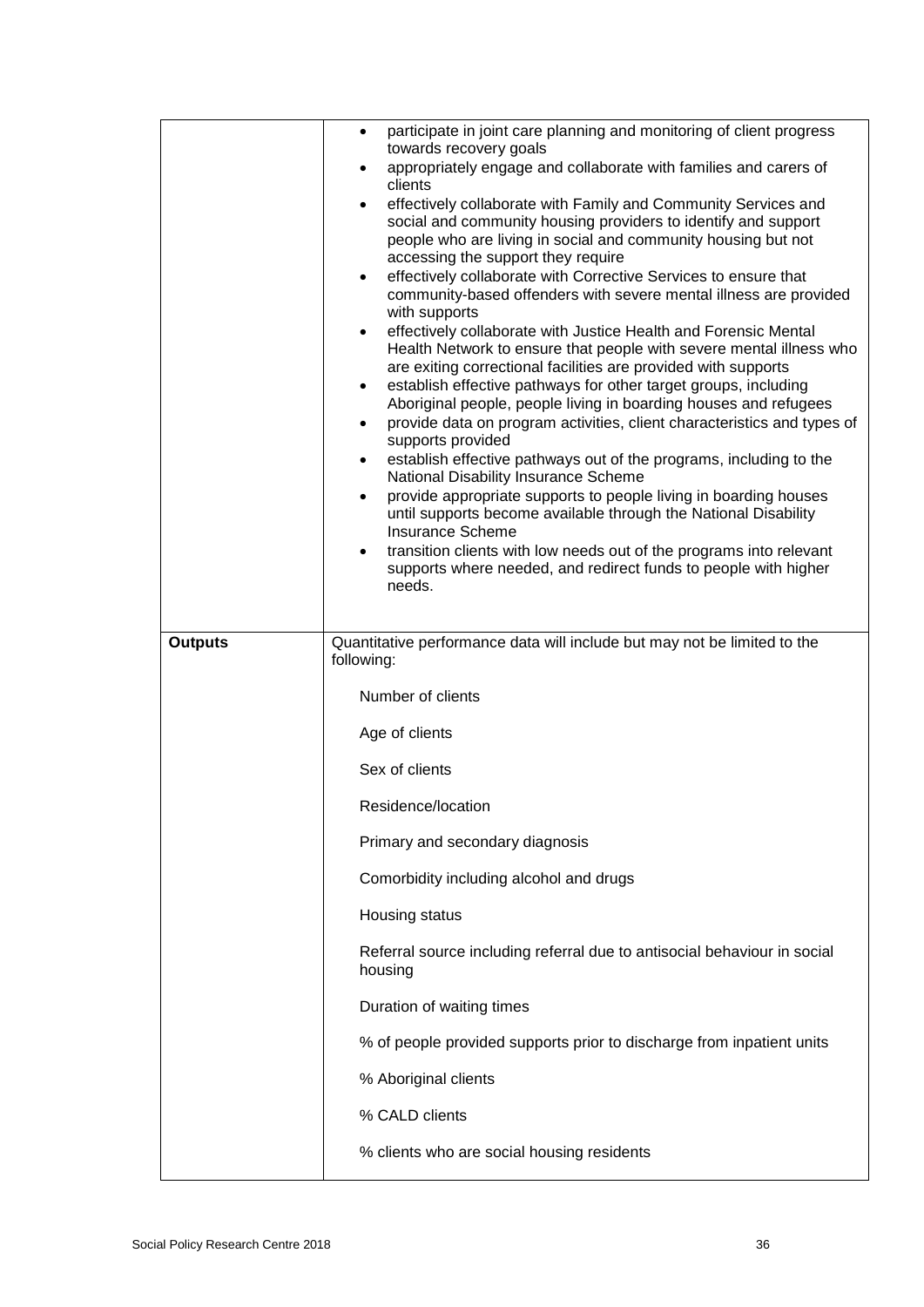|                 | % clients who are community-based offenders                                   |
|-----------------|-------------------------------------------------------------------------------|
|                 | % clients serving community treatment orders                                  |
|                 | % clients who have exited a correctional facility                             |
|                 | % clients reporting improved wellbeing                                        |
|                 | % clients who are refugees                                                    |
|                 | % LGBTI clients                                                               |
|                 | Number of hospitalisations for mental health                                  |
|                 | Number of emergency department visits                                         |
|                 | Lengths of stay in hospital                                                   |
|                 | % clients in NDIS                                                             |
|                 | % physical health improvements, including smoking                             |
|                 | Duration in program                                                           |
|                 | Number of referrals                                                           |
|                 | Referral information                                                          |
|                 | Outcome measurement tool scores                                               |
|                 | Number of exits                                                               |
|                 | Reasons for exit                                                              |
| <b>Outcomes</b> | Improved mental health and physical health outcomes for program clients       |
|                 | Improved social participation among program clients                           |
|                 | Enhanced integrated care for people with mental illness                       |
|                 | Reduced unnecessary admissions and inpatient stays for mental illness         |
|                 | Reduced homelessness and stable tenancies for program clients (HASI<br>only). |
|                 |                                                                               |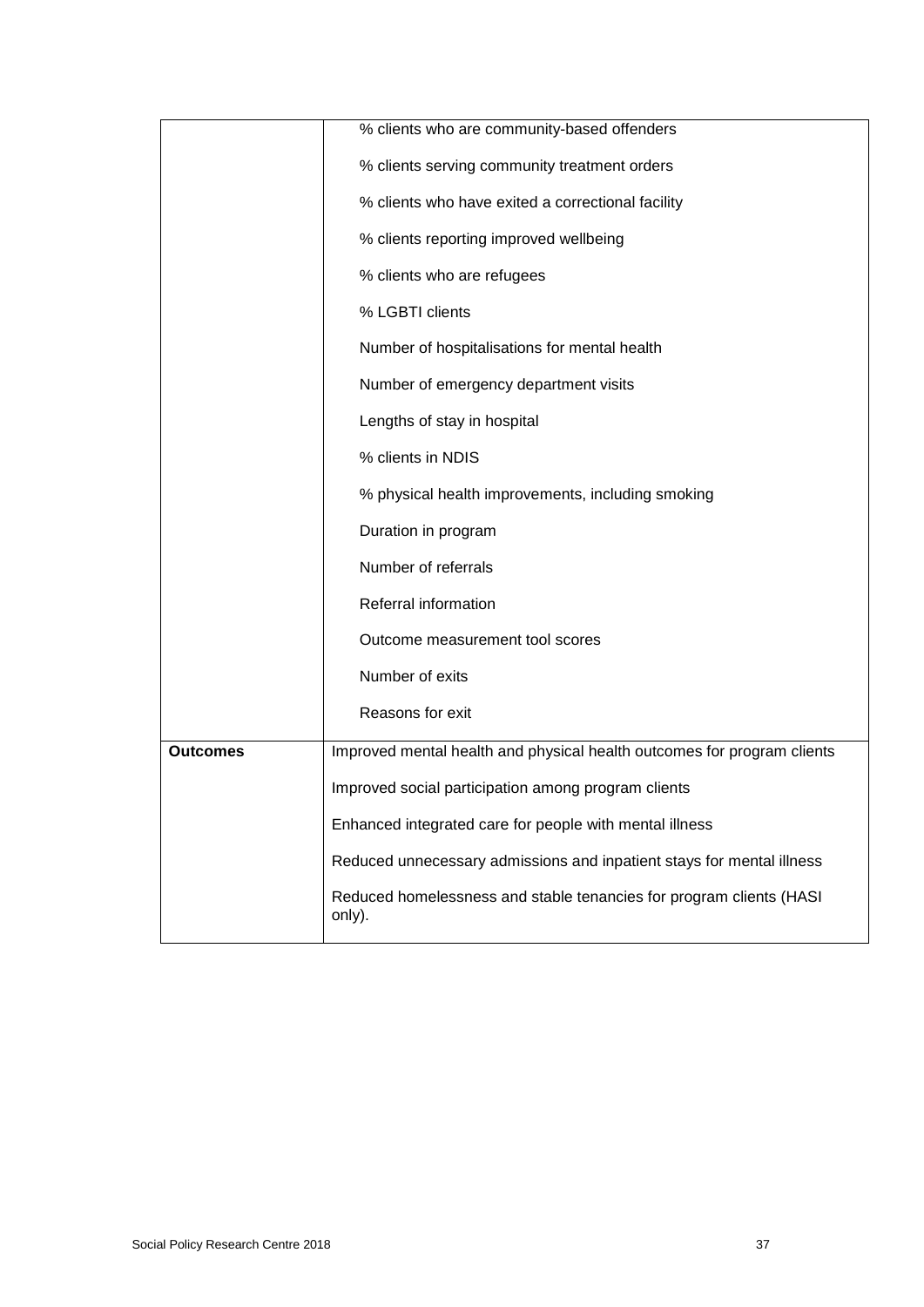## **Appendix C Overview of evaluation methods**

**Table C-1 Evaluation components by key questions and methods**

<span id="page-42-1"></span><span id="page-42-0"></span>

|                                                                                                           |                     |                                                                  |                                                                         |                                                          |                                                         | <b>Evaluation methods</b>                                                   |                                                                            |                                                    |                                                         |
|-----------------------------------------------------------------------------------------------------------|---------------------|------------------------------------------------------------------|-------------------------------------------------------------------------|----------------------------------------------------------|---------------------------------------------------------|-----------------------------------------------------------------------------|----------------------------------------------------------------------------|----------------------------------------------------|---------------------------------------------------------|
|                                                                                                           |                     | <b>REVIEW</b>                                                    | <b>QUANT</b>                                                            | QUAL                                                     | QUAL                                                    | QUAL                                                                        | QUAL                                                                       | QUAL                                               | <b>QUANT</b>                                            |
|                                                                                                           | Questions*          | Program review<br>(documentation,<br>data collection<br>methods) | Consumer<br>outcome<br>data (health),<br>demographic<br>data (MDS)      | <b>Consumer</b><br>face-to-face<br>interviews            | Family, carer<br>interviews<br>face-to-face or<br>phone | <b>Interviews</b><br>service<br>providers<br>(case<br>managers,<br>housing) | Ministry,<br>stakeholders,<br>program<br>partners<br>(phone<br>interviews) | Focus groups<br>stakeholders,<br>program partners  | <b>Economic</b><br>evaluation<br>and cost<br>modelling  |
| Data gathering approach/ process<br>Key evaluation questions                                              | RFT                 | Provided by<br><b>NSW Health</b>                                 | Provided by<br><b>NSW Health</b><br>(InforMH) and<br><b>CHeReL link</b> | <b>Field visits</b><br>(including peer-<br>interviewing) | Field visits and<br>off-site phone                      | Field visits and<br>off-site phone                                          | Phone<br>interviews                                                        | During HASI and<br>CLS gov forums<br>/program mtgs | Provided by<br>NSW Health /<br><b>CHeReL</b><br>linkage |
| How effective are the programs in<br>achieving their stated objectives, what<br>improvements can be made? | all<br>$d. -$<br>у. | x                                                                | X                                                                       | X                                                        | X                                                       | X                                                                           | X                                                                          | X                                                  |                                                         |
| - determination of eligibility criteria,<br>meeting demands, program access/<br>promotion of services     | d.,<br>e.,<br>s.    | X                                                                |                                                                         |                                                          |                                                         | X                                                                           | X                                                                          | X                                                  |                                                         |
| improved access for community-based<br>offenders                                                          | t.                  |                                                                  | X                                                                       |                                                          |                                                         | $\boldsymbol{\mathsf{x}}$                                                   | X                                                                          | X                                                  |                                                         |
| - meeting the needs of older people and<br>improved access                                                | u.                  |                                                                  | X                                                                       |                                                          |                                                         | X                                                                           | X                                                                          | X                                                  |                                                         |
| effective referral pathways                                                                               |                     |                                                                  |                                                                         |                                                          |                                                         | X                                                                           | X                                                                          | $\mathsf{x}$                                       |                                                         |
| - working of programs' structure (on<br>hours of support rather than packages)                            | g.                  |                                                                  |                                                                         |                                                          |                                                         | X                                                                           | X                                                                          | X                                                  | х                                                       |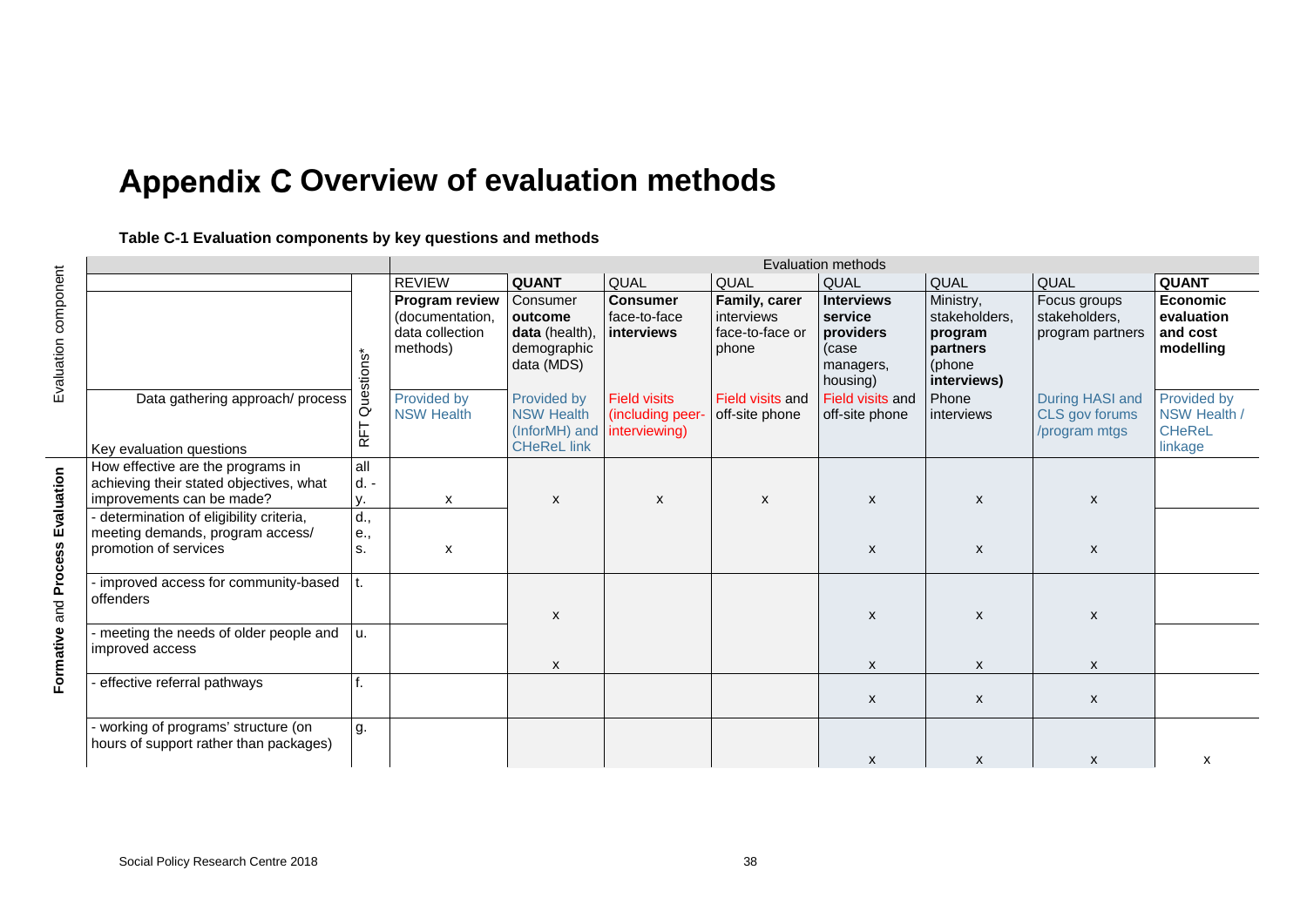|                                                                                                |            |                                                                  | <b>Evaluation methods</b>                                               |                                                         |                                                         |                                                                             |                                                                            |                                                    |                                                         |  |
|------------------------------------------------------------------------------------------------|------------|------------------------------------------------------------------|-------------------------------------------------------------------------|---------------------------------------------------------|---------------------------------------------------------|-----------------------------------------------------------------------------|----------------------------------------------------------------------------|----------------------------------------------------|---------------------------------------------------------|--|
|                                                                                                |            | <b>REVIEW</b>                                                    | <b>QUANT</b>                                                            | QUAL                                                    | QUAL                                                    | QUAL                                                                        | QUAL                                                                       | QUAL                                               | <b>QUANT</b>                                            |  |
|                                                                                                | Questions* | Program review<br>(documentation,<br>data collection<br>methods) | Consumer<br>outcome<br>data (health),<br>demographic<br>data (MDS)      | <b>Consumer</b><br>face-to-face<br>interviews           | Family, carer<br>interviews<br>face-to-face or<br>phone | <b>Interviews</b><br>service<br>providers<br>(case<br>managers,<br>housing) | Ministry,<br>stakeholders,<br>program<br>partners<br>(phone<br>interviews) | Focus groups<br>stakeholders,<br>program partners  | <b>Economic</b><br>evaluation<br>and cost<br>modelling  |  |
| Data gathering approach/ process<br>Key evaluation questions                                   | RFT        | Provided by<br><b>NSW Health</b>                                 | Provided by<br><b>NSW Health</b><br>(InforMH) and<br><b>CHeReL link</b> | <b>Field visits</b><br>(including peer<br>interviewing) | Field visits and<br>off-site phone                      | Field visits and<br>off-site phone                                          | Phone<br>interviews                                                        | During HASI and<br>CLS gov forums<br>/program mtgs | Provided by<br>NSW Health /<br><b>CHeReL</b><br>linkage |  |
| governance structure and its impact                                                            | h.         | X                                                                |                                                                         |                                                         |                                                         | x                                                                           | $\boldsymbol{\mathsf{x}}$                                                  | X                                                  |                                                         |  |
| provision of support prior to transition<br>from inpatient units                               | i.         |                                                                  |                                                                         |                                                         |                                                         | X                                                                           | $\boldsymbol{\mathsf{x}}$                                                  | X                                                  |                                                         |  |
| what factors determine effective<br>partnerships (clinical, psycho-social)                     | j.         | X                                                                |                                                                         |                                                         |                                                         | X                                                                           | X                                                                          | X                                                  | $\boldsymbol{\mathsf{x}}$                               |  |
| aspects of the programs promoting<br>success and/or failure, operational<br>changes required   | k.,<br>m.  | X                                                                |                                                                         |                                                         |                                                         | X                                                                           | X                                                                          | X                                                  | $\boldsymbol{\mathsf{x}}$                               |  |
| What local variations are there in terms<br>of both programmes implementations                 | Τ.         | $\pmb{\mathsf{X}}$                                               |                                                                         |                                                         |                                                         | $\boldsymbol{\mathsf{x}}$                                                   | $\boldsymbol{\mathsf{x}}$                                                  | X                                                  | $\boldsymbol{\mathsf{x}}$                               |  |
| What changes to data collection are<br>required                                                | n.         | X                                                                |                                                                         |                                                         |                                                         | X                                                                           | $\boldsymbol{\mathsf{x}}$                                                  | X                                                  |                                                         |  |
| -targeting to relevant groups (who<br>benefits most, least)                                    | o.,<br>p.  |                                                                  | X                                                                       |                                                         |                                                         | x                                                                           | $\mathsf{x}$                                                               | X                                                  |                                                         |  |
| Provision of culturally sound support to<br>Indigenous people                                  | q.         |                                                                  |                                                                         | X                                                       | $\boldsymbol{\mathsf{x}}$                               | X                                                                           | X                                                                          | X                                                  |                                                         |  |
| Effect of integration of HASI and HASI<br>Aboriginal                                           | q.         |                                                                  |                                                                         | X                                                       | X                                                       | X                                                                           | X                                                                          | X                                                  |                                                         |  |
| Meeting the needs of families (esp.<br>children)                                               | v.         |                                                                  |                                                                         | X                                                       | $\boldsymbol{\mathsf{x}}$                               | $\mathsf{x}$                                                                | X                                                                          | X                                                  |                                                         |  |
| Referral pathways and linking in with<br>mainstream community services (GPs,<br>NDIS supports) | w.         |                                                                  |                                                                         | X                                                       | X                                                       | X                                                                           | X                                                                          | x                                                  |                                                         |  |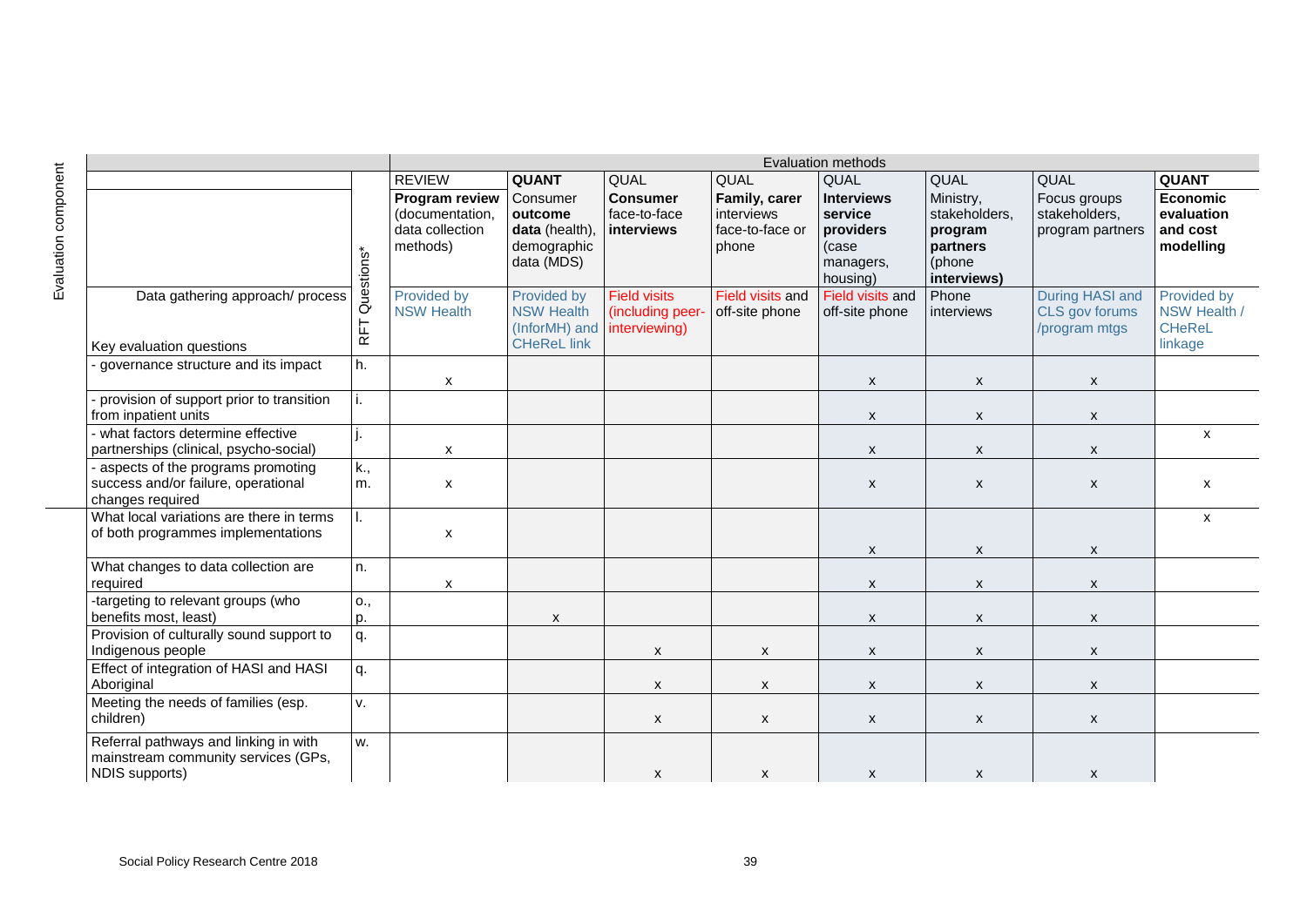|   |                                                                                                               |                          | <b>REVIEW</b>                                                    | <b>QUANT</b>                                                            | QUAL                                                     | QUAL                                                    | QUAL                                                                        | QUAL                                                                       | QUAL                                               | <b>QUANT</b>                                            |
|---|---------------------------------------------------------------------------------------------------------------|--------------------------|------------------------------------------------------------------|-------------------------------------------------------------------------|----------------------------------------------------------|---------------------------------------------------------|-----------------------------------------------------------------------------|----------------------------------------------------------------------------|----------------------------------------------------|---------------------------------------------------------|
|   |                                                                                                               | Questions*               | Program review<br>(documentation,<br>data collection<br>methods) | Consumer<br>outcome<br>data (health),<br>demographic<br>data (MDS)      | <b>Consumer</b><br>face-to-face<br>interviews            | Family, carer<br>interviews<br>face-to-face or<br>phone | <b>Interviews</b><br>service<br>providers<br>(case<br>managers,<br>housing) | Ministry,<br>stakeholders,<br>program<br>partners<br>(phone<br>interviews) | Focus groups<br>stakeholders,<br>program partners  | <b>Economic</b><br>evaluation<br>and cost<br>modelling  |
|   | Data gathering approach/ process<br>Key evaluation questions                                                  | 匸<br>$\overline{\alpha}$ | <b>Provided by</b><br><b>NSW Health</b>                          | Provided by<br><b>NSW Health</b><br>(InforMH) and<br><b>CHeReL link</b> | <b>Field visits</b><br>(including peer-<br>interviewing) | Field visits and<br>off-site phone                      | <b>Field visits and</b><br>off-site phone                                   | Phone<br>interviews                                                        | During HASI and<br>CLS gov forums<br>/program mtgs | Provided by<br>NSW Health /<br><b>CHeReL</b><br>linkage |
|   | Operating in the context of the NDIS                                                                          | Х.                       |                                                                  |                                                                         |                                                          |                                                         |                                                                             |                                                                            |                                                    |                                                         |
|   |                                                                                                               |                          |                                                                  |                                                                         | $\mathsf{x}$                                             | $\boldsymbol{\mathsf{x}}$                               | X                                                                           | $\boldsymbol{\mathsf{x}}$                                                  | X                                                  |                                                         |
|   | Input from housing providers to local<br>partnerships (HASI)                                                  | у.                       |                                                                  |                                                                         |                                                          |                                                         | $\pmb{\times}$                                                              | $\boldsymbol{\mathsf{x}}$                                                  | $\pmb{\times}$                                     |                                                         |
|   | <b>Subset Non-govt organisations</b>                                                                          |                          |                                                                  |                                                                         |                                                          |                                                         |                                                                             |                                                                            |                                                    |                                                         |
|   | Strengths of non-gov organisations<br>contributed to program                                                  | Z.                       |                                                                  |                                                                         | X                                                        | $\boldsymbol{\mathsf{x}}$                               | $\pmb{\times}$                                                              | $\boldsymbol{\mathsf{x}}$                                                  | $\pmb{\times}$                                     |                                                         |
|   | How do NGOs interact with housing,<br>LHD health teams, and justice services                                  | CC.,<br>dd,<br>ee.       |                                                                  |                                                                         | X                                                        | $\boldsymbol{\mathsf{x}}$                               | $\pmb{\times}$                                                              | $\pmb{\chi}$                                                               | $\pmb{\times}$                                     |                                                         |
|   | Profile of staff workforce capacity<br>including peers                                                        | aa.                      |                                                                  |                                                                         |                                                          |                                                         | $\pmb{\times}$                                                              |                                                                            | $\pmb{\times}$                                     |                                                         |
|   | Approaches to recovery; working with<br>Indigenous and refugee clients                                        | bb.,<br>ff.,<br>gg.      |                                                                  |                                                                         |                                                          |                                                         | $\pmb{\times}$                                                              | $\pmb{\mathsf{X}}$                                                         | X                                                  |                                                         |
|   | Collaboration within LHD                                                                                      | hh.                      |                                                                  |                                                                         |                                                          |                                                         | $\boldsymbol{\mathsf{x}}$                                                   | $\mathsf{x}$                                                               | $\pmb{\times}$                                     |                                                         |
|   | How well are CLS and HASI achieving<br>their outcomes for consumers                                           | a., b                    |                                                                  | X                                                                       | X                                                        | X                                                       | X                                                                           | $\boldsymbol{\mathsf{x}}$                                                  | X                                                  | х                                                       |
| Φ | - provision of psycho-social / community-   c.<br>based supports for people to recover<br>from mental illness |                          |                                                                  | $\pmb{\mathsf{X}}$                                                      | $\pmb{\chi}$                                             | $\boldsymbol{\mathsf{x}}$                               | $\pmb{\times}$                                                              | $\pmb{\times}$                                                             | X                                                  | $\mathsf{x}$                                            |
|   | - what factors determine achievement of<br>recovery goals, stable tenancies,<br>reductions in relapses etc.   | j.                       |                                                                  |                                                                         | X                                                        | $\boldsymbol{\mathsf{x}}$                               | X                                                                           | X                                                                          | X                                                  | $\mathsf{x}$                                            |

**Outcomes**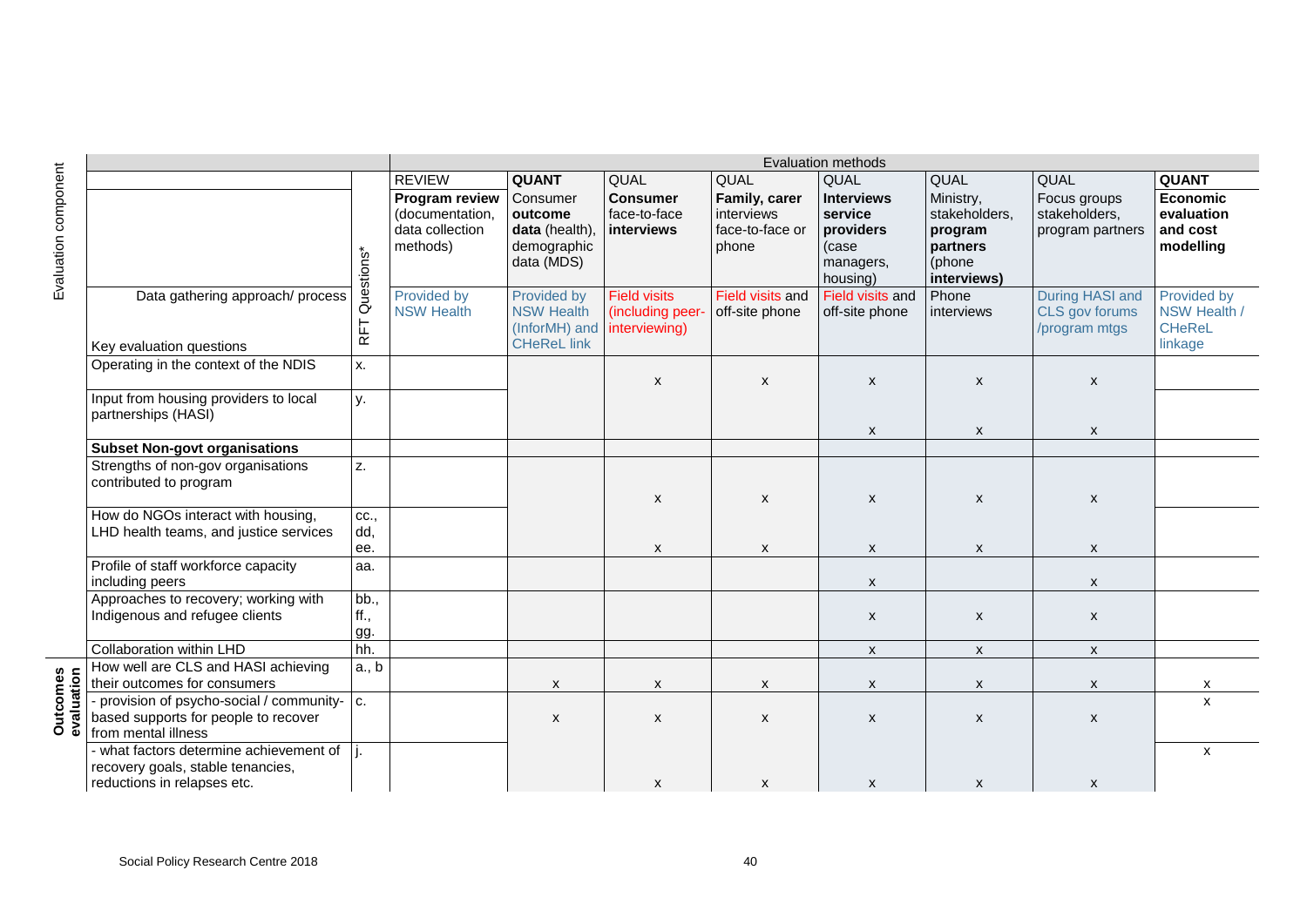|                   |                                                                          |            |                                                                  |                                                                                       |                                               |                                                         | Evaluation methods                                                          |                                                                            |                                                    |                                                         |
|-------------------|--------------------------------------------------------------------------|------------|------------------------------------------------------------------|---------------------------------------------------------------------------------------|-----------------------------------------------|---------------------------------------------------------|-----------------------------------------------------------------------------|----------------------------------------------------------------------------|----------------------------------------------------|---------------------------------------------------------|
| ponent            |                                                                          |            | <b>REVIEW</b>                                                    | <b>QUANT</b>                                                                          | QUAL                                          | QUAL                                                    | QUAL                                                                        | <b>QUAL</b>                                                                | QUAL                                               | <b>QUANT</b>                                            |
| com<br>Evaluation |                                                                          | Questions* | Program review<br>(documentation,<br>data collection<br>methods) | Consumer<br>outcome<br>data (health),<br>demographic<br>data (MDS)                    | <b>Consumer</b><br>face-to-face<br>interviews | Family, carer<br>interviews<br>face-to-face or<br>phone | <b>Interviews</b><br>service<br>providers<br>(case<br>managers,<br>housing) | Ministry,<br>stakeholders,<br>program<br>partners<br>(phone<br>interviews) | Focus groups<br>stakeholders,<br>program partners  | Economic<br>evaluation<br>and cost<br>modelling         |
|                   | Data gathering approach/ process<br>Key evaluation questions             | RFT        | Provided by<br><b>NSW Health</b>                                 | Provided by<br><b>NSW Health</b><br>(InforMH) and interviewing)<br><b>CHeReL link</b> | <b>Field visits</b><br>(including peer-       | Field visits and<br>off-site phone                      | Field visits and<br>off-site phone                                          | Phone<br>interviews                                                        | During HASI and<br>CLS gov forums<br>/program mtgs | Provided by<br>NSW Health /<br><b>CHeReL</b><br>linkage |
|                   | - how do Aboriginal clients fare<br>compared with non-Aboriginal clients | r.         |                                                                  | $\boldsymbol{\mathsf{x}}$                                                             | X                                             | X                                                       | X                                                                           | $\mathsf{x}$                                                               | $\boldsymbol{\mathsf{x}}$                          | X                                                       |
|                   | Recovery in the context of family<br>relationships (children)            | v.         |                                                                  |                                                                                       | X                                             | X                                                       | X                                                                           | X                                                                          | X                                                  |                                                         |
|                   | Linking in with mainstream community<br>services (GPs, NDIS supports)    | m.         |                                                                  |                                                                                       | X                                             | X                                                       | X                                                                           | X                                                                          | X                                                  | x                                                       |
|                   | How cost-effective are the programs:<br>CLS and HASI                     | ii.        |                                                                  | X                                                                                     |                                               |                                                         | X                                                                           | X                                                                          | X                                                  | X                                                       |
| conomic<br>шī     | How well costed are the hours of<br>support?                             | jj.        |                                                                  | X                                                                                     |                                               |                                                         | X                                                                           | X                                                                          | X                                                  | х                                                       |
|                   | Note * Annendix A                                                        |            |                                                                  |                                                                                       |                                               |                                                         |                                                                             |                                                                            |                                                    |                                                         |

<span id="page-45-0"></span>*Note.* \* [Appendix A.](#page-36-1)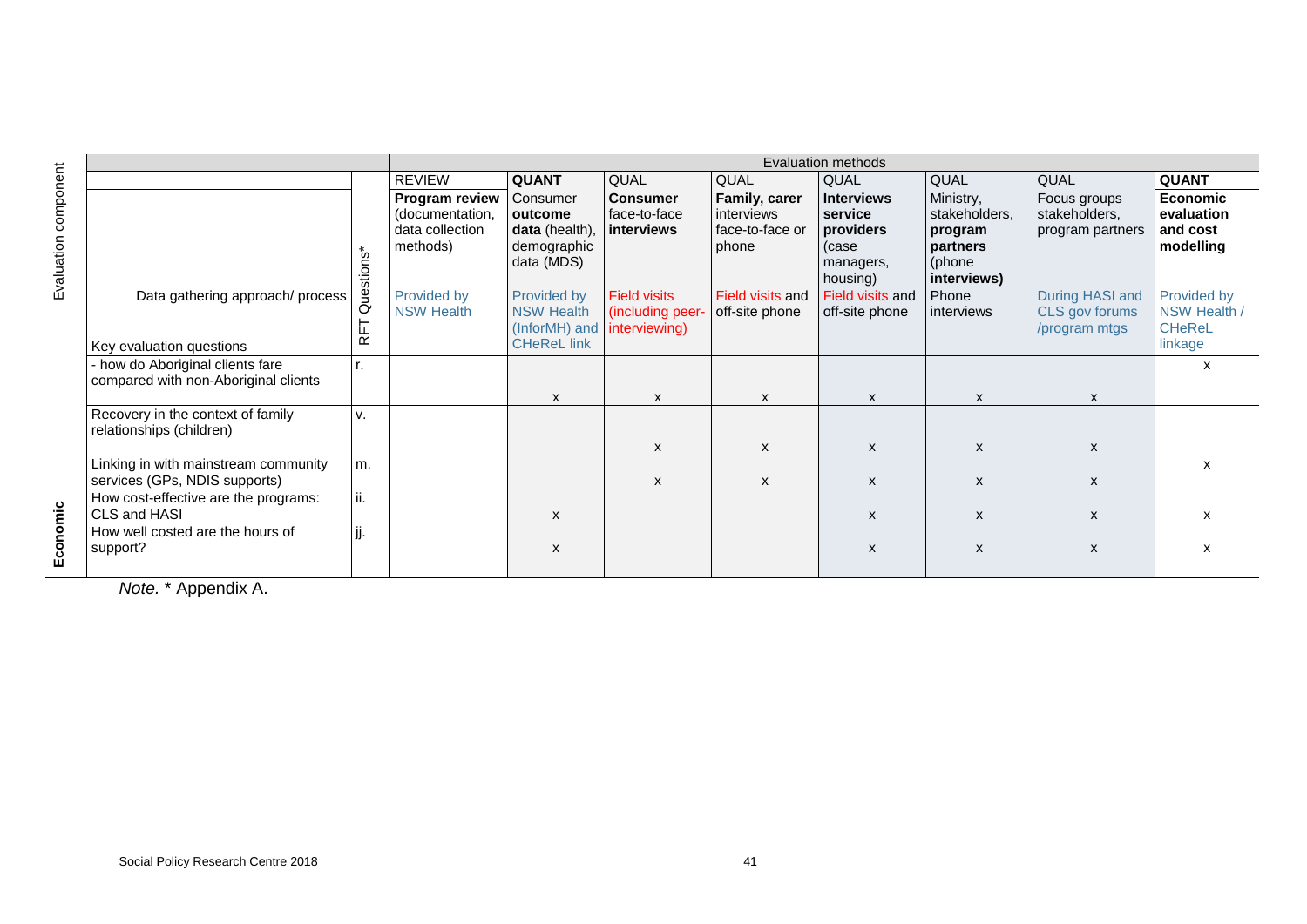## <span id="page-46-0"></span>**Appendix D Variables for CHeReL analysis**

**Variables required from data sources to be linked to CLS-HASI MDS data by CHeReL:**

1. NSW Admitted Patient Data Collection (APDC) Days in psychiatric unit Emergency status Emergency Department Status Episode start date Episode day stay – length of stay in hours Episode length of stay Episode of care type Financial program Involuntary days in psychiatric unit Qualified bed days Last psychiatric admission date

2. NSW Emergency Department Data Collection (EDDC) Arrival date Arrival time Departure ready date Departure ready time Principal ED Diagnosis Type of visit

3. NSW Mental Health Ambulatory Data Collection (MH-AMB) Activity Duration Activity Start Date Activity Code Mental Health Mental Health Additional Diagnosis (3 fields) Mental Health Diagnosis Group Flag Mental Health Diagnosis Code Mental Health Provider Role Mental Health Provider type Principal Service Category Provider Financial Program PPDC Provider Financial Sub Program/Category PPDC Service Contact Mode Unique Visit\_Identifier Source of Referral Type

4. NSW Registry of Births, Deaths and Marriages (RBDM) deaths and Australian Coordinating Registry (ACR) Cause of Death Unit Record File (COD URF) Date of Death

5. Mental Health - Outcomes and Assessment Tool MH – OAT HoNOS (Health of the Nation Outcome Scales)